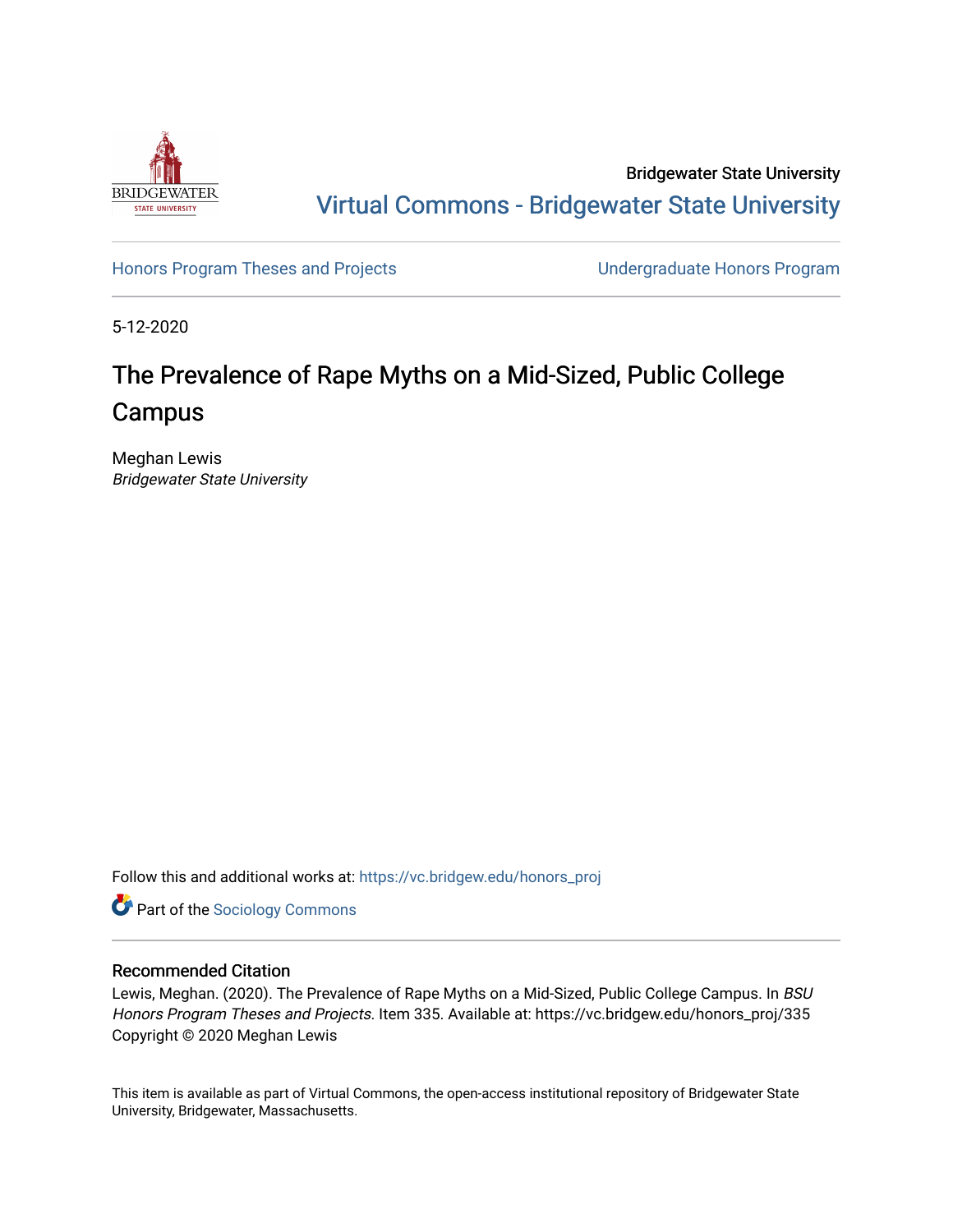The Prevalence of Rape Myths on a Mid-Sized, Public College Campus

Meghan Lewis

Submitted in Partial Completion of the Requirements for Departmental Honors in Sociology

Bridgewater State University

May 12, 2020

Dr. Meghan Murphy, Thesis Advisor Dr. Kim MacInnis, Committee Member Dr. Kim Fox, Committee Member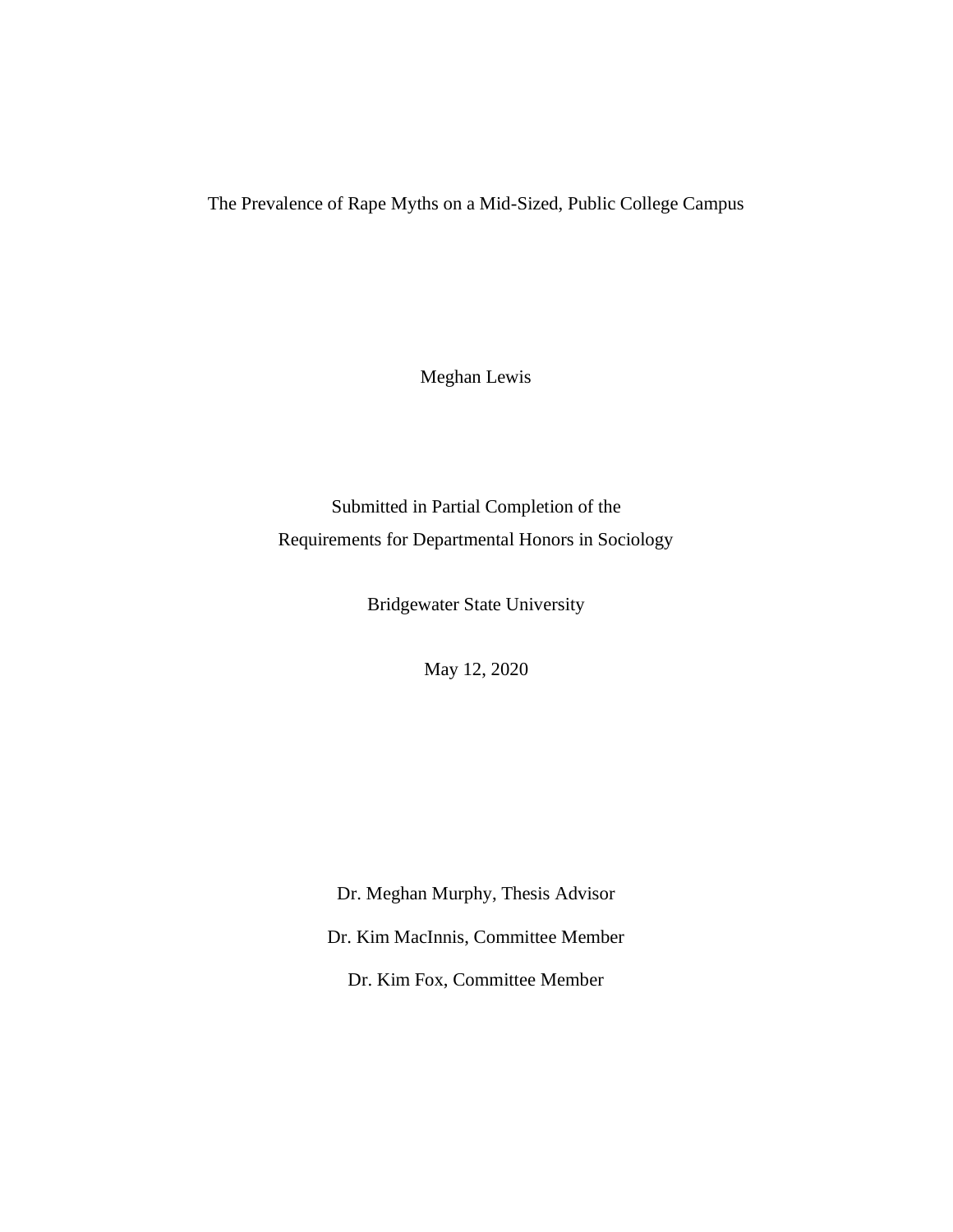# **Abstract**

This paper aims to examine implicit beliefs regarding rape myths, and the effects of rape myths, on a mid-sized, public college campus. The current study employs an anonymous survey that contains questions regarding victim blaming, rape denial, rape myth-misinformation, as well as the effects of rape culture and rape myths. Results from the collected data support previous literature which has noted a relationship between gender and rape myth endorsement (Rollero and Tartaglia 2018; Bernard, Loughnan, Marchal, Godart, and Klein 2015), as well as a relationship between gender and feelings of safety on campuses (Fairchild and Rudman 2008). More specifically, the findings presented in this research show that men are more likely than women to endorse the rape myth that clothing choices are factors in sexual assaults, that consent cannot be revoked once given, and to deny sexual assaults. The study also revealed that women are more likely to feel unsafe walking on their college campus at night compared to men. Although this research shed light on rape myths and rape culture on the studied campus, further research needs to be conducted across campuses that vary in demographic characteristics, in order to yield generalizable results.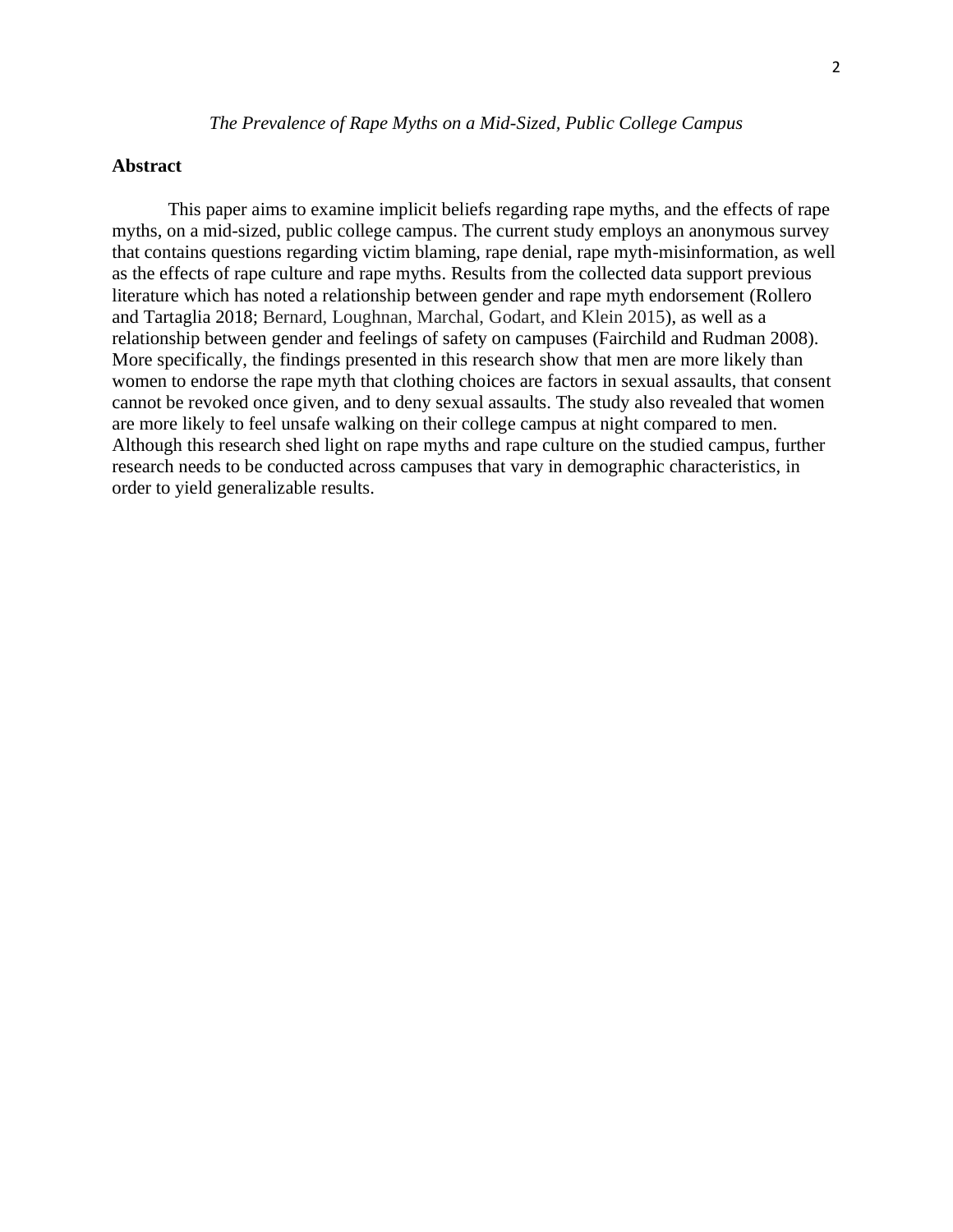# **Introduction**

In 2016 Brock Turner, a Stanford University student, was convicted of three counts of sexual assault that took place the previous year and was sentenced to six months in county jail (Neary 2019). Turner's sentence was cut in half, and he was released after only three months of jail time (Neary 2019). Chanel Miller, the victim of the 2015 sexual assault, whose identity was concealed until 2019, explained that Turner "took away my worth, my privacy [...] my confidence, my own voice" (Neary 2019). Before Miller made her identity public she was known as the "unconscious intoxicated woman" to the world (Neary 2019). The sexual assault of Chanel Miller, the media haze around the circumstances of the case, and the miscarriage of injustice exemplify the scope of rape culture in the United States.

Miller's case is traumatic and disheartening, yet as a demographic group, women have reported shared experiences with objectification, sexual harassment, sexual assault, and sexual violence for many years (Fairchild and Rudman 2008; Fredrickson and Roberts 1997). As a result, many women find themselves fighting an uphill battle against an environment that is conducive to and normalizes such acts of sexual oppression, otherwise known as rape culture (Boswell and Spade 1996). Rape culture is perpetuated by rape myths, statements and sentiments which discredit victims and privilege perpetrators (Klement, Sagarin and Skowronski 2018), which is rooted in misogyny and gender-based inequality. Rape culture and rape myths have become dominant sociocultural phenomena that are especially active on college campuses. The pervasiveness of rape culture has garnered the attention of many researchers who have made college and university campuses the settings for important sociological studies (Kilimnik and Humphreys 2018; Rollero and Tartaglia 2018; Barnett et al. 2017; Wade 2017; Jozkowski and Peterson 2013; Burnett et al. 2009; Boswell and Spade 1996). The current study aims to expand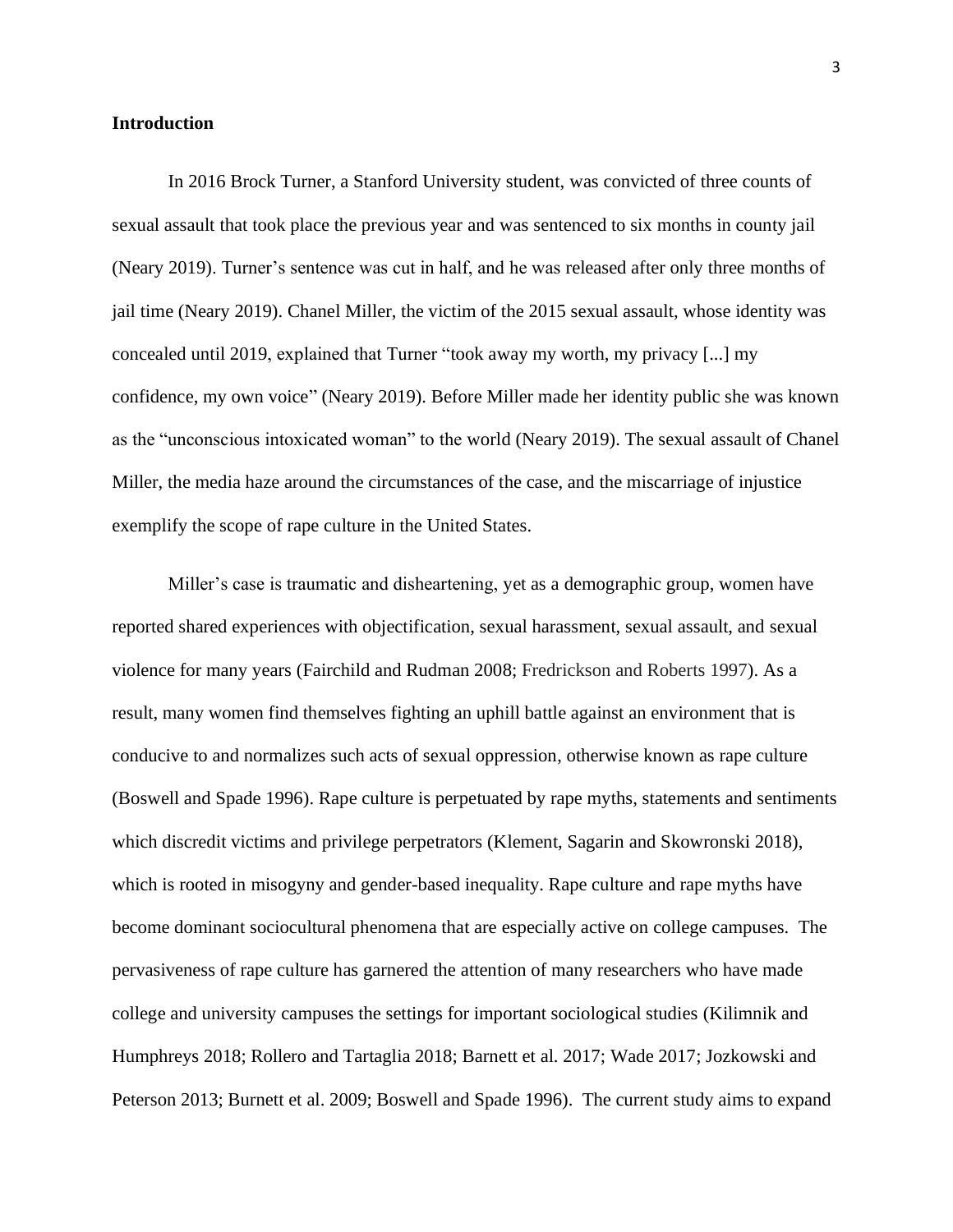upon previous research, as an examination of the prevalence of rape myths within the context of a mid-sized, public university.

#### **Literature Review**

#### *Rape Myths*

Rape myths are statements and sentiments that aim to minimize the traumatic assault, and more often than not, shift blame and accountability from the rapist to the victim (Klement, Sagarin and Skowronski 2018). Many commonly endorsed rape myths within rape culture are; the rape did not actually occur, the rape was the victim's fault, the victim was claiming a false rape as a means of revenge, or the rape was actually consensual sex (Reling et al. 2017). As one can imagine these rape myths, and the acceptance of them, prove to be particularly harmful to survivors of sexual assault. Rape myths are essentially any counter claim to a rape accusation aimed to discredit the victims and dismiss their case (Klement, Sagarin and Skowronski 2018).

Many studies on rape myth acceptance use college students as their sample to draw from. As previously mentioned, rape myth acceptance and rape culture is particularly lively on college campuses, making them a necessary institution to investigate. Previous literature suggests that rape myth acceptance can affect the way people view and label sexual violence as rape (Sasson and Paul 2014). The extent to which a person engages with rape myth acceptance can also affect the amount of responsibility and blame they assign to the victim of the assault (Sasson and Paul 2014). Rollero and Tartaglia (2018) sampled male and female students from public universities, and discovered that students who harbored hostility towards women endorsed rape myths at a greater rate. In addition to this finding, the researchers uncovered that male participants had greater rate of sympathy for other men, and endorsed the "he didn't mean to" myth more readily (Rollero and Tartaglia 2018). Previous literature has also shown that male participants typically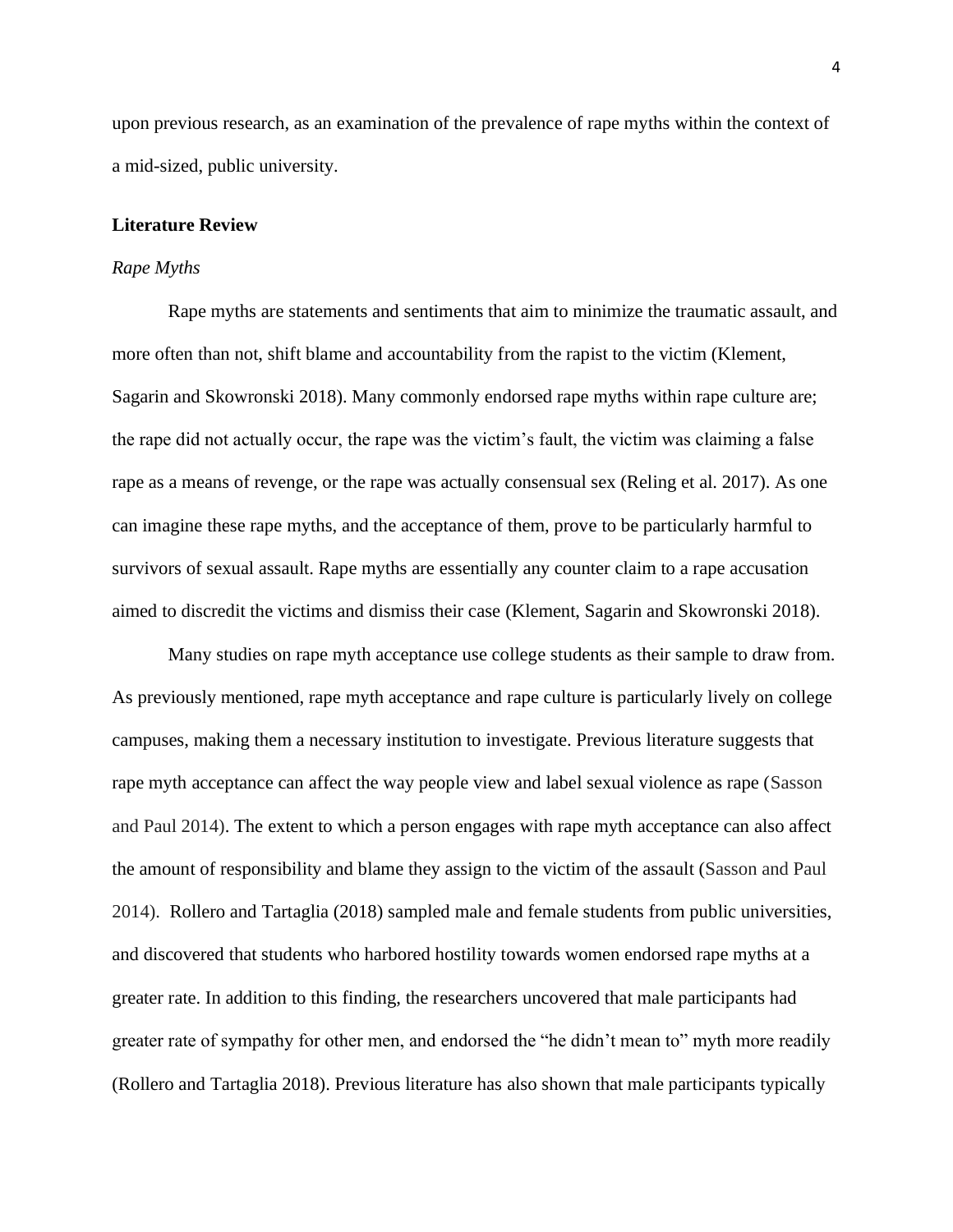report more victim blame, than their female participant counterparts (Bernard et al. 2015). The endorsement of myths such as "he didn't mean to" shifts the blame of the rapist, and attributes blame to the victim.

In a similar study, researchers provided college students with written rape scenarios and used the responses of participants as a mock jury. These researchers found that participants who tended to believe in rape myth acceptance, also believed in greater accuser responsibility of the assault, and lower credibility of the accuser (Klement, Sagarin and Skowronski 2018). Essentially, endorsement of rape myths also correlated to the belief that the accuser should have greater responsibility in the rape. The same participants that endorsed the rape myths also believed that the perpetrator should get a lesser prison sentence (Klement, Sagarin and Skowronski 2018). Similarly, Sasson and Paul (2014) supplied vignettes depicting rape to participants and asked them to define the event and explain their reasoning. Researchers concluded that participants that experienced less rape myth acceptance and less perpetrator empathy reported greater empathy for rape victims (Sasson and Paul 2014). Other studies have found that rape myth acceptance does not predict for sexual consent norms; in other words, the acceptance of rape myths does not correlate to an awareness of consent, or a discussion of consent when engaging in a sexual encounter (Kilimnik and Humphreys 2018).

Barnett, Hale and Sligar (2017) conducted a study with men and women college students in regards to understanding how masculinity and femininity correlated to rape myth acceptance. In this study, researchers concluded sexual dysfunctional beliefs about genders were a better indicator of how heavily a participant engaged in rape myth acceptance, as opposed to the hypothesized indicators; masculinity and femininity (Barnett, Hale and Sligar 2017). This correlates to other findings discussed in the previous literature, similar to what Reling et al.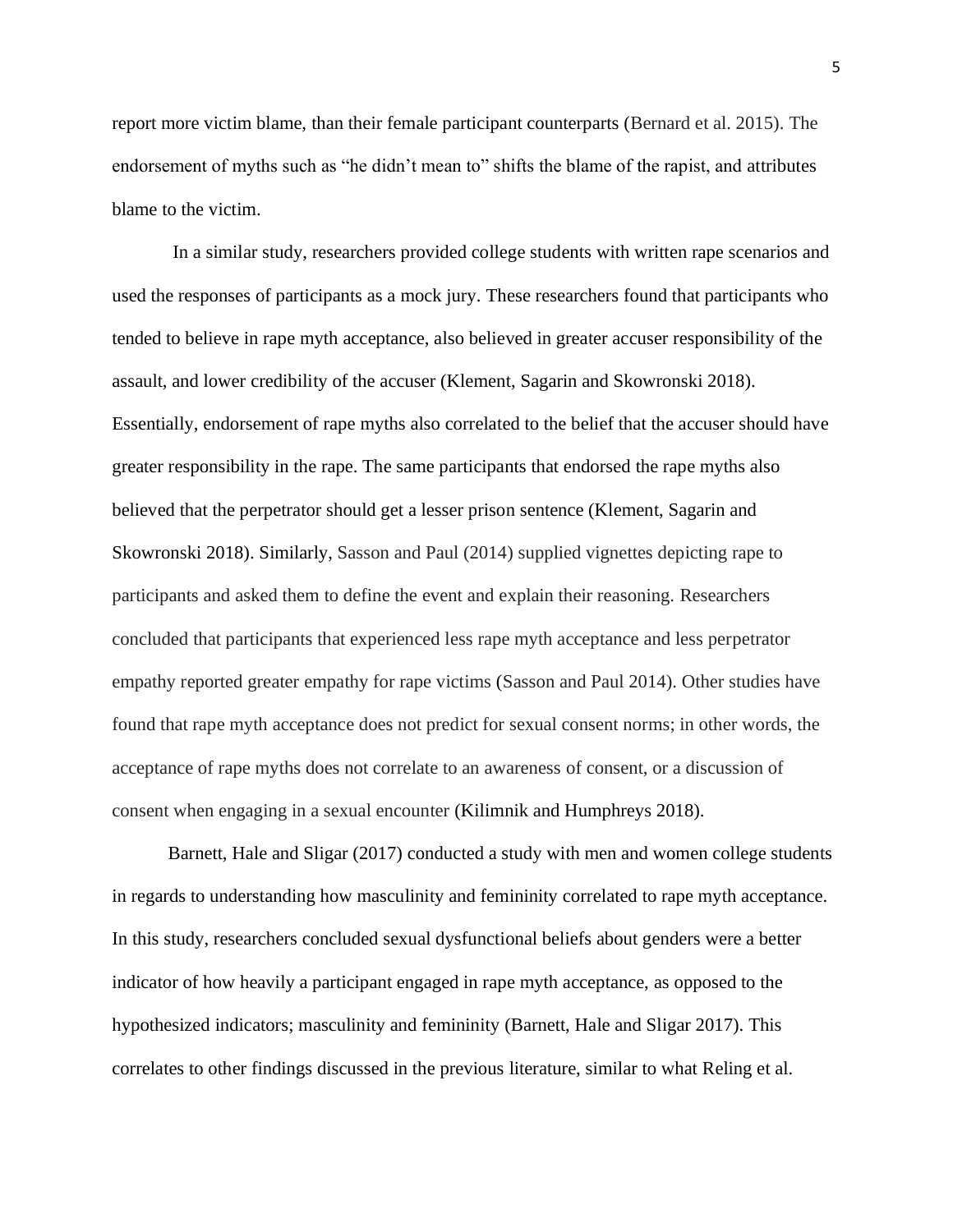(2017) and Wade (2017) touched on when concluding male college students have a transactional view of sex. Many college students, males in particular, view hookups as a sexual conquest to help them gain esteem amongst peers, specifically fellow male peers (Reling et al. 2017). This dysfunctional view of sex is a dominant discourse perpetuated by men, and allows male college students the ability to control the rhetoric surrounding hook-ups and sex (Wade 2017; Burnett, Mattern, Herakova, Kahl, Tobola, and Bornsen 2009). Wade (2017) noted that men have more control, even in cases of consensual sex. One specific example of such control is the way in which sex priorities the male orgasm over females, and does not encourage reciprocity of sexual activities (Wade 2017). Past literature from 2009, and even 1996, has indicated that the maledominant discourse, and those who partake in it, perpetuate rape myths such as women were "asking for it", and often objectifies women by calling them derogatory names like slut, bitch, and whore (Burnett et al. 2009; Boswell and Spade 1996). However, the previously mentioned literature is still relevant today, and historically, there has not been much change in rape myths. Fraser (2015) explains that the rape myth she was "asking for it" is supported by the dangerous ideology that a women's sex appeal is a weapon against her, and used as an excuse for violating her boundaries.

Rape myth acceptance extends beyond the bounds of universities. Even authoritative institutions, like the police force, participate in rape myth acceptance (Phipps et al. 2017). Phipps et al. (2017) explained that police officers displayed rape myth acceptance when investigating assaults, including the notions that women were simply regretful of sex afterwards, or even that women were lying about the rape. When authoritative figures in communities begin to believe rape myths it becomes normalized behavior for others to accept them too. Bevens et al. (2018) explains that because a potential confidante may be a woman it does not immediately make her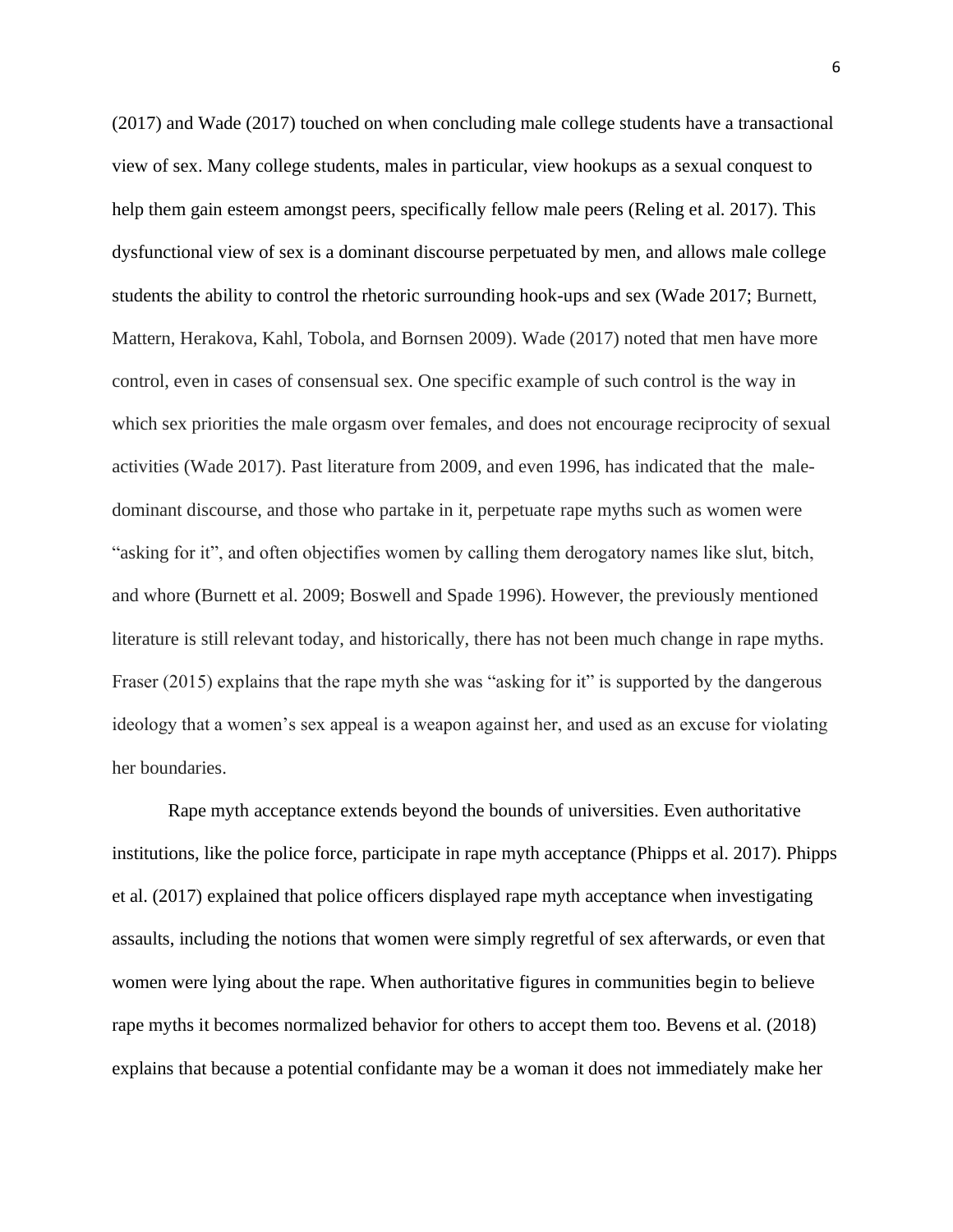empathetic towards a sexual assault victims' story or feelings. Women do engage in rape myth acceptance and in victim blaming, albeit less than their male counterparts, but still at an alarming rate. Bevens et al. (2018) notes that rape culture is deeply ingrained in society, making it extremely difficult for rape victims to find a safe confidant.

#### *Rape Culture in College*

Boswell and Spade (1996) were among the earliest researchers to define rape culture as an environment where sexual harassment, assault and violence are normalized, through given values and beliefs. Furthermore, Boswell and Spade (1996) make the distinction that rape culture is the general environment where rape is promoted and normalized, not where individual incidents of rape occur. In more recent research, Wade (2017) notes that rape culture is tied closely to hookup culture on college campuses, which promotes casual sex. Within college campuses, Greek life is known for having parties and supplying spaces for hooking up (Wade 2017; Boswell and Spade 1996). The qualitative case study by Boswell and Spade (1996), found that both male and female students noted that fraternities dominated the campus social life, and that meaningful interactions were difficult to establish outside of Greek life. Greek life has persisted to be a space for hooking up as Lisa Wade's 2017 book, "*American Hookup: The New Culture Of Sex On Campus*", explains that hookup culture is most prevalent on Greek row. Boswell and Spade (1996) initially found that high-risk fraternity parties, with skewed gender ratios and poor environmental conditions, were places to seek a sexual partner, as opposed to low-risk parties with equal gender ratios and a friendly atmosphere. Furthermore, previous researchers observed behaviors at highrisk fraternities included heckling women that walked past, calling women derogatory names, brothers discussing sexual exploits in detail, and letting other brothers watch sexual encounters with a woman, unbeknownst to her (Boswell and Spade 1996). Boswell and Spade's (1996)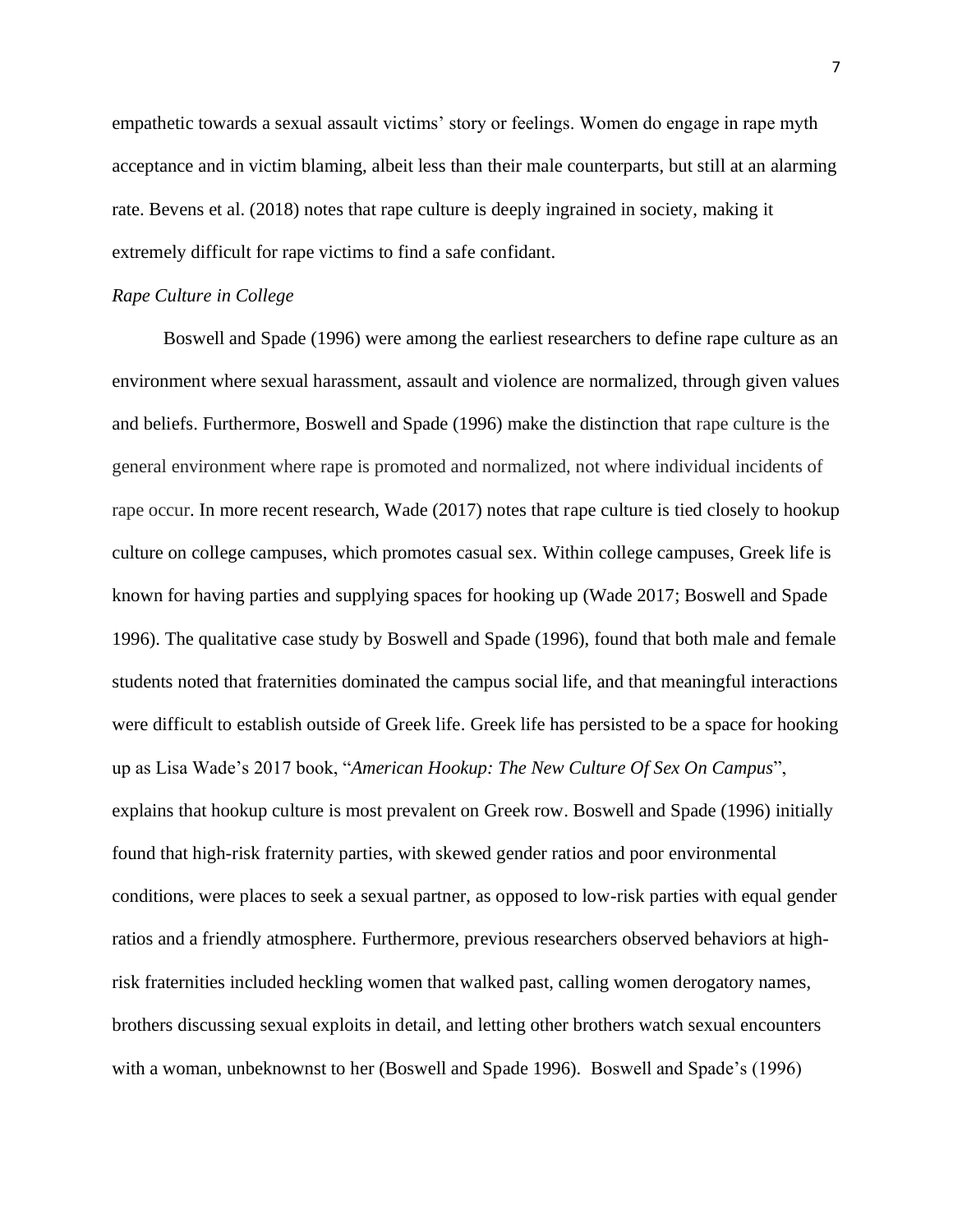research has been further supported by Wade, as recently as 2017. Wade (2017) states that Greek houses continue to be hotspots for alcohol fueled parties, where the bathrooms are in poor conditions, nonetheless Greek houses serve as a place to find a sexual partner.

Drinking and having hookups are routinely normalized behaviors in college students (Wade 2017; Burnett et al. 2009; Boswell and Spade 1996). Ward, Seabrook, Grower, Giaccardi, and Lippman (2017) explained that those who self-objectify feel poorly about their sexual abilities and often use alcohol to feel more sexually confident. College aged students are amongst the biggest users of alcohol to facilitate sexual feelings (Ward et al. 2017). Wade (2017) suggests that the usage of alcohol consumption prior to hookups is to frame sexual activity as casual and meaningless. The ability to prime sexual encounters as casual further supports the notion that hookup are a form of social currency; the more hookups one has, the greater social esteem a person will also have (Reling et al. 2017). The action of hooking up with an attractive person can bolster one's popularity, and on the other hand, also harm it if the hook up is with someone deemed unattractive (Wade 2017). Fredrickson and Roberts noted in 1997 that women especially feel the pressure to engage in sex they may not always want, and are expected to remain passive about such encounters. Just over a decade later, Burnett et al. (2009) suggested that viewing casual sex as a way to gain social status is particularly harmful because people will engage in sex they don't feel comfortable with. More recently, Reling et al. (2017) supported these past ideas of harmful casual sex, by concluding that the idea of a sexual hookup as "normal" or "harmless" correlated to a higher level of rape myth acceptance by college aged students

In 2009, Burnett et al. observed that some college campuses have training and awareness about sexual assault, yet most of the information is in regards to stranger. However, in 2018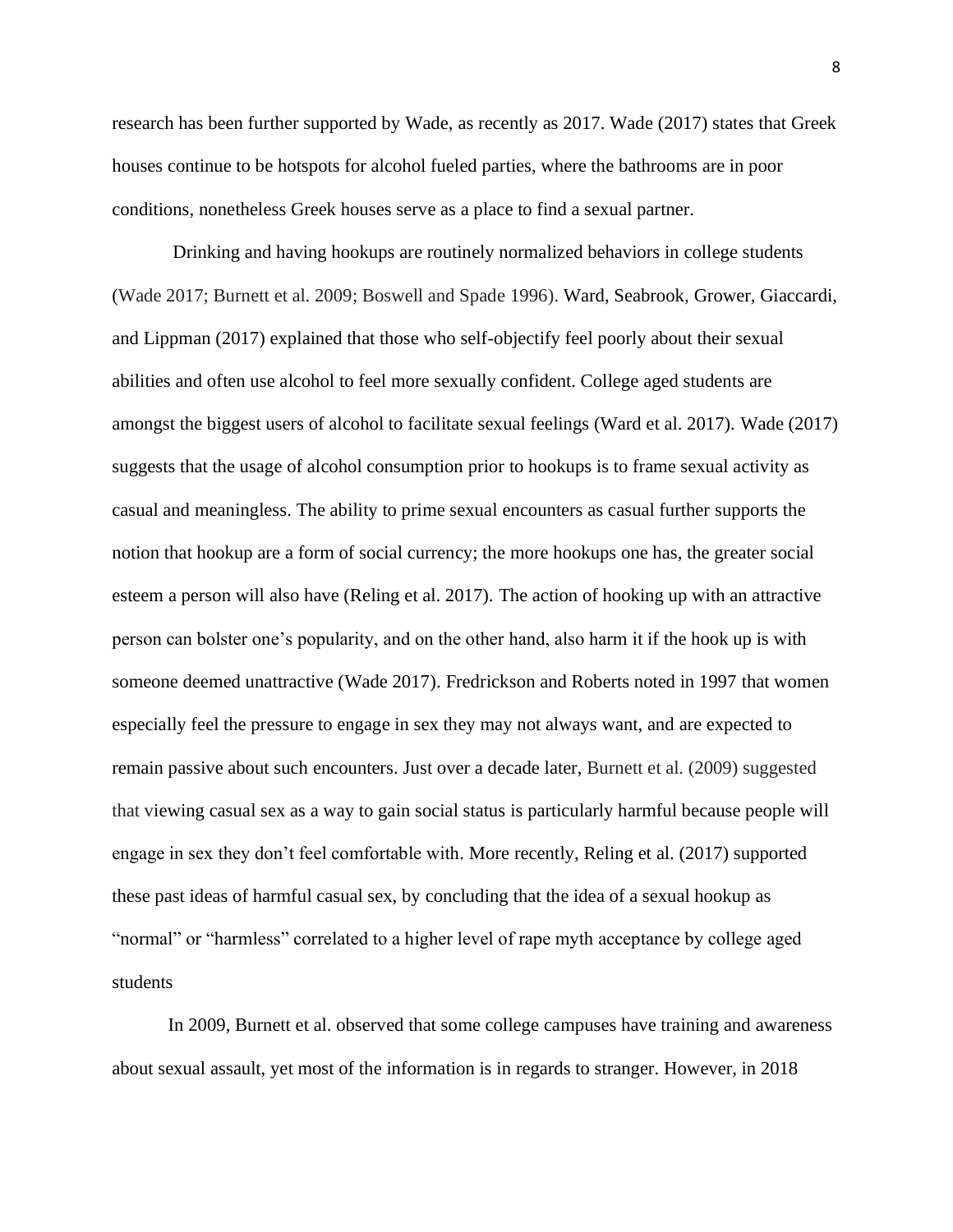Kilimnik and Humphreys noted that contemporary sexual violence education and policies have been ineffective in curbing nonconsensual sexual encounters. A lack of information about acquaintance rape and date rape result in students having differing views about what date and acquaintance rape consist of (Burnett et al. 2009), similarly, many students have differing definitions of hooking up (Wade 2017; Boswell and Spade 1996). Most female students note that they hookup with men they care about, and it usually consists of kissing and touching, but not penetrative intercourse (Boswell and Spade 1996). On the other hand, male students share the belief that hooking up is having sex while intoxicated with women they do not care about (Boswell and Spade 1996). It is believed that sexual education can help unify students' understanding of consent (Kilimnik and Humphreys 2018). Researchers Kilimnik and Humphreys (2018) call for education that is more comprehensive of consent and communicating consent, such as forming and discussing sexual boundaries and learning initiation strategies to exchange consent. Sexual education that is skill-based and aims to establish consent in ways applicable to real life is suggested to be better suited for college campuses (Kilimnik and Humphreys 2018). Furthermore, Rollero and Tartaglia (2018) urge that prevention programs should focus on deconstructing sexist attitudes as they correlate to greater hostility towards women, and subsequently support rape myths.

Not only do differing definitions of hooking up make sexual encounters confusing for students, but a focus on stranger rape from colleges can cause confusion and muting of students (Burnett et al. 2009). A lack of communication around acquaintance rape and date rape causes students to be less educated when it comes to sexual assault, and can perpetuate a cycle of victimization (Burnett et al. 2009). Burnett et al. (2009) concluded that within college campuses, the dominant belief posits that stranger rape is more likely to occur, and date rape can be avoided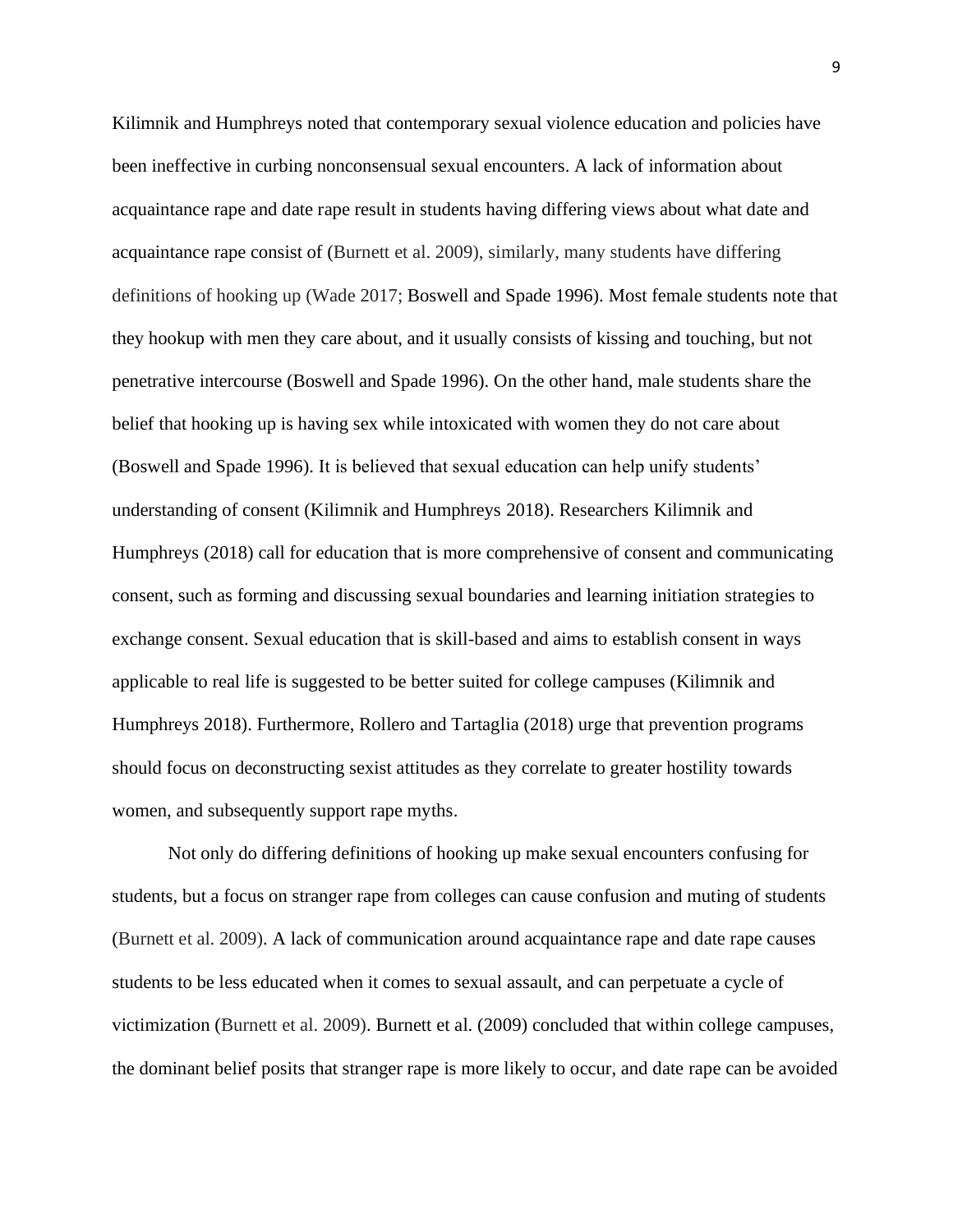if women take the necessary precautions. Women often go to parties with trusted friends and monitor the amount of alcohol consumed by them self or their friends, in order to moderate the potential for date rape (Burnett et al. 2009). These precautions are closely related to victim blaming rape myths, where women feel pressured to take responsibility, or responsibility is imposed onto them, for rape (Burnett et al. 2009). Contemporary research has also expanded these findings, noting that are less likely to report rape if it occurred while intoxicated (Oliver 2015). Furthermore, when female victims report rape they are often asked about what they were wearing at the time of the assault, if they resisted, or if their encounter could be seen as consensual (Oliver 2015). Wade (2017) explains that hookup culture, an often risky sexual culture, feeds into rape culture. However, Wade (2017) explains that hookup culture, and subsequently rape culture, is not an individual issue, but rather a climate that students are unable to escape from.

#### *Contributors to Rape Culture*

 Rape myths and rape culture are directly tied to rape; without one you would not have the other. However, to understand rape myth acceptance, researchers must understand how to differentiate between consensual sexual encounters and nonconsensual sexual encounters. Researchers Jozkowski and Peterson (2013), explain that the longstanding criteria to identify a nonconsensual sexual encounter as rape, is when one party uses physical force, intimidation, intoxication, and/or verbal threats to obtain sex from another unwilling party. With the rise of female voices speaking out against sexual assault there has been a push for asking for and giving consent to sexual partners. The labelling process for assault is difficult for victims, who often feel confused as to how the assault could have happened to them and put themselves on trial (Burnett et al. 2009). Survivors of sexual assault typically do one of two things; acknowledge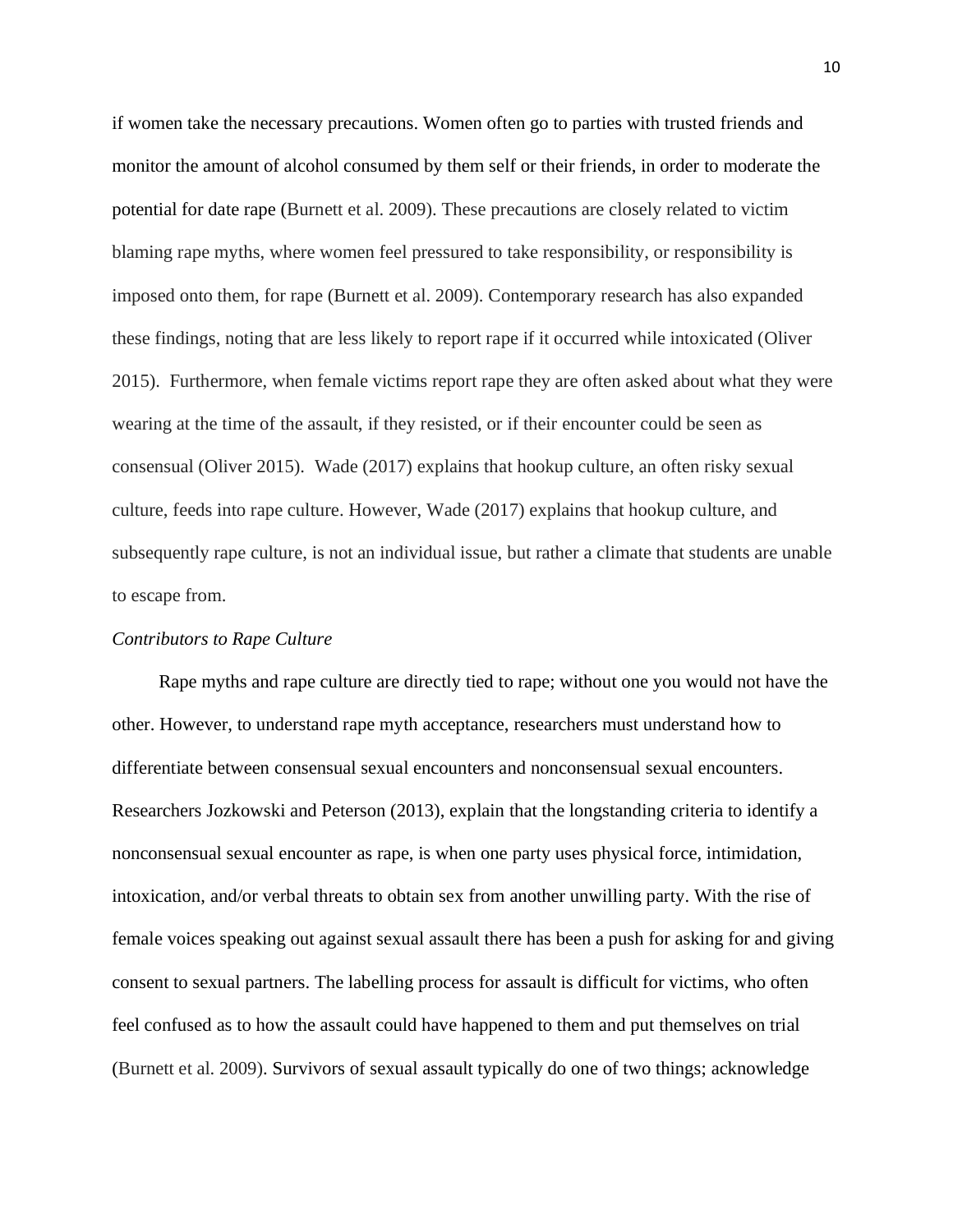their assault, or do not acknowledge the nonconsensual sexual encounter as assault (Kilimnik and Humphreys 2018). Researchers have concluded that one major reason why victims, as well as third parties, do not label assaults as rape is due to common portrayal of rape; which is that the assault is violently perpetrated by a stranger and the victim is expected to fight back (Kilimnik and Humphreys 2018; Sasson and Paul 2014). However, this archetype leads female victims who feel like their assault does not align with this criterion, to not label it as rape (Kilimnik and Humphreys 2018). Kilimnik and Humphreys (2018) found that out of nearly 300 undergrad students, 62.8% reported a nonconsensual sexual encounter, yet only 32.8% of the participants said encounters as sexual assault. Third parties also reflect this idea; one study found that participants who labeled a vignette as a sexual assault or sexual aggression, as opposed to rape, did so because the vignette did not fit their conceptualization of stereotypical rape (Sasson and Paul 2014). When third parties become aware of a rape they often ask questions such as, "did you say no?" and "did you fight back?", which can enforce the idea of the stereotypical rape as well as cast blame on the victim (Kilimnik and Humphreys 2018; Sasson and Paul 2014; Burnett et al. 2009).

The labelling process for assault is difficult for victims, who often feel confused as to how the assault could have happened to them and put themselves on trial (Burnett et al. 2009). Survivors of sexual assault typically do one of two things; acknowledge their assault, or do not acknowledge the nonconsensual sexual encounter as assault (Kilimnik and Humphreys 2018). Researchers have concluded that one major reason why victims, as well as third parties, do not label assaults as rape is due to common portrayal of rape; which is that the assault is violently perpetrated by a stranger and the victim is expected to fight back (Kilimnik and Humphreys 2018; Sasson and Paul 2014). However, this architype leads female victims who feel like their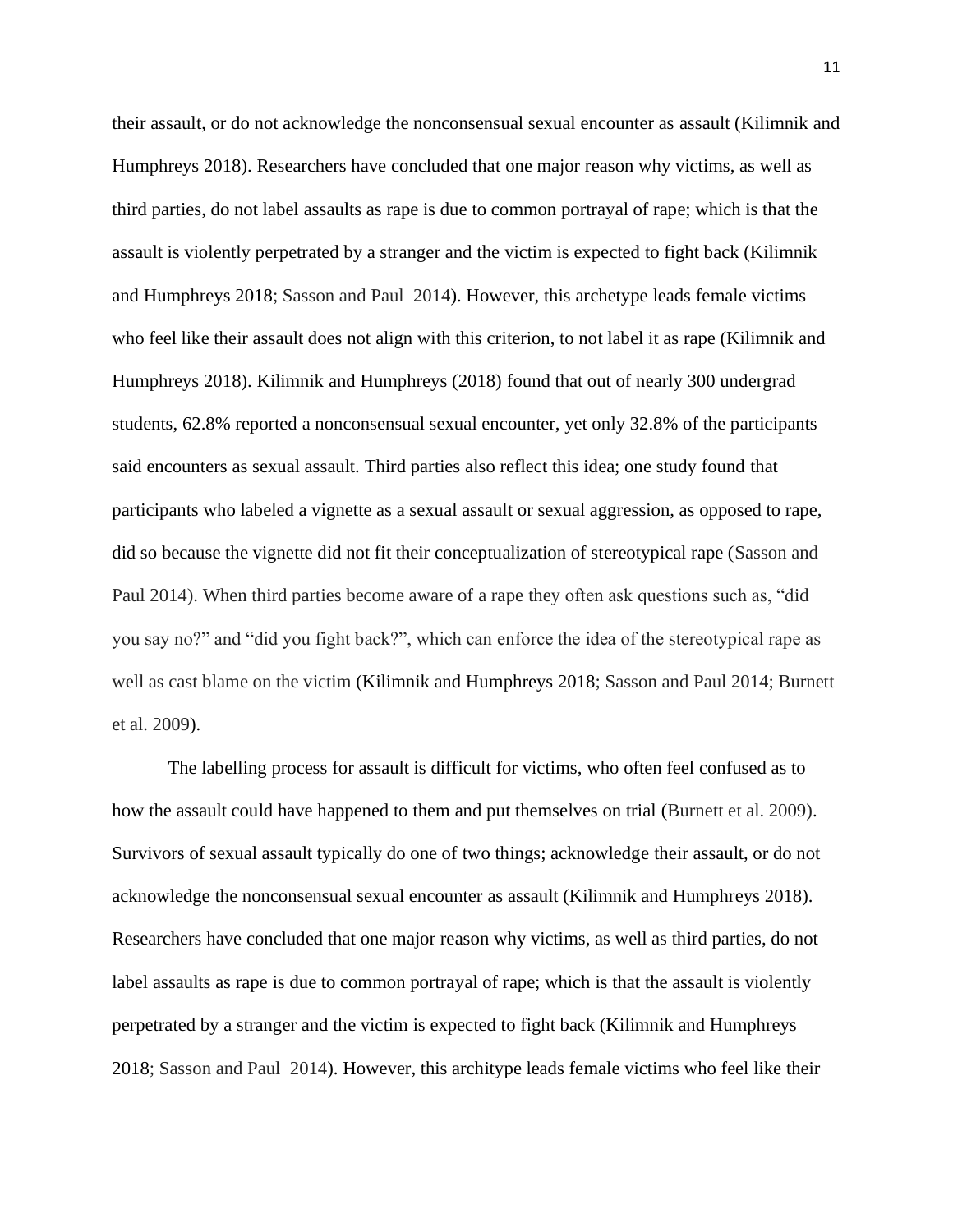assault does not align with this criterion, to not label it as rape (Kilimnik and Humphreys 2018). Kilimnik and Humphreys (2018) found that out of nearly 300 undergrad students, 62.8% reported a nonconsensual sexual encounter, yet only 32.8% of the participants said encounters as sexual assault. Third parties also reflect this idea; one study found that participants who labeled a vignette as a sexual assault or sexual aggression, as opposed to rape, did so because the vignette did not fit their conceptualization of stereotypical rape (Sasson and Paul 2014). When third parties become aware of a rape they often ask questions such as, "did you say no?" and "did you fight back?", which can enforce the idea of the stereotypical rape as well as cast blame on the victim (Kilimnik and Humphreys 2018; Sasson and Paul 2014; Burnett et al. 2009).

When survivors do not label their nonconsensual sexual encounter as rape, they experience lower level of depression compared to their acknowledged counterparts (Wilson, Newins and White 2017). This finding is supported by the rationale that when one does not label their assault as rape, they simultaneously avoid the label of victim as well, and therefore do not seek mental health aid (Wilson, Newins and White 2017). However, Wilson, Newins and White (2017), note that when survivors acknowledge their rape they have healthier coping skills, do not self-blame as severely, and do not rely as heavily on alcohol in the wake of their assault.

Still, grey areas where consent is not explicitly stated to the other party, or parties, involved can make labelling nonconsensual sexual encounters as rape increasingly difficult (Burnet et al. 2009). Historically, many women, especially female undergraduates, have reported to feel pressured to opt-in to hookup-culture, or to have sex with men due to a dominant discourse posed by the long-standing practice of female objectification (Wade 2017; Burnett et al. 2009; Boswell and Spade 1996). Many students engaging in hook-up culture find it especially difficult to approach sexual situations and identify consent (Burnett et al. 2009). In a study by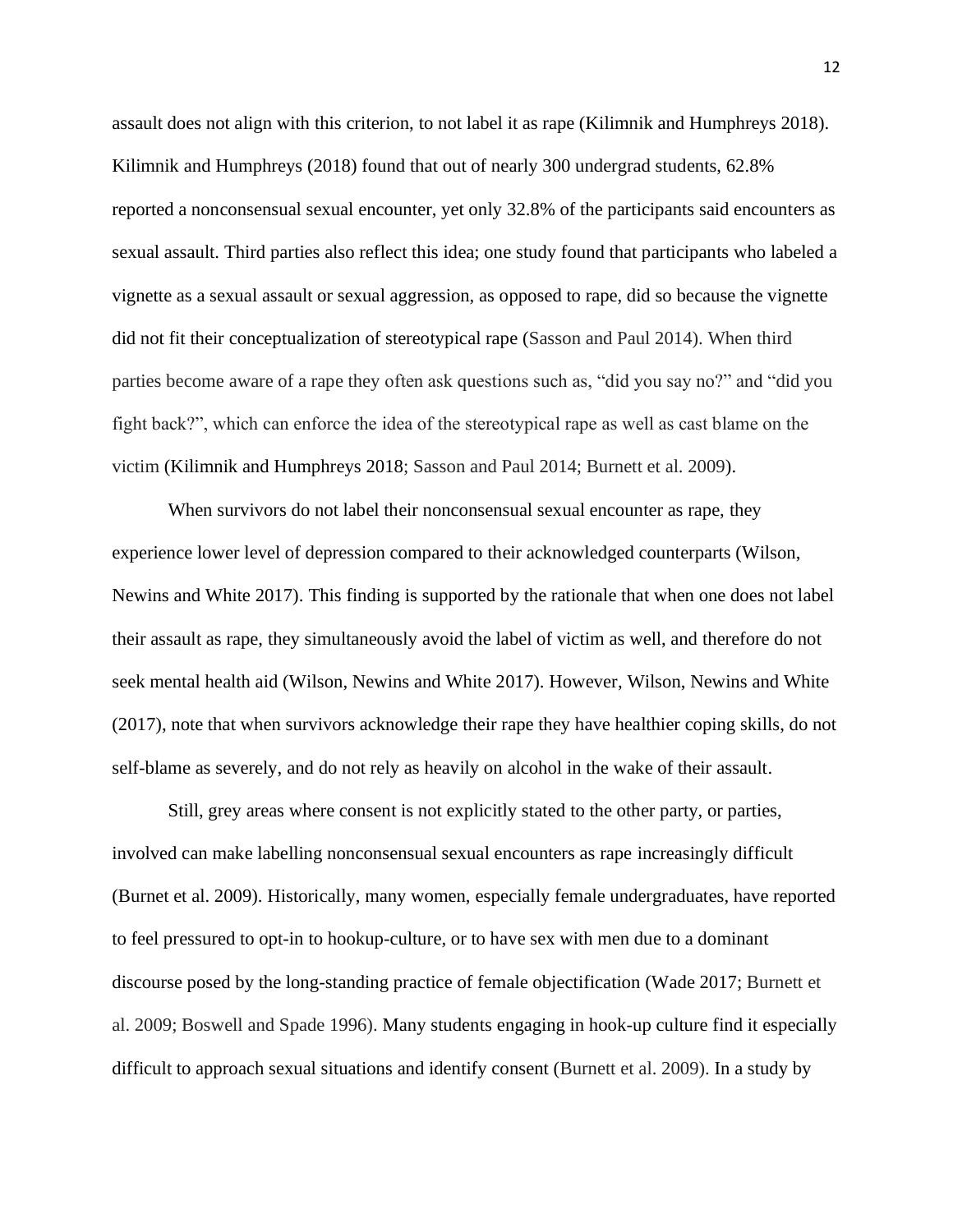Jozkowski and Peterson (2013), the researchers found that college students specifically vary in the way they grant consent to one another. Some undergraduates sampled utilized one or two ways to communicate consent, while others communicated consent based on the circumstances of their situation (Jozkowski and Peterson 2013). Essentially, this means that giving and receiving consent can look different depending on the context of the situation. For example, students in relationships used nonverbal cues to communicate consent to their partner(s), with behaviors like showing mutual interest and responding positively to initiated sexual activities (Jozkowski and Peterson 2013). Nonverbal consent cues can be used effectively when all parties involved feel comfortable and equal in power to their partner(s) (Jozkowski and Peterson 2013). *Objectification and Self-Objectification*

Rape myths are rooted in the sexism within our society, and a main facet of sexism is objectification. Researchers Fredrickson and Roberts first coined the term objectification theory in 1997. Fredrickson and Roberts (1997) explained that objectification theory provides a theoretical framework that positions female bodies in a sociocultural context where they routinely encounter sexual objectification. The constant objectification of women can have extreme consequences, one of which is self-objectification (Fredrickson and Roberts 1997). Selfobjectification socializes girls and women to internalize the belief that they are objects, and as a result they even treat themselves as objects whose purpose is to be looked at (Fredrickson and Roberts 1997). Calogero (2004) further added onto Fredrickson and Roberts' (1997) research, by expanding objectification theory to encompass the both blatant and subliminal ways that Western society sexually objectifies female bodies (Calogero 2004). Years later, Gurung and Chrouser (2007), conducted a study of objectification where photos of female athletes in either sensual clothing or their athletic clothing were shown to participants. This research showed that female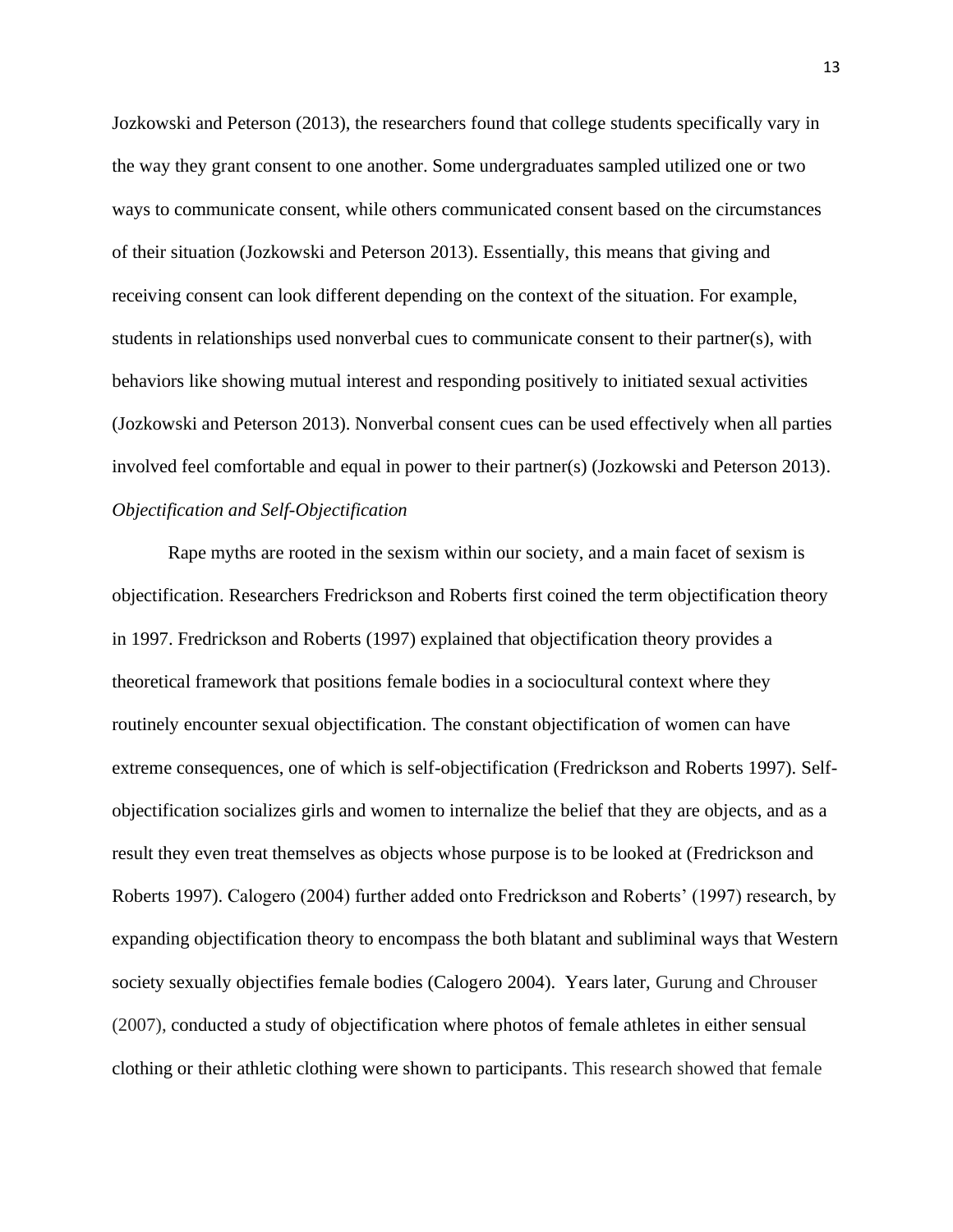athletes in sensual clothing were more likely to be perceived as incompetent and less capable, in contrast to the control group who saw the same athletes in their sportswear and perceived them as more capable (Gurung and Chrouser 2007).

Contemporary research on objectification theory has also supported a correlation between sexualization, the implication of sexual desires or actions attributed to a person, and objectification. Fasoli et al. (2017) concluded women who are sexualized are perceived more often as sexual objects, thus female bodies are objectified through sexualization. Furthermore, this study proved that simply seeing a woman undress permitted participants to regard the woman as a sexual object (Fasoli et al. 2017). This study also revealed that the less clothing a woman wears correlates to a higher perception of incompetence, making her a sexual target (Fasoli et al. 2017). The research of Fasoli et al. (2017) supports the previous research of Gurung and Chrouser (2007), by suggestion that even the mundane task of undressing is sexualized, as well as wearing more sensual clothing, both of which create a perception of incompetence.

An overt form of objectification via social interactions is catcalling. Catcalling, also known as street harassment, is sexual harassment that includes objectifying women by making remarks on their appearances (Keller, Mendes, and Ringrose 2016). For instance, Fairchild and Rudman (2008) conducted a study of 228 female volunteers with an average age of 19, and found that 32% of participants reported catcalls, whistles, or stares once a month and 40% reported unwanted sexual attention. Furthermore, Fairchild and Rudman (2008) suggest that street harassment can occur at any time or place, even when women walk to work or even to the grocery store, and in these instances women and their bodies are the targets and they are made to feel humiliated and undermined. Fairchild and Rudman's (2008) observations were supported by Keller et al. in 2016. Keller et al. (2016) discuss the formation of a blog by women aimed to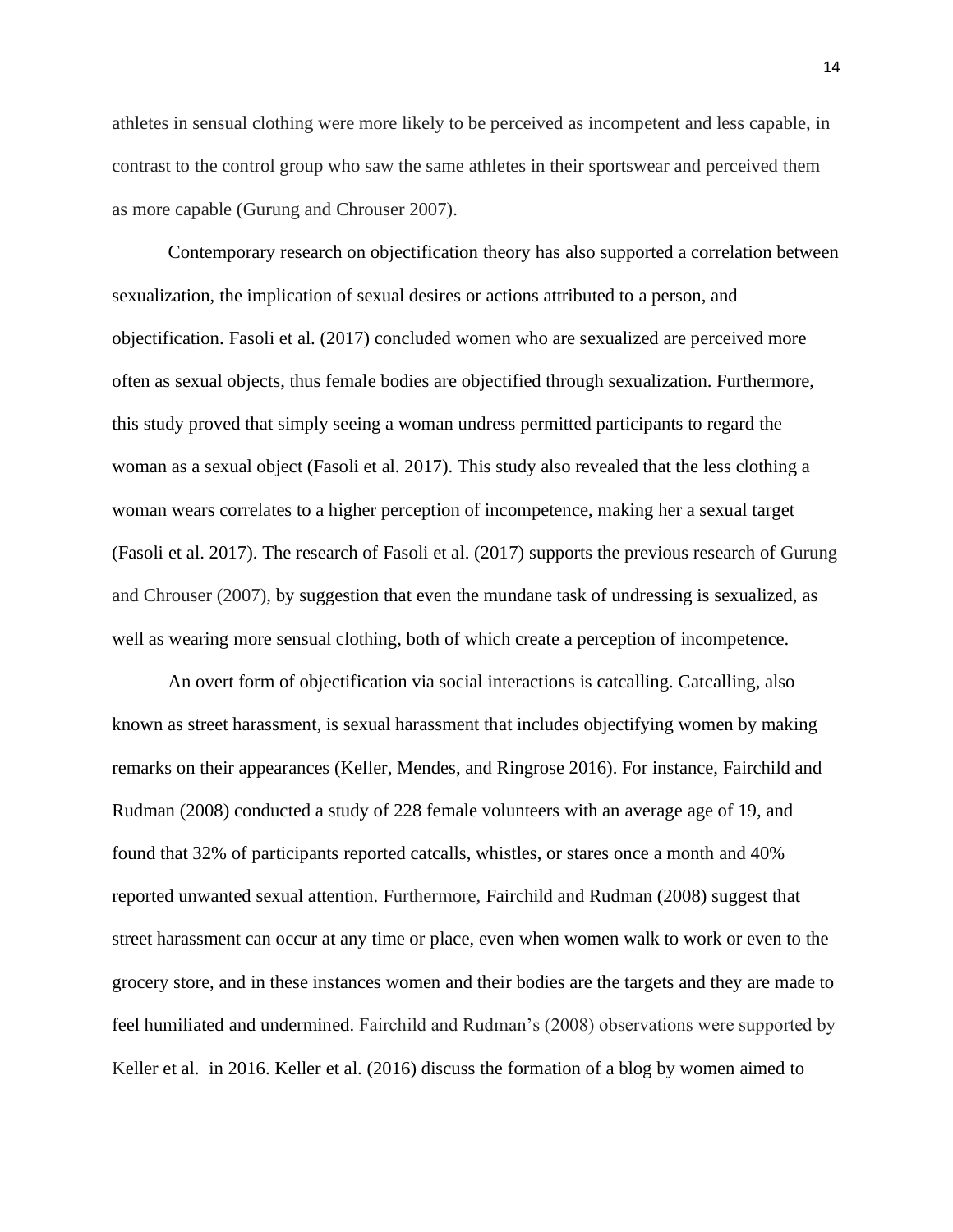spark conversation on their shared experiences of street harassment. The researchers analyzed the blog and found that 47% of the posts were about women's stories of street harassment (Keller et al. 2016). These stories ranged from acts of whistling, staring, horn honking, and/or comments on females' bodies (Keller et al. 2016). Some women are able to resist feelings of objectification that occur due to street harassment by confronting or reporting the harasser and talking about the experience with others (Fairchild and Rudman 2008). Conversely, women who are passive about sexual harassment, such as ignoring or denying it, report greater feelings of self-objectification (Fairchild and Rudman 2008). Recent research has expanded on the previously noted findings to suggest that more frequent experiences of objectification, and subsequently self-objectification, lead women to perceive themselves as though they are at a greater risk of being a victim of gender-based crimes (Donnelly and Calogero 2017). However, responses to sexual harassment and objectification are complex, because when women blame themselves for the harassment they self-objectify, yet when shrugging off the harassment as a form of flattery women are then complicit in sexual objectification (Fairchild and Rudman 2008). Objectification feeds into rape culture, as many studies have concluded that higher sexual objectification is often linked with greater leniency to perpetrators of sexual assault (Klement, Sagarin and Skowronski 2018; Bernard et al. 2015). This link to rape culture is also evident in findings that show sexual objectification correlates to a higher level of victim blame in cases of acquaintance rape (Bernard et al. 2015). As noted, previous literature has detailed the normalization of sexual objectification, especially in studies where college undergraduates were sampled (Donnelly and Calogero 2017; Ward et al. 2017; Bernard et al. 2015; Calogero 2004).

Self-objectification is a by-product of objectification theory, and occurs when women view themselves as objects based on what society regards as desirable (Bevens et al. 2018). Not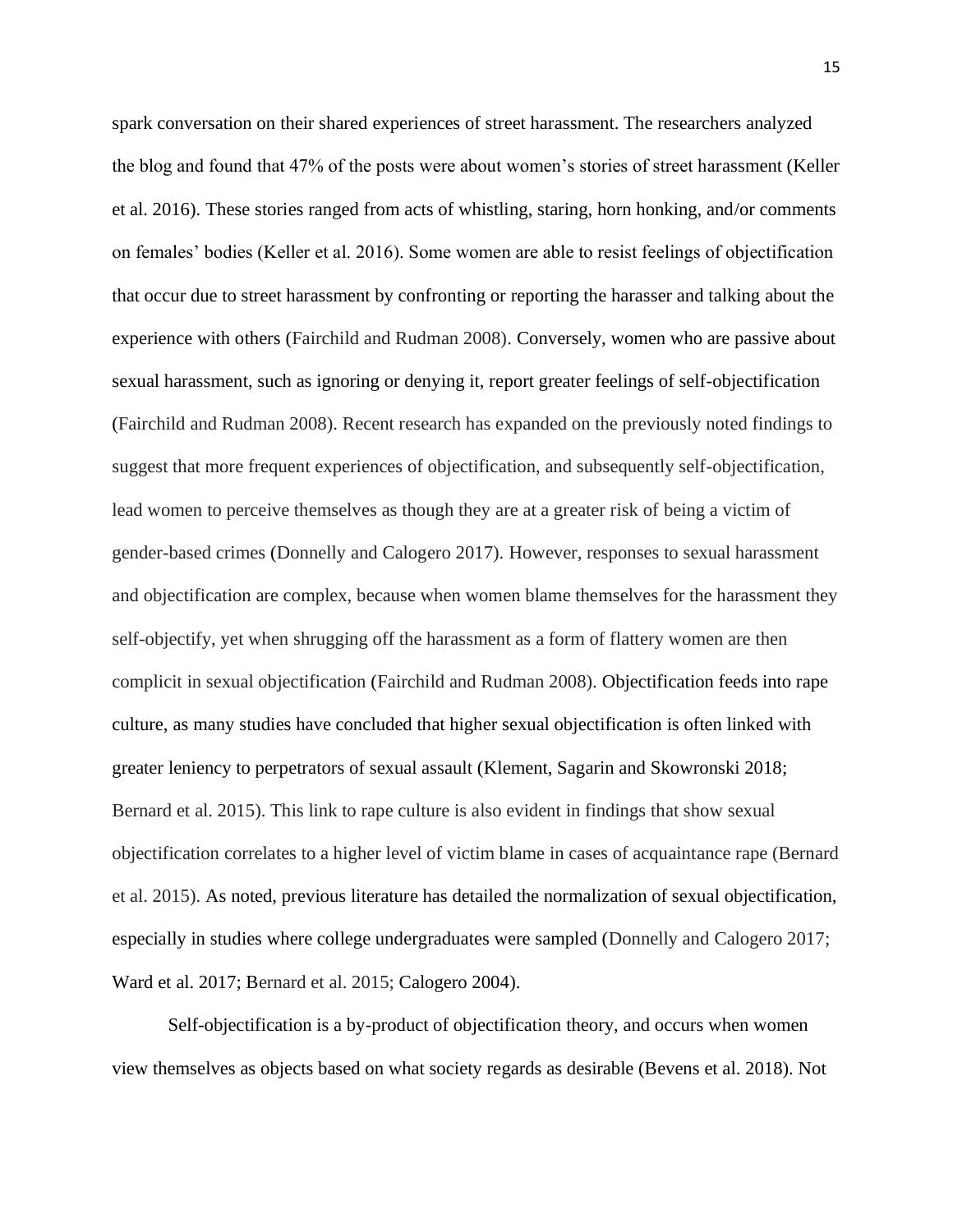only is lack of perceived competence present in objectification, but it is also present in selfobjectification (Bevens et al. 2018). In instances of self-objectification women internalize their own appearances in comparison with beauty ideals, and the over emphasis of outward looks rather than competence (Bevens et al. 2018). Fredrickson and Roberts (1997) were among the first researchers to note that women who feel as if a male gaze upon them internalize that form of objectification into shame and anxiety. This finding was supported by Calogero (2004), in a study of 105 female undergraduates who anticipated either male or female gaze, and then completed self-report measures. Calogero (2004) found even the anticipation of the male gaze made participants feel greater shame about their bodies, as well as more social anxiety. Furthermore, Fairchild and Rudman (2008) also found that women often feel ashamed that their bodies leave them feeling dehumanized in the eyes of a male, and experience anxiety about what he may think of them, and at times fear rape. Women are generally aware of objectification and habitually monitor their physical appearance to mediate it (Fredrickson and Roberts 1997). Recent research has expanded on this to show that stranger harassment positively correlates to self-surveillance (Donnelly and Calogero 2017). Donnelly and Calogero (2017) also conclude that the more experiences with stranger harassment, the more women monitor their appearance. Both original and contemporary research suggest the phenomenon of the male gaze positions men in control, while relegating women to lack control or agency of their presence, and even life experiences (Donnelly and Calogero 2017; Fredrickson and Roberts 1997).

 Self-objectification plays a role in the perpetuation of rape myth acceptance. (Fredrickson and Roberts (1997) observed that women who objectify themselves do so because greater societal institutions instruct them to value the ideal appearance. Furthermore, women who do not fit an ideal appearance, such as obese women, experience less educational and economic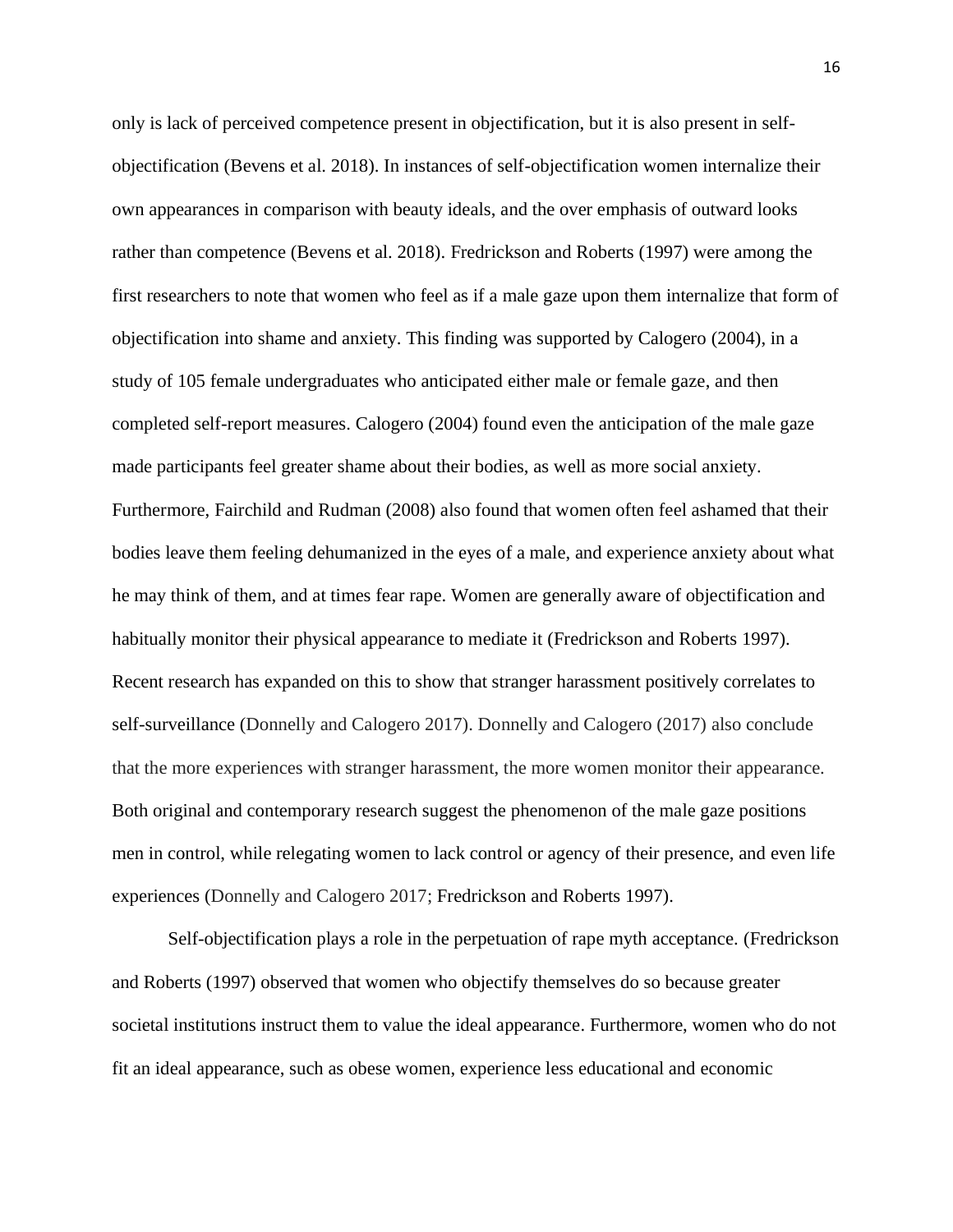attainments than their parents, greater job discrimination and hostility in work environments, and an overall negative affect on their social mobility (Fredrickson and Roberts 1997). Selfobjectification is built on the processes by which women internalize their own appearances in comparison with beauty ideals, and the over emphasis of outward looks rather than competence (Bevens et al. 2018). When one female objectifies her own body, she may do so to other women, creating a cycle of objectification as well as perpetuating rape culture (Bevens et al. 2018). In Bevens et al. (2018) researchers evaluate how self-objectification relates to sympathy and support for female victims of sexual assault. The researchers found that women with greater self-objectification also experience greater sympathy and support for rape victims (Bevens et al. 2018). This is because women experience objectification starting at a young age, so they may feel relate and feel sympathy for those who have been assaulted and objectified (Bevens et al. 2018).

Self-objectification can result from social media usage as well. As Fardouly, Willburger, and Vartanian (2017) explain, people who use Instagram have the power to edit or enhance their photos in order to adhere to an idealized appearance society has defined as acceptable. Fardouly et al. (2017) found that viewing photos on Instagram that align with societal beauty ideals, such as women who have larger breasts, lead to an increase of women internalizing the beauty ideal against their own appearances. Women view images and compare themselves to the beauty ideal that is portrayed, which results in greater self-objectification; they feeling poorly about themselves and believe they should look like a celebrity on Instagram (Fardouly et al. 2017). Sexual objectification, and self-objectification, occurs early on in girls' adolescence (Fredrickson and Roberts 1997). Girls who experience pubertal changes also experience a change in ownership of their body; they learn that their body belongs less to them and more to others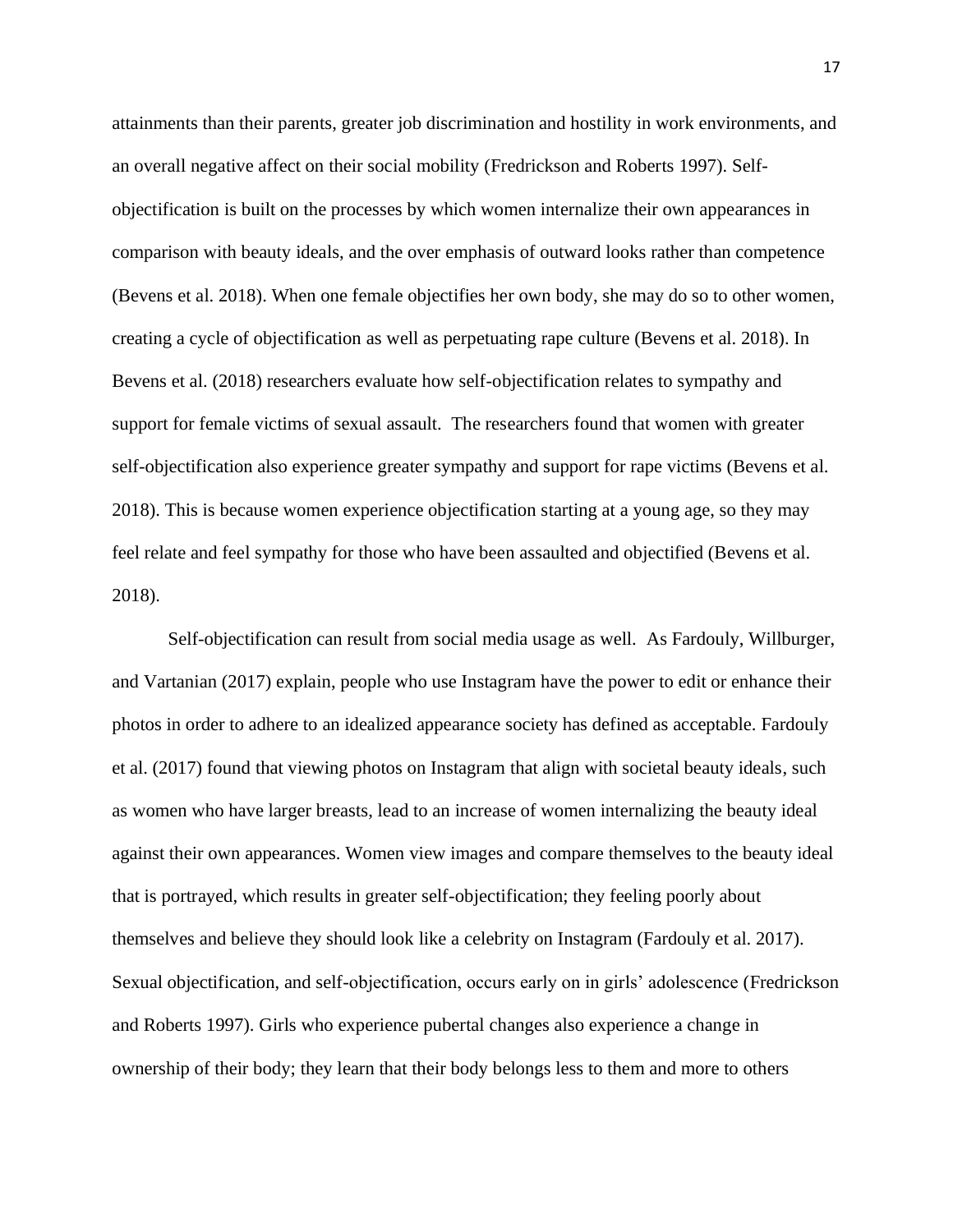viewing them (Fredrickson and Roberts 1997). Contemporary research from Trekels et al. (2018) supported Fredrickson and Roberts' (1997) research when noting that female adolescents are more likely to engage in self-objectification since they see images of idealized appearances and try to emulate them, by sexualizing themselves. Trekels et al. (2018) also showed that social media and women's magazines forced young adolescent women to self-objectify themselves against beauty ideals, which meant these young women found their self-value by how closely they resembled the standard beauty ideal. This is a unique example of self-objectification because images in media and magazines are often altered to be more attractive, so women are self-objectifying against the impossible. These two case studies, Fardouly et al. (2017) and Trekels et al. (2018), reiterate the notion that women of all ages are constantly being bombarded with images of sexualized female bodies, which causes women to internalize negative feelings and make them hyper aware of their appearance. Women who experience self-objectification have also been known to be hyper aware of their bodies (Fredrickson and Roberts 1997), and even restrict their movements or routines for fear of sexual assault (Donnelly and Calogero 2017; Fairchild and Rudman 2008). Self-objectification relates back to rape myths and rape culture because some women blame themselves for their assault, explaining that they dressed provocatively or that they did not fight back, despite the fact that the assault is not their fault at all (Burnett et al. 2009). Recent research has also established a positive relationship between objectification and rape myth acceptance (Papp and Erchull 2019). Papp and Erchull (2019) found that women who endorse rape myths allow themselves to distance themselves from objectification and self-objectification. In essence, if women endorse rape myths, such as victim blaming, they are able to find dissimilarities from themselves and victims (Papp and Erchull 2019).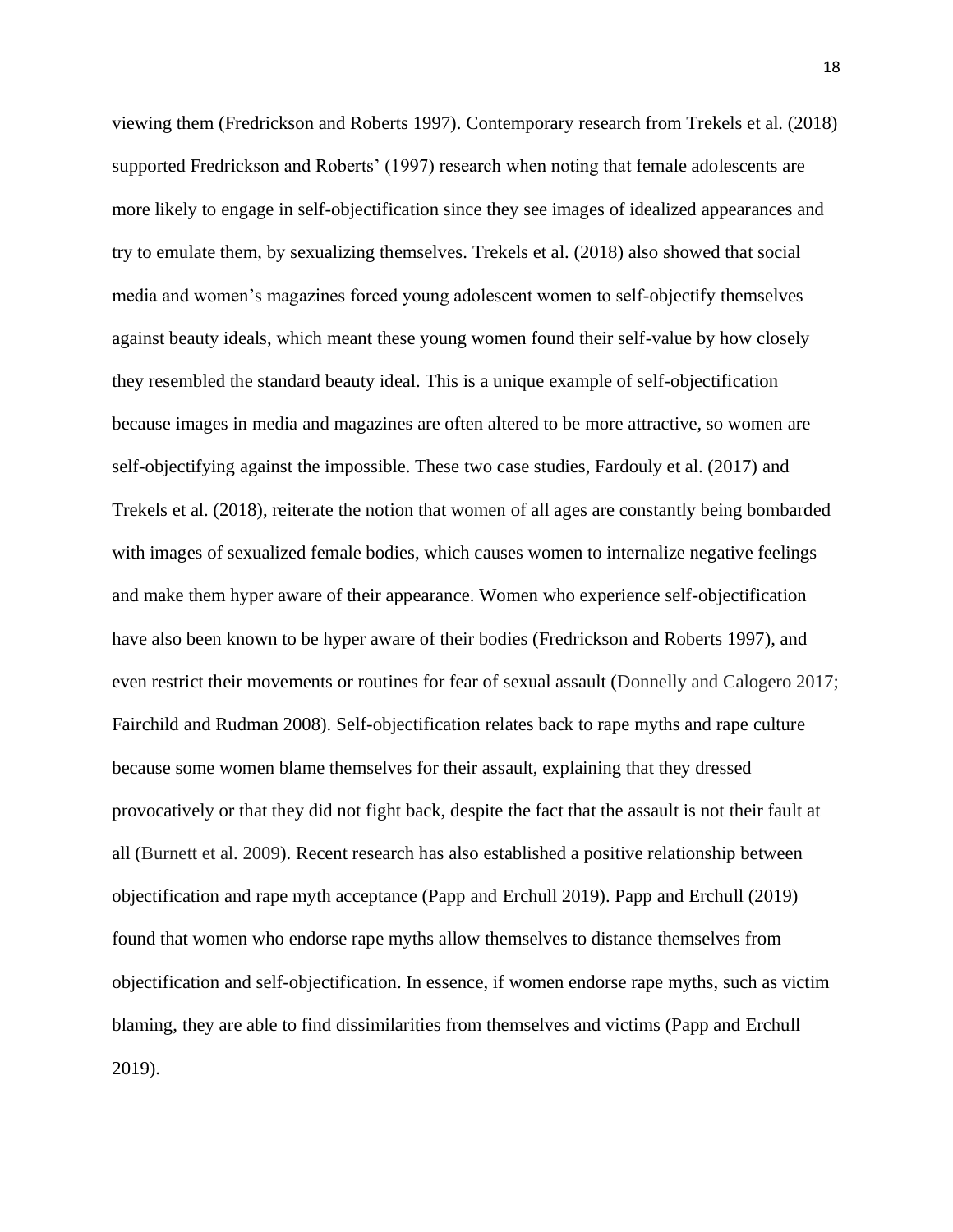#### **Methodology**

#### *Recruitment*

Data was collected from participants aged 18 years or older, majoring in Sociology, Psychology, Education, and Criminal Justice at Bridgewater State University (BSU) through an anonymous survey link. The four previously mentioned majors were sampled due to their unique perspectives regarding sexual assault. Sociology is an academic discipline that has done extensive work on rape culture and sexual assault within society. Psychology often discusses sexual assault in relation to a person's own experiences. Criminal Justice views sexual assault in as a criminal offense and prosecutes such crimes. Education is the largest major at BSU thus offers a large pool of participants to the study, and is often privy to the subject matter of the study. There were two major research questions within the current study. The first is; what are participants' implicit beliefs about rape myths? The second research question is: how do rape myths and rape culture affect participants' feelings of safety on campus? With these research questions and participant requirements in mind I began to draw my sample.

A recruitment flyer with a brief outline of the research, approximate duration of the study, the researcher's contact information, and the anonymous survey link was sent to faculty members in Sociology, Psychology, Education, and Criminal Justice departments. See Appendix A for a full recruitment flyer. Faculty members in the four areas of study then forwarded the anonymous link via email to their majors, and students decided whether or not to participate. Participants were also recruited through an online post to BSU's student forum (available on the BSU application for enrolled students) which included the anonymous survey link. Participants gave consent by agreeing to participate in the first question of the survey, as well as through the act of submitting the survey.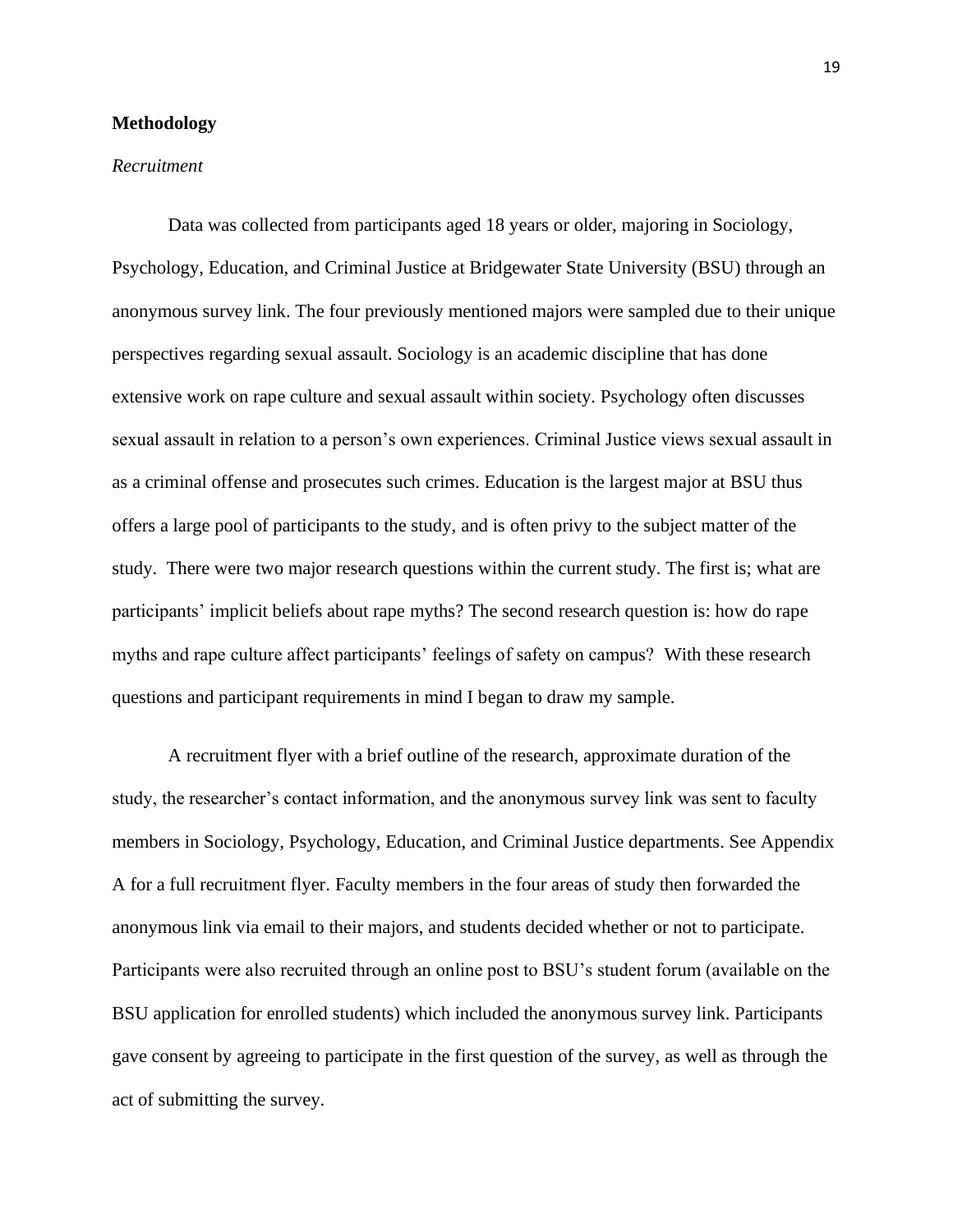# *Procedure*

Voluntary participants completed an online survey containing questions that pertained to rape culture, rape myths, as well as demographic questions. The survey also contained hypothetical scenarios in which participants were asked to choose an answer they thought best fit the described situation. All questions in the survey adapted a two gender binary (man-woman) in order to maintain consistency amongst questions. Participants were notified that the survey was anonymous and there would be no identifiable data collected. Participants consented to the survey through the first question which again acknowledged the anonymity of the survey, and then asked them if they wished to continue. Participants who did not wish to continue, or participants whose major was not one of the four sampled disciples (11.3%) were forced to quit the survey. One respondent was removed from the data due to an explicit and inappropriate response to the self-described gender identity question.

In total, 45 participants were forced to quit and one respondent was removed. Besides the first two questions of the survey, no other questions forced respondents to quit. However, some respondents chose to not answer certain questions, which resulted in slightly flocculating counts for questions. After consent was given participants answered and completed the survey by pressing submit. Since this research involved human subjects, it was approved by BSU's Institutional Review Board before any data was collected. The approval of the university's Institutional Review Board ensures the anonymity and protection of all participants in the study.

# *Participants*

Participants were 289 students at BSU, who were majoring in Sociology (97), Psychology (40), Education (135), and Criminal Justice (49). Participants primarily identified as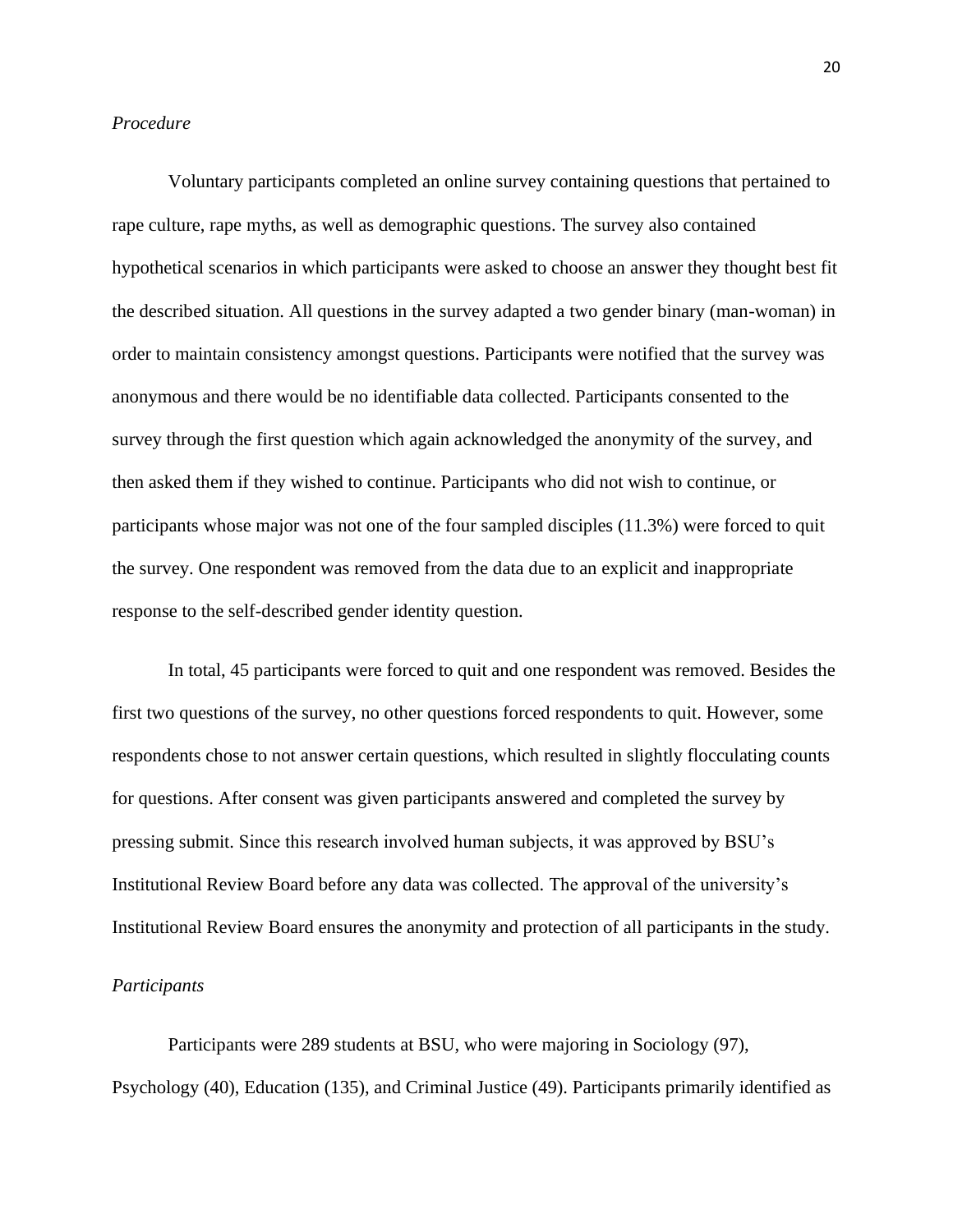women (179), but also included men (38), non-binary (5), and transgender (1). In total, there were only 6 non-binary or transgender identified respondents, therefore these two gender categories are grouped into one when analyzing the data. A majority of respondents identified their sexual orientation as straight (173), while other respondents identified as gay or lesbian (3), bisexual (33), queer (8), asexual (3), and 4 respondents chose to self-describe as pansexual or not sure. Most respondents were aged 18-20 (98), with the 21-23 age group close behind (89 respondents), and the remaining respondents were 24 or older (37). The majority of participants were white (187), followed by Black/African-American (21), Hispanic/Latinx or Spanish origin of any race (14), Asian (12), Cape Verdean (5), Indigenous/Native American (2), and three respondents chose to self-describe (mixed ethnicity, Black/Haitian, and multicultural).

# *Data Analysis*

The survey was generated using online software provided by Qualtrics, and generated a shareable online link to forward to faculty members and students. The complete survey is available in Appendix B. Data was analyzed using the available resources provided by Qualtrics, including the utilization of crosstabs and coding. Data in cross-tabulations was analyzed to show total counts of answers, the column percentages, and statistical significance. Statistical significance can be found in the cross-tabulations in the "Statistical Significance" row. If the value in the row is <.05, then the data is statistically significant. Cross-tabulations that did not yield statistically significant results can be found in Appendix C.

Survey questions were grouped into four major categories; Victim Blaming, Rape Denial, Rape Myth Misinformation, and Rape Culture/Rape Myth Effects, all of which pertain to specific facets of rape culture and rape myths (expanded upon in the findings section). The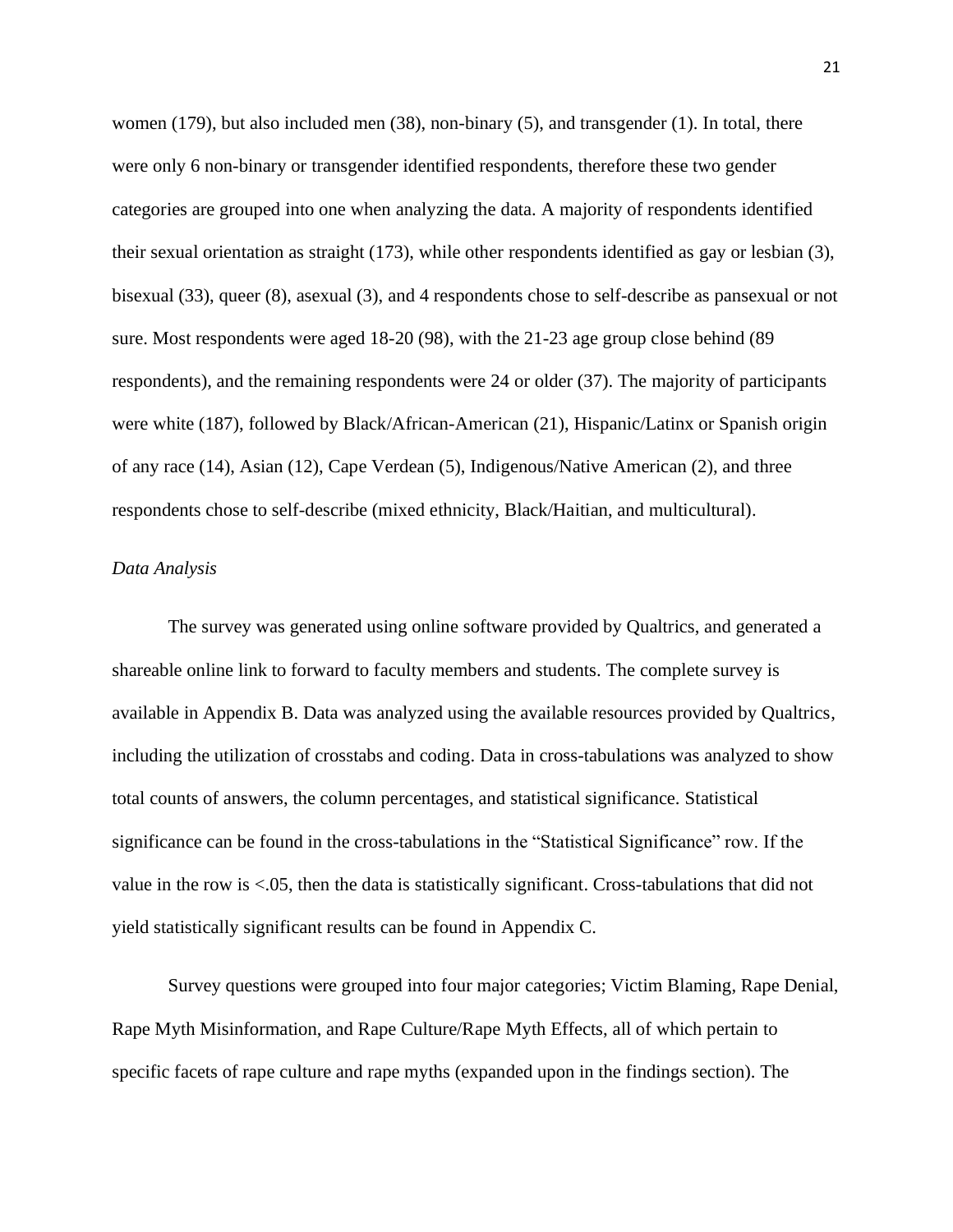Victim Blaming (VB) category included questions three questions, the Rape Denial (RD) category included two questions, the Rape Myth Misinformation (RMM) category included three questions, and the Rape Culture and Rape Myth Effects (RC/RM) category contained two questions. The questions in each category were treated as dependent variables and were analyzed in conjunction with two major independent variables, gender identity and major.

One question was examined independent of the structured categories. The question depicted in Figure 5.1 and 5.2 was not grouped into any of the four categories due to the wide scope of rape myths covered in responses. The responses include both victim blame ("It is her fault for not verbalizing 'no'") and rape denial myths ("The assault never happened"), while also addressing rape myth misinformation that victims seek/enjoy assault ("She secretly wanted the assault to happen"), thus making it a cross-categorical question. Due to the structure of the question in Figure 5.1 and 5.2 (respondents are asked to select all that apply) the cross-tabulation (Figure 5.1) was not able to be tested for statistical significance; however the breakdown of responses by gender can still be seen. The bar graph (Figure 5.2) serves as a comprehensive graphic to view the scope of responses. The cross-categorical seeks to understand respondents' implicit beliefs regarding various rape myths. The bar graph can be viewed in Appendix C, Figure 5.2.

In total, the survey contained four open ended questions, three of which offered participants the option to self-describe their race and/or ethnicity, their sexual orientation, and their gender identity. Therefore, the only question that was coded for was a non-demographic question, which asked respondents to identify which measures of self-defense they use to protect themselves when walking on campus at night. Qualtrics offers the ability to search for keywords in open-ended questions, tag such responses, and organize the tags into parent topics, in order to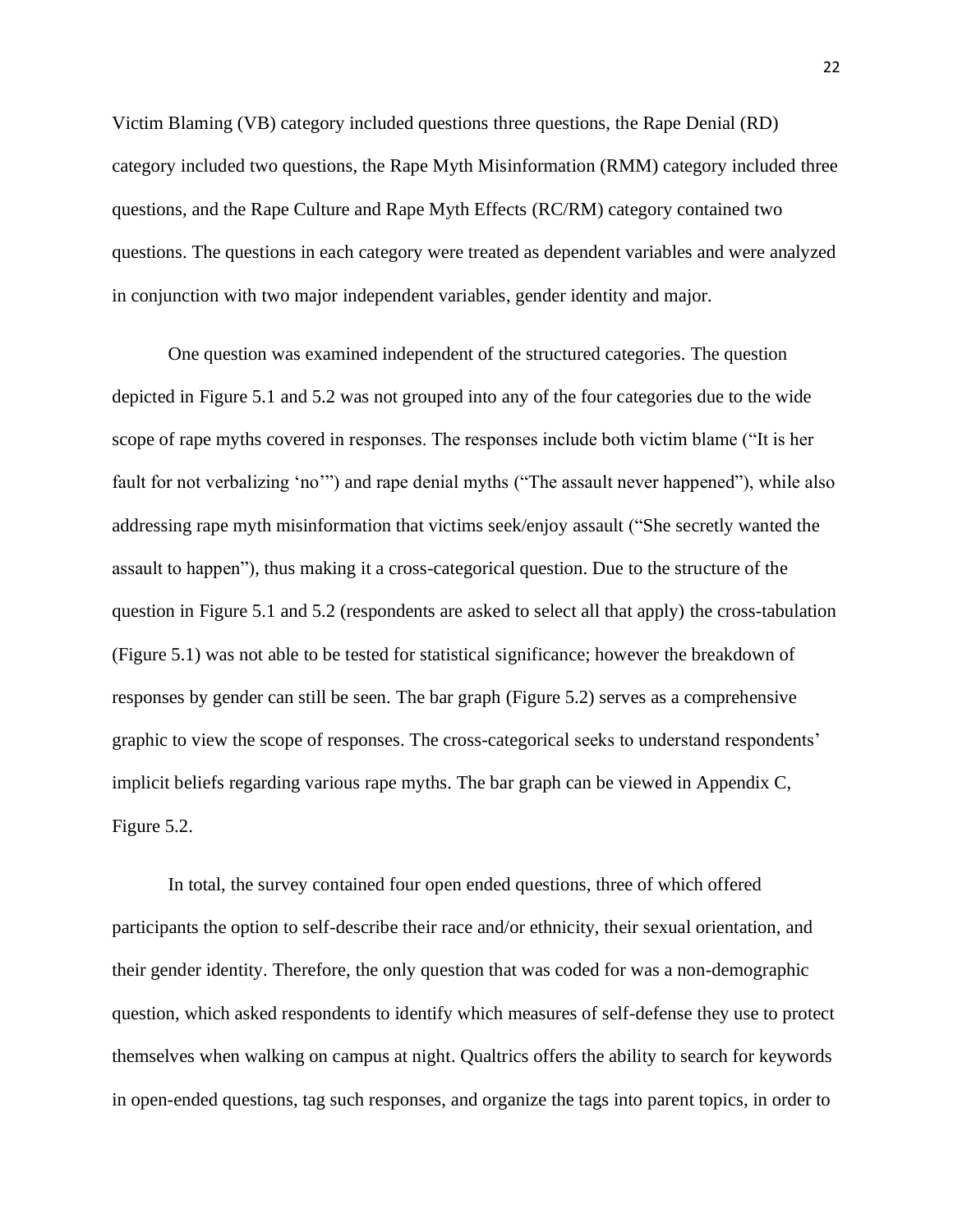find common themes in the data. Answers were examined and coded for four major areas of selfdefense. A diagram of reported self-defense measure, with counts, can be seen in Appendix C, Figure 6.

# **Findings**

For all crosstabs in Appendix C, gender identity was used as the independent variable against various survey questions. As noted in the recruitment/participants section, the sample is predominantly straight, white, women identified students at BSU, however the gender identity demographic yielded consistent statistically significant results. In preliminary analysis, crosstabulations were also run using the major demographic (Sociology, Criminal Justice, Psychology or Education) as an independent variable. The major demographic had a more even spread of responses than the gender identity demographic, yet when tested as an independent the variable the major demographic yielded no statistically significant results. This initial finding suggests that gender is connected to, or a factor in, respondents' answers to the survey questions. However, the current study cannot establish a relationship between a respondent's major and their beliefs towards rape myths.

#### *Victim Blaming*

Categorization of the survey questions served as a way to organize the data and make connections across questions. The VB category was formed by grouping questions that highlight common rape myths where the responsibility of the assault is placed on victims. Within this category, questions refer to common rape myths like, "she led him on," or "she is a flirt/slut" (question 5). Another common rape myth explored in this category is the idea that victims are to blame for their sexual assault due to their clothing choices (question 11). The VB category also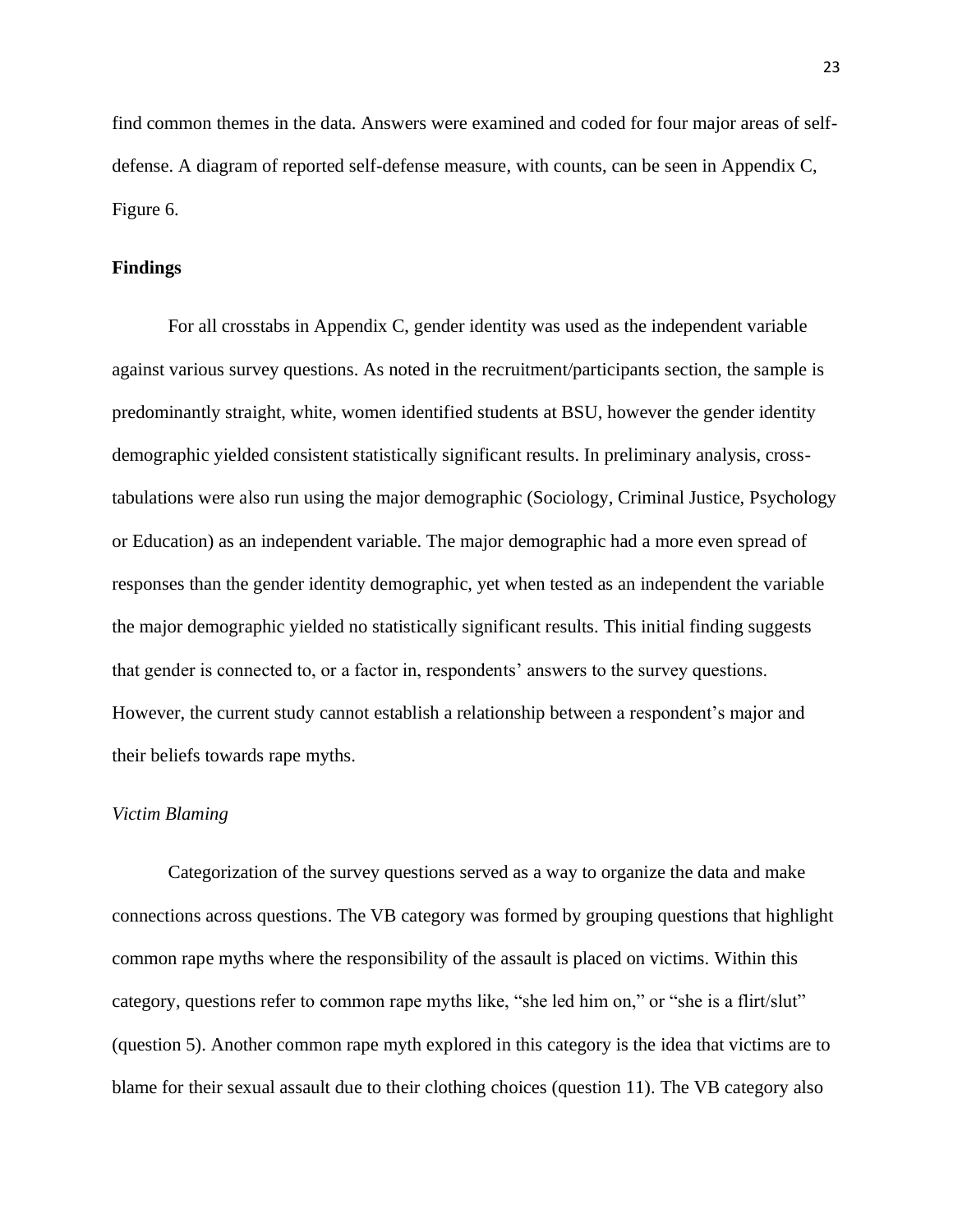includes questions that point to rape myths which blame women for their assault because they were intoxicated (question 12). As previous literature has explained (Wade 2017; Boswell and Spade 1996), alcohol consumption on college campuses is especially evident, and many victims are blamed for sexual assault if they drank to the point of inebriation. All questions can be seen in Appendix C.

In Appendix C, Figure 1.1 seeks to understand participants' perceptions of sexual entitlement and is crossed with gender identity. In this figure, question 5 prompted participants to answer with "I disagree", "Depends on the circumstance, and "I agree", and were recoded into numerical values. The answer "I disagree" was substituted with 0, and the answers "Depends on the circumstance" and "I agree" were substituted with 1 and 2, respectively. Figure 1.1 shows that 98.2% of respondents disagree with the statement; if a woman is flirting with a man, and shows sexual interest in him, he is entitled to have sex with her. However, the results of this cross-tabulation are not statistically significant, therefore research cannot say with confidence that gender identity affects how a participant responds to a victim blame myth such as "she led him on," or "she is a flirt/slut".

**Figure 1.2: Victim's Attire as a factor in Potential Sexual Assault by Gender Identity**

*Q11: If a woman wears clothes that are low cut, short, or tight, and experiences sexual harassment or assault, her clothing was a factor in the assault.*

|                         |                 |       | Gender Identity |       |       |  |  |  |
|-------------------------|-----------------|-------|-----------------|-------|-------|--|--|--|
|                         |                 | Man   | Non-binary      | Women | Total |  |  |  |
|                         |                 |       | or              |       |       |  |  |  |
|                         |                 |       | Transgender     |       |       |  |  |  |
|                         | <b>Disagree</b> | 24    | 5               | 154   | 183   |  |  |  |
|                         |                 | 63.2% | 83.3%           | 86.0% |       |  |  |  |
| Victim's Attire as      | Depends on the  |       | 1               | 21    | 29    |  |  |  |
| a factor in             | circumstance    | 18.4% | 16.7%           | 11.7% |       |  |  |  |
| <b>Potential Sexual</b> | Agree           |       | 0               | 4     | 11    |  |  |  |
| Assault                 |                 | 18.4% |                 | 2.2%  |       |  |  |  |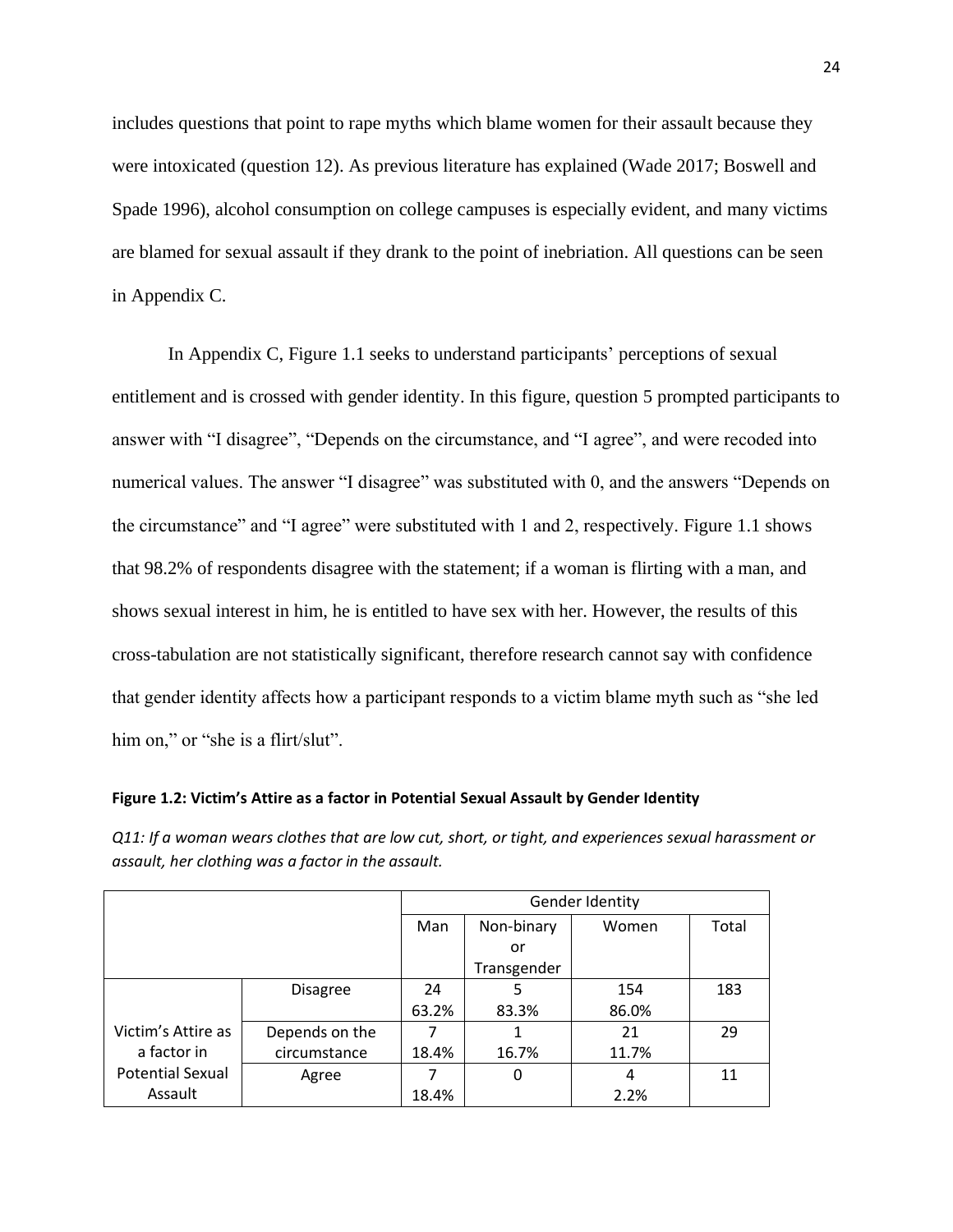| (VB) | Total        | 38 | 179 | 223     |
|------|--------------|----|-----|---------|
|      | Statistical  |    |     | 0.00718 |
|      | Significance |    |     |         |

In Figure 1.2 pictured above, participants' beliefs about a victim's attire as a factor in a potential sexual assault are run against gender identity. Like question 5, question 11 was recoded as follows; "I disagree" was substituted with 0, "Depends on the circumstance" with 1, and "I agree" with 2. The variation among choice percentages was more noticeable in this report. For example, 82.1% of the total respondents chose "I disagree", and 12.9% chose "Depends on the circumstance", leaving the remaining 4.9% of the respondents selecting "I agree". Although majority of the participants disagree with the victim-blame rape-myth that more provocative clothing choices factor into a victim's assault, when it comes to men only 63.2% reject this rape myth. Furthermore, 18.4% of men endorse this myth, as shown by the selection of the "I agree" choice. It is also apparent that the average choice of the men identified group was 0.6, as compared to the overall average of 0.2. The men in the sample were more likely than any other gender identification groups to stray from the "I disagree" category. This cross-tabulation yielded statistically significant results, meaning that there is a relationship between a respondent's gender identity and their view on a whether or not a woman's clothing choice is a factor in a sexual assault. In this case, men identified participants endorse victim blaming at a higher rate than women, non-binary, and transgender participants.

The last cross-tabulation in the VB category is shown in Figure 1.3 in Appendix C, and shows participants beliefs of a victim's intoxication as a factor in a sexual assault by gender identity. The responses for the dependent variable were recoded from choices "The assault was her fault, because she got too drunk", "Depends on the circumstance", and "The assault was not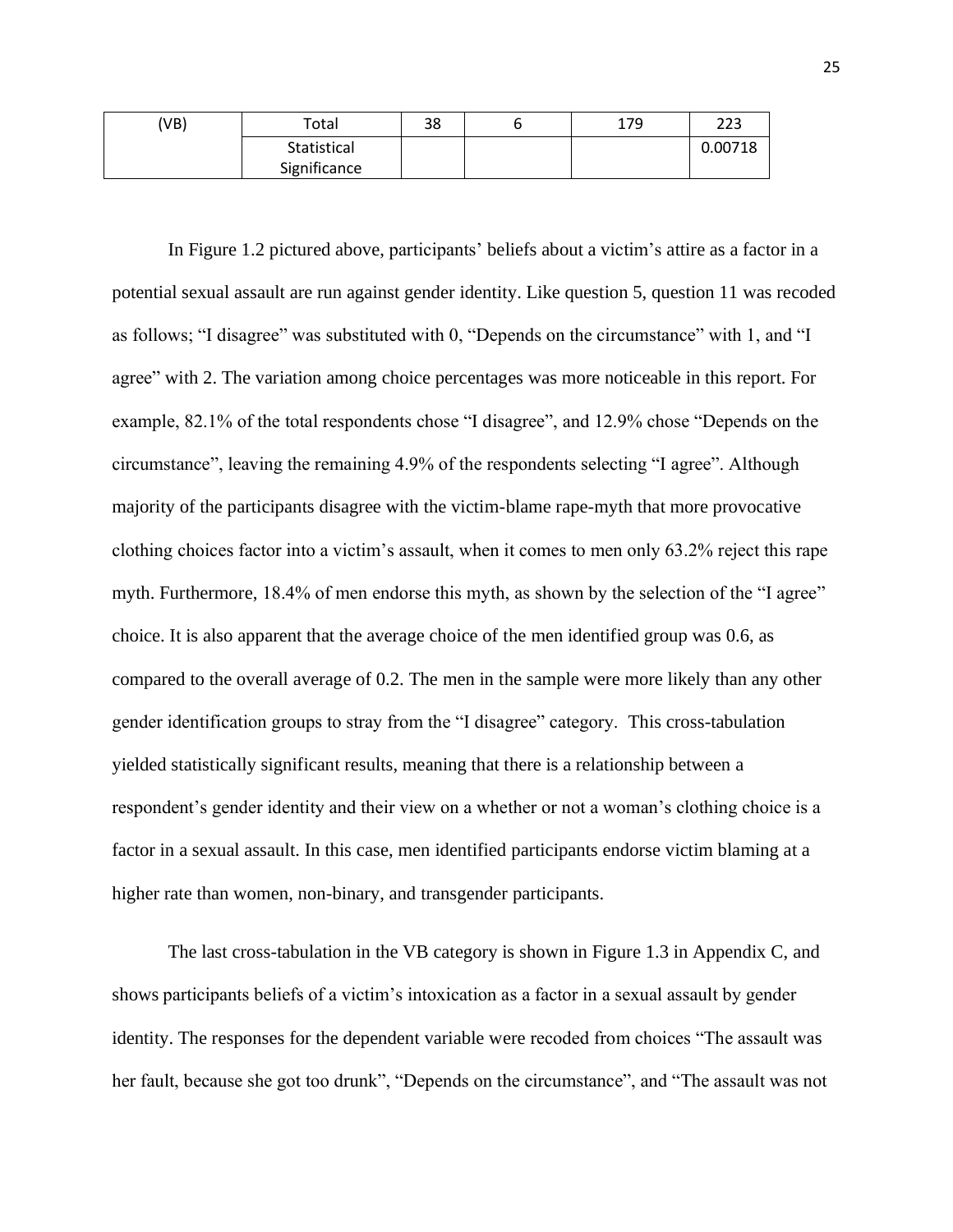her fault" into values 0, 1, and 2 respectively. When run against the independent variable of gender identity, the average (1.9) answer selected by respondents was, "The assault was not her fault". Woman identified respondents were the only group to endorse the victim-blame rapemyth, with 1.1% of women choosing "The assault was her fault, because she got too drunk". Still, 96.6% of women did not endorse the myth, in contrast with only 84.2% of the man identified group rejecting the myth. Men were also the largest portion of the sample to choose "Depends on the circumstance" at 15.8%. Results for this cross-tabulation were not statistically significant, and as a result the study is unable to conclude if there is a relationship between gender identity and how strongly a person rejects or endorses a rape myth which blames victims for alcohol consumption.

# *Rape Denial*

The rape denial category (RD) refers to rape myths where the sexual assault is completely denied from existing. Rape denial functions as a type of rape myth because it implies the sexual assault itself is a myth. Unlike victim blaming, rape denial focuses less on victims' presumed responsibility, and more on social norms and an archetype of what sexual assault "looks like". For instance, questions in this section refer to rape myths in which the absence of fighting back against a perpetrator, or a lack verbalizing discomfort/unwillingness to have sex, is taken as consent. Questions within this category assume that the criteria for a sexual assault involve the victim saying "no" (question 4), while also hinting at a common social misconception that people within a romantic relationship cannot be raped (question 10). Questions 4 and 10 can be seen in Appendix B.

**Figure 2.1: Perceptions on the Absence of Verbal Consent by Gender Identity** *Q4: If a person does not explicitly say "no" before having sex they cannot be raped.*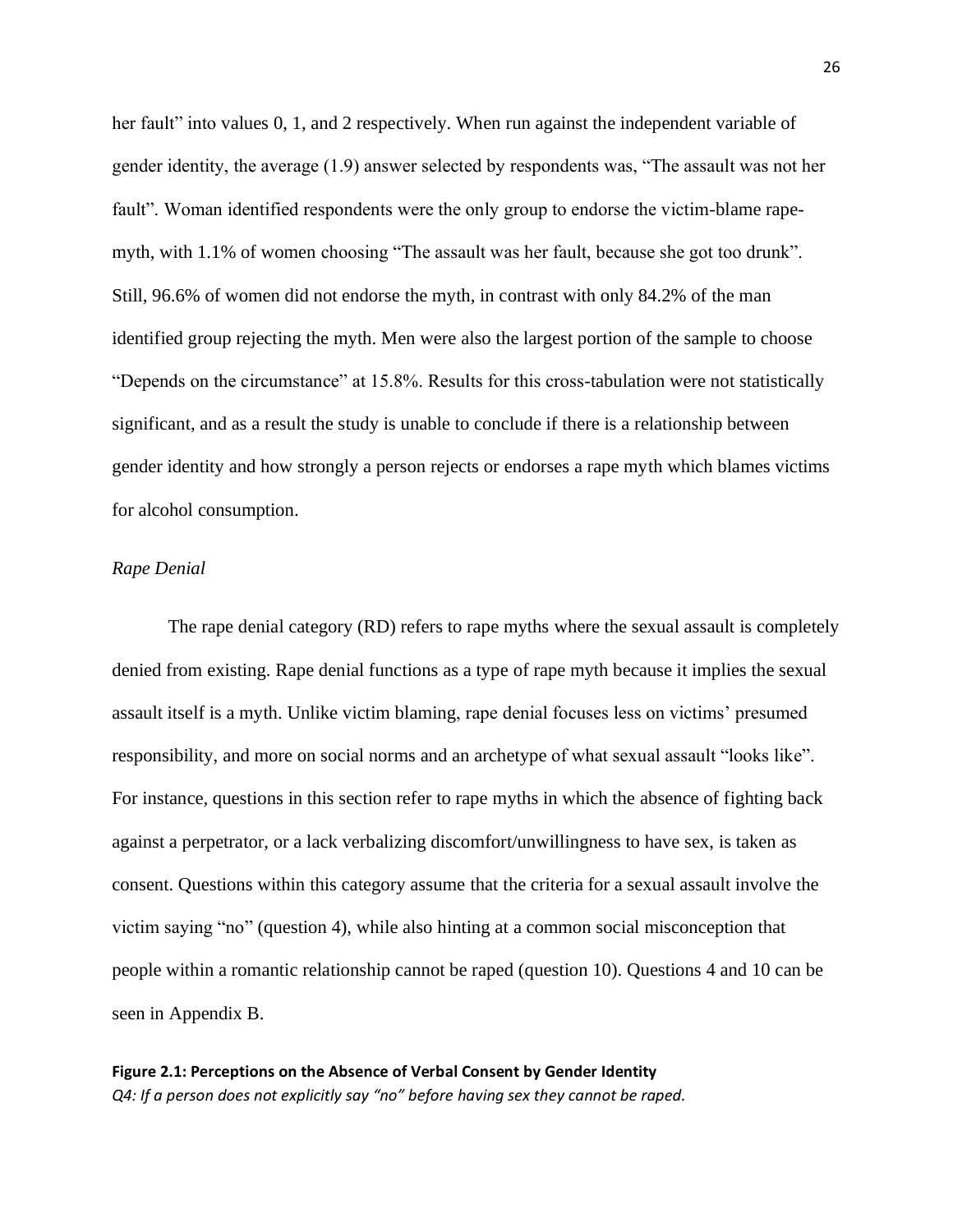|                                                                                                                                     |                             | Gender Identity |                              |              |        |  |  |
|-------------------------------------------------------------------------------------------------------------------------------------|-----------------------------|-----------------|------------------------------|--------------|--------|--|--|
|                                                                                                                                     |                             | Man             | Non-binary or<br>Transgender | Women        | Total  |  |  |
| <b>Disagree</b><br>Perceptions<br>Depends on<br>on the<br>Circumstance<br>Absence of<br>Agree<br>Verbal<br>Consent<br>Total<br>(RD) |                             | 28<br>73.7%     | 6<br>100.0%                  | 156<br>87.6% | 190    |  |  |
|                                                                                                                                     |                             | 6<br>15.8%      | 0<br>0.0%                    | 20<br>11.2%  | 26     |  |  |
|                                                                                                                                     |                             | 4<br>10.5%      | 0<br>0.0%                    | 2<br>1.1%    | 6      |  |  |
|                                                                                                                                     |                             | 38              | 6                            | 178          | 222    |  |  |
|                                                                                                                                     | Statistical<br>Significance |                 |                              |              | 0.0021 |  |  |

Figures 2.1and 2.2 pertain to the RD category, which refers to rape myths that deny sexual assaults from being possible or plausible. Figure 2.1 pictured above shows participants' perceptions on the absence of verbal consent by gender identity. The answers for this question were recoded into the following; 0 for "I disagree", 1 for "Depends on the circumstance" and 2 for "I agree". In this cross-tabulation, the average response was 0.2, which is closest to value 0, meaning that the average response for this question "I disagree". When looking closer men identified participants had the most diversity among responses; 73.7% disagreed, 15.8% felt it depended on the circumstance, and 10.5% agreed with the statement posed by the question, "If a person does not explicitly say 'no' before having sex the cannot be raped". Thus, 10.5% the men identified demographic in the study endorsed this rape denial myth. Of the women identified respondents, 87.6% rejected the rape denial myth, 11.2% thought it depended on the circumstance, and only 1.1% endorsed the myth. All participants who identified as non-binary or transgender disagreed with the statement in the survey question, thus rejecting the rape denial myth. This cross-tabulation is also statistically significant, indicating that participants who identified as men are more likely to endorse rape denial myths in the absence of verbalizing "no"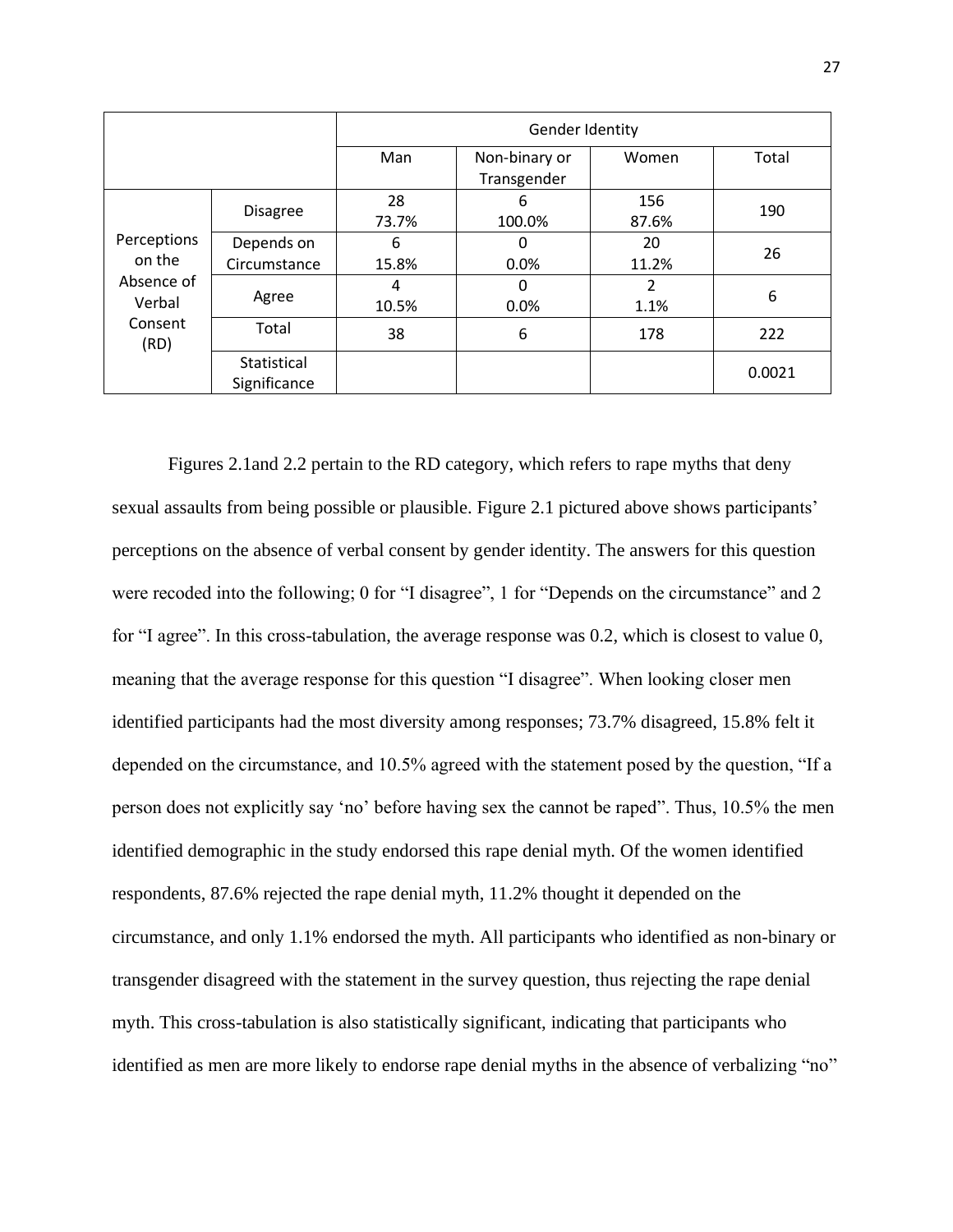to an unwanted sexual encounter. In other words, men identified participants engage in rape denial at a greater rate than the other sampled gender groups.

Figure 2.2 in Appendix C is a cross-tabulation for question 10 and gender identity. This cross-tabulation pertains to perceptions of potential victimization within romantic relationships by gender identity. The answers for question 10 were also recoded into the following; 0 for "He would not assault her because he is her boyfriend", 1 for "Depends on the circumstance" and 2 for "She is still capable of being assaulted, even in a relationship. This question yielded an average answer of 1.9, indicating that the average is closest to value 2; "She is still capable of being assaulted, even in a relationship". In the non-binary or transgender and women groups zero respondents endorsed the rape denial myth. Men were the only gender group to choose, "He would not assault her because he is her boyfriend" at 2.6. Data in this cross-tabulation was not deemed statistically significant. Therefore, more research would need to be done to examine if gender identity and the given rape denial myth have a correlational relationship.

# *Rape Myth Misinformation*

The rape myth misinformation (RMM) category was formed by compiling questions in which misinformation around sexual assault is highlighted. This category contains questions that deal with understanding consent, the notion that women make false rape accusations, and the identity of sexual assault perpetrators. One specific question seeks to understand participants' definition of consent, and if they believe consent is a one-time affirmation of willingness to have sex, or if it is more fluid (question 7). The common misconception that women make false rape claims is also tested for in the RD category. A widely endorsed piece of misinformation about sexual assault on campuses is that it is often perpetrated by an individual unknown to the victim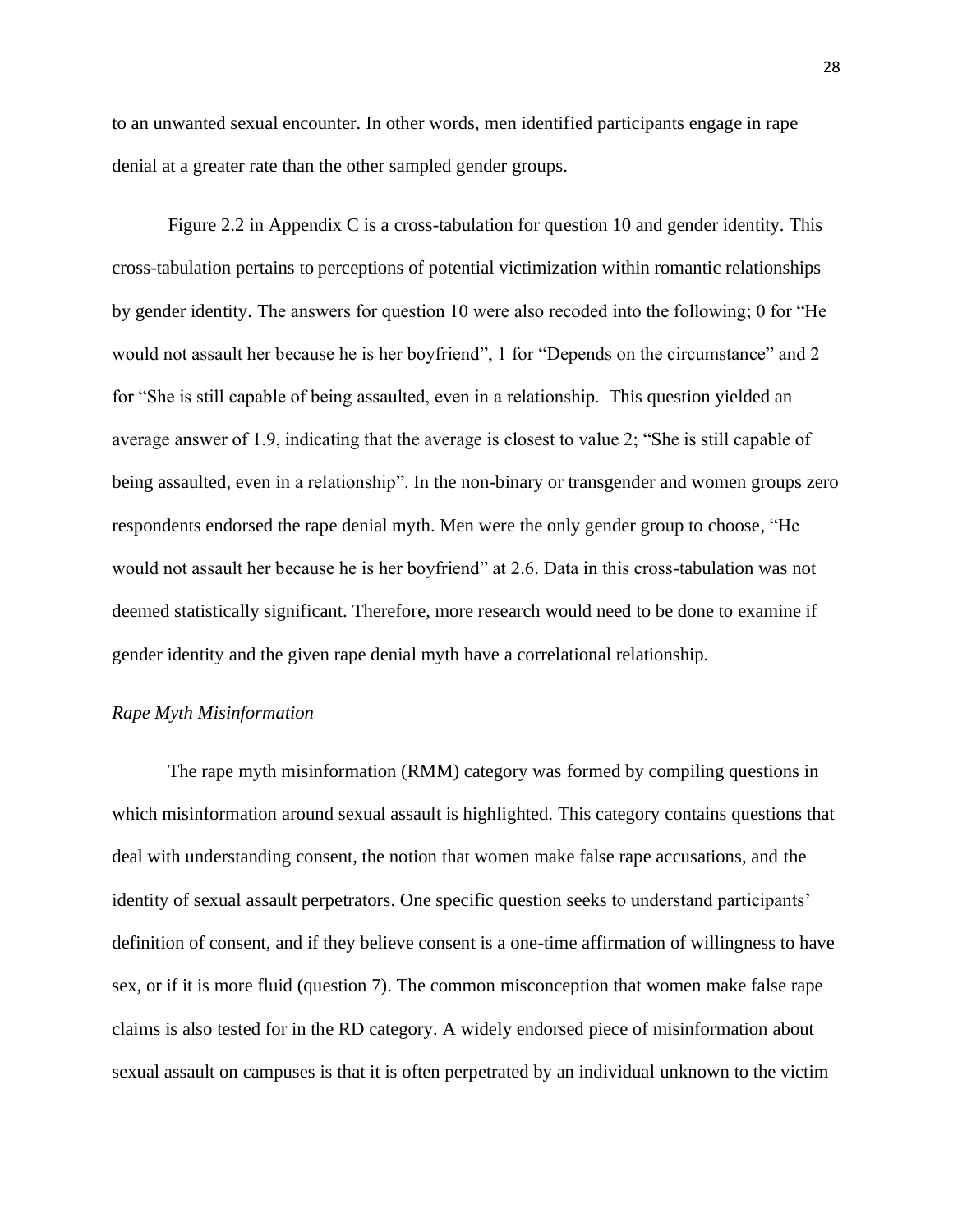(stranger-rape) (Burnett et al. 2009). Rape culture on college campuses brings attention to

stranger-rape, but often does not warn of the rates of acquaintance-rape (Burnett et al 2009);

therefore a question in this category addresses participants' beliefs regarding the occurrence

stranger-rape.

#### **Figure 3.1: Perceptions of Sexual Consent by Gender Identity**

*Q7: A man and woman start to have sex, but the woman changes her mind and no longer wishes to have sex. The man still has her consent.*

|                                              |                             |                                              | Gender Identity      |                        |         |
|----------------------------------------------|-----------------------------|----------------------------------------------|----------------------|------------------------|---------|
|                                              | Yes<br>Depends on           |                                              | Non-binary or        |                        |         |
|                                              |                             | Man                                          | Transgender          | Woman                  | Total   |
|                                              |                             | $\overline{2}$<br>2<br>1.1%<br>5.3%<br>16.7% | 5                    |                        |         |
| Perceptions<br>of Sexual<br>Consent<br>(RMM) | the<br>circumstance         | $\overline{2}$<br>5.3%                       | $\mathbf{0}$<br>0.0% | $\overline{2}$<br>1.1% | 4       |
|                                              | No                          | 34<br>89.5%                                  | 5<br>83.3%           | 175<br>97.8%           | 214     |
|                                              | Total                       | 38                                           | 6                    | 179                    | 223     |
|                                              | Statistical<br>Significance |                                              |                      |                        | 0.00398 |

The next rape myth category examined was RMM. In this category, questions 7, 8, and 9, were again run against gender identity. As seen above, Figure 3.1 compares participants' perceptions of sexual consent against gender identity. The answers to question 7 were recoded as follows; "Yes, she can't take back her consent once it was given" into 0, "Depends on the circumstance" into 1, and "No, she changed her mind and he no longer has consent" into 2. As a result, value 0 endorsed the rape myth, value 1 does not endorse nor reject, and value 2 rejected the rape myth. The average answer was 1.9, and the median answer was 2, indicating that the majority of respondents reject this myth. The non-binary or transgender group had a large proportion, in terms of percentage, of endorsement at 16.7%, compared to men at 5.3%, and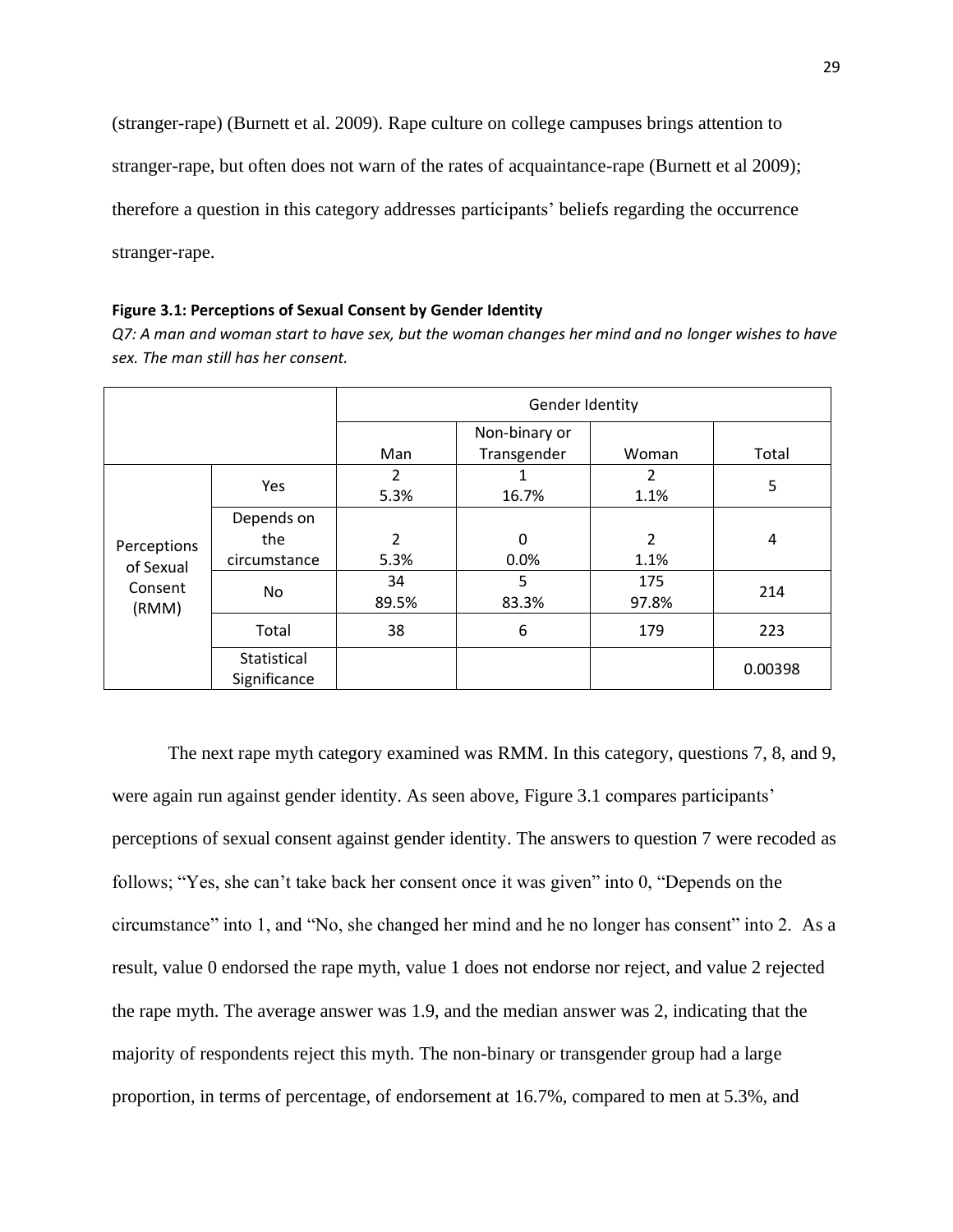women at 1.1%. Still, overall data showed that 95.5% of respondents chose value 2; "No, she changed her mind and he no longer has consent". Results from this crosstab were highly statistically significant, meaning that participants who identified as men are more likely than women to believe that consent cannot be redacted once given. This can also be interpreted that men identified participants have more rigid ideas of sexual consent; whereas women identified participants have a more fluid view of consent.

In Appendix C, Figure 3.2 is a cross-tabulation which compares how often respondents believe women make false rape claims and their gender identity. The answers for question 8, ("never," "rarely," "somewhat often," "often," and "very often,") were recoded into corresponding numerical values from 0 through 4. The average answer for question 8, in conjunction with gender identity, was 1.3. This is closest to 1, meaning the average answer is the "rarely" category. The overall breakdown of data was; never= 2.7%, rarely= 68.3%, somewhat often= 22.8%, often= 4.5%, and very often= 1.8%. Of the respondents who identified as men, 31.6% believe women make false rape claims somewhat often, and 5.3% believe women make them often, and 2.6% believe they make them very often. Out of all gender groups, men had the highest percentages of respondents who believe women make false rape claims somewhat often. Non-binary respondents had a varied breakdown as follows; never=  $0\%$ , rarely=  $60\%$ , somewhat often=  $20\%$ , often=  $0\%$ , and very often=  $20\%$ . As stated, the non-binary group is small, so any variations in the group appear starker. The data across women read as; never= 2.8%, rarely= 70.9%, somewhat often= 21.2%, often= 3.9%, and very often= 1.1%. Still, the percent of respondents who believe women make r=false rape claims somewhat often, often, or very often is 29.1%, nearly one-third of the respondents. Results from this cross-tabulation are not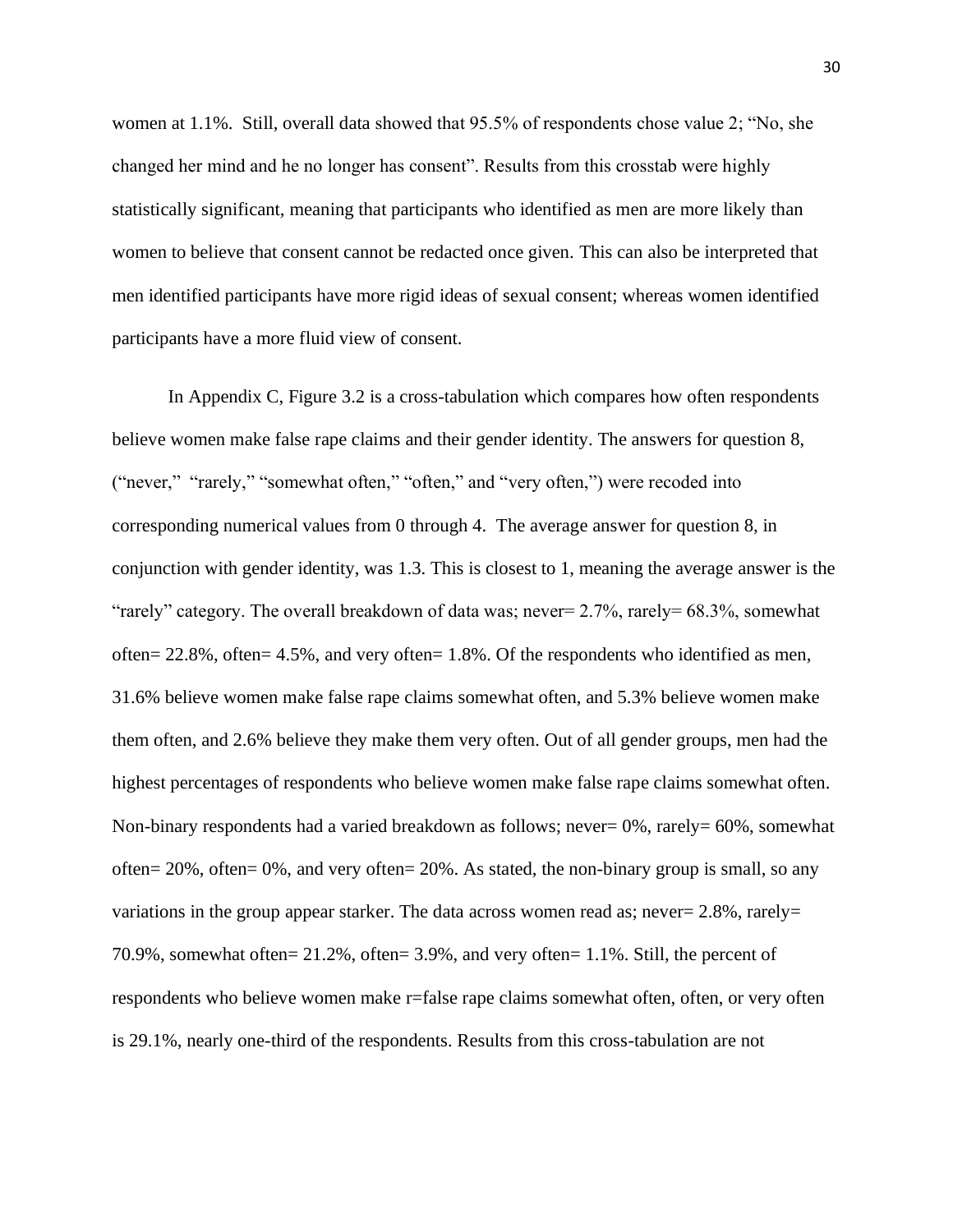statistically significant; meaning that in the current study there is not an established relationship between gender and how often a respondent believes women make false rape claims.

Figure 3.3, which can be seen in Appendix C, shows a cross-tabulation for perceptions of victim-perpetrator relationships run against gender identity. Question 9 offered two possible choices, "A stranger, or someone unknown to the victim" and, "An individual who knows the victim", which were substituted for 0 and 1, respectively. The total cross-tabulation shows an average response was 1, "An individual who knows the victim", However, 10.5% of men chose the response, "A stranger, or someone unknown to the victim", whereas only 3.4% of women participants chose this response. All participants identified as non-binary and transgender participants chose the response, "An individual who knows the victim". Data from this crosstabulation was not statistically significant, indicating that the relationship between gender identity and misinformation surrounding perpetrators of sexual assault is not identifiable in the current study.

# *Rape Culture/Rape Myth Effects*

Lastly, the rape culture/rape myths effects (RC/RM) category is comprised of two questions that pertain to the possible effects that rape culture and/or rape myths has on students. The questions in this category investigate consent and the comfort level of students while walking alone at night. Consent is a topic in which many undergraduate students have a difficult time understanding and articulating (Burnett et al. 2009), so within this category the effects whether or not students engage in giving and asking for consent is studied (question 3). The feeling of safety is often affected by rape culture, and as a result of the fear of potential sexual assault and harassment many women change their behavior (Fairchild and Rudman 2008). A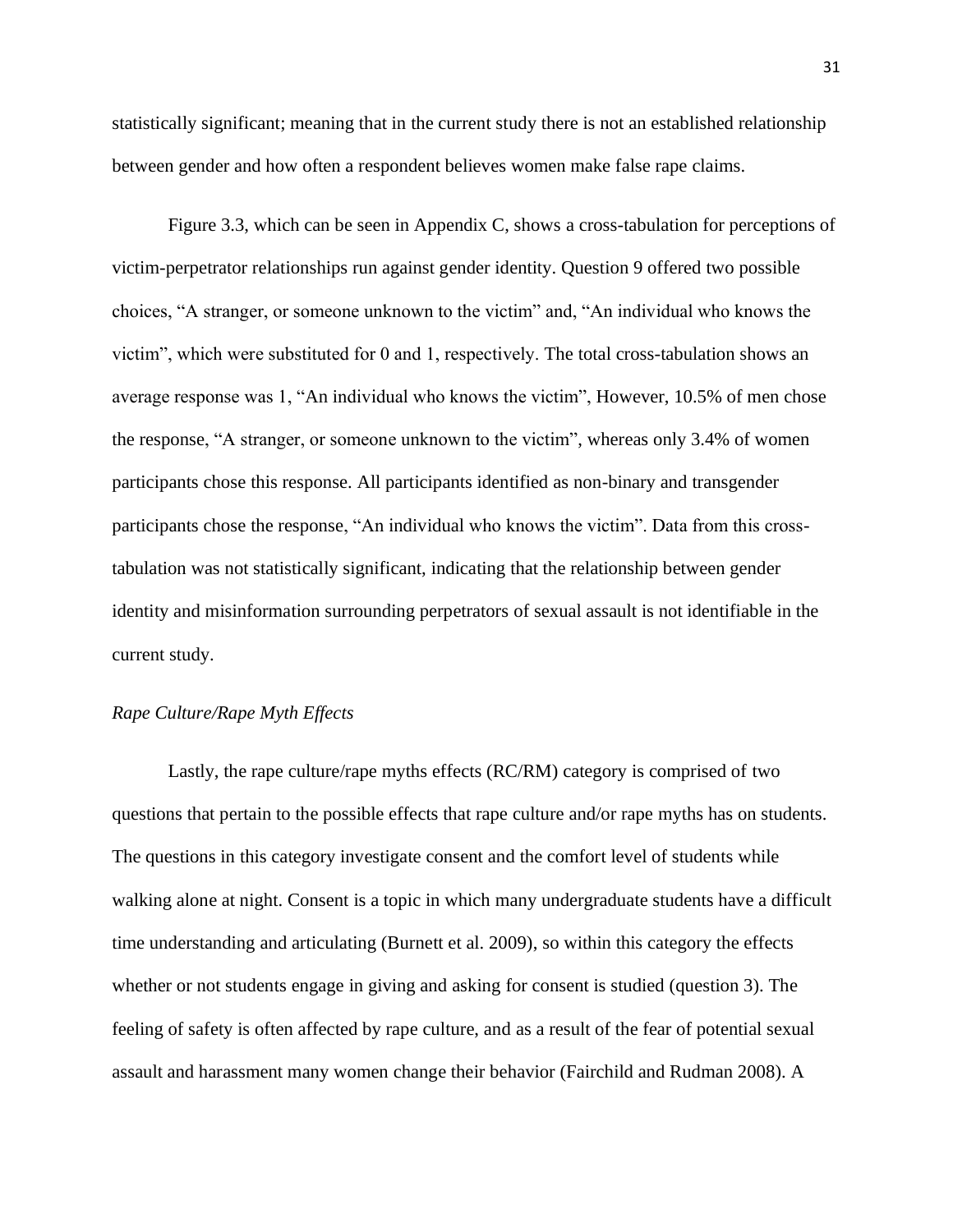question in this category was implemented to understand participants' feelings of safety on campus at night (question 13). The specific questions in this category can be seen in Appendix B.

The last category, RC/RM studies survey questions that aim to estimate the effects of rape culture and rape myths, in this case the respondents understanding of consent and the respondents feelings of safety regarding walking on campus at night. Figure 4.1, located in Appendix C, shows participants' perceptions of verbal consent as a necessity in a sexual encounter run against gender identity. Question 3 was recoded into the values 0, 1, and 2, for answers "I disagree", "Depends on the circumstance, and "I agree" respectively. In Figure 4.1 91.5% of respondents agreed to the statement, and thus believe you should not have sex with someone unless you have their verbal consent. In contrast, 1.8% answered "I disagree" and 6.7% answered "Depends on the circumstance". Within the group of men identified participants, no one answered with "I disagree", whereas in the non-binary group 20% answered with "I disagree". Only 7.3% of women disagreed with the statement, or thought it depended on the circumstance. Data from this cross-tabulation was not deemed statistically significant, and as a result of such findings, it is unclear if gender identity and understanding of consent have an established relationship.

|                                                           |                             | Gender Identity |                              |             |       |  |  |  |
|-----------------------------------------------------------|-----------------------------|-----------------|------------------------------|-------------|-------|--|--|--|
|                                                           |                             | Man             | Non-binary or<br>Transgender | Women       | Total |  |  |  |
| Feelings of<br>Safety on<br>Campus at<br>Night<br>(RC/RM) | <b>Yes</b>                  | 28<br>73.7%     | 33.3%                        | 41<br>22.9% | 71    |  |  |  |
|                                                           | Depends on<br>Circumstances | 8<br>21.1%      | 4<br>66.7%                   | 85<br>47.5% | 97    |  |  |  |
|                                                           | No.                         | 2<br>5.3%       | 0<br>0.0%                    | 53<br>29.6% | 55    |  |  |  |

*Q13: Do you feel safe walking on campus at nighttime?*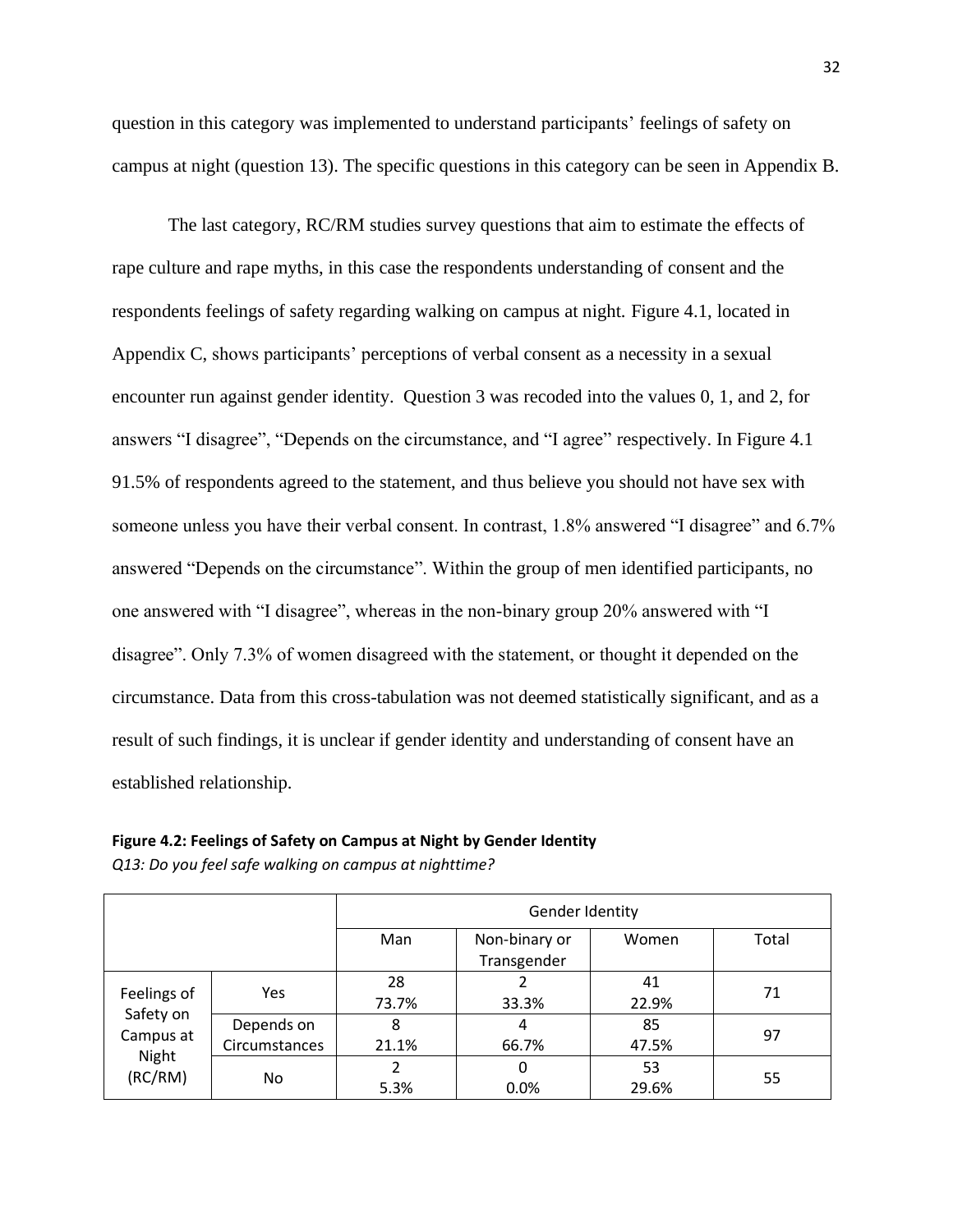| Total                       | 38 | 179 | 223     |
|-----------------------------|----|-----|---------|
| Statistical<br>Significance |    |     | 0.00000 |

In Figure 4.2, question 13 and gender identity are compared. Nearly a quarter of the overall participants (24.6%) did not feel safe walking on campus at nighttime, 43.3% felt as though their feeling of safety was dependent on circumstances, and 32.1% felt safe walking on campus at night. The most contrasting data in this cross-tabulation is between men, who feel safe walking on campus at night (73.7%), and women who feel safe walking on campus at night (22.9%) Furthermore, more women feel unsafe than safe, as shown by the 29.6% who answered "No" to the question. The discrepancy in feelings of safety is further proven by statistical significance. There is a statistically significant relationship between one's gender and their feelings of safety when walking on campus at nighttime. Participants that identified as women are more likely to feel unsafe walking on campus at nighttime, and participants who identified as men are more than three times more likely than any other gender identity to feel safe walking on campus at nighttime.

| Figure 5.1: Perceptions of Rape Myths in General by Gender Identity |  |  |  |  |  |  |  |  |
|---------------------------------------------------------------------|--|--|--|--|--|--|--|--|
|---------------------------------------------------------------------|--|--|--|--|--|--|--|--|

*Q6: If a woman says she is sexually assaulted, but never verbally told her rapist "no" (select all that apply):*

|                                                          |                                                               | Gender Identity       |                              |              |       |  |  |
|----------------------------------------------------------|---------------------------------------------------------------|-----------------------|------------------------------|--------------|-------|--|--|
|                                                          |                                                               | Man                   | Non-binary or<br>Transgender | Women        | Total |  |  |
|                                                          | It is her fault for not<br>verbalizing "no."                  | 4<br>10.5%            | 16.7%                        | 9<br>5.0%    | 14    |  |  |
| Perceptions<br>of Rape<br>Myths in<br>General<br>(Cross- | She secretly wanted<br>the sexual assault.                    | $\mathfrak z$<br>5.3% | 16.7%                        | 0.6%         | 4     |  |  |
|                                                          | The assault is still<br>valid, and should be<br>investigated. | 36<br>94.7%           | 6<br>100.0%                  | 177<br>98.9% | 219   |  |  |
| Categorical)                                             | The assault never<br>happened.                                | 1<br>2.6%             |                              | 0.6%         | 2     |  |  |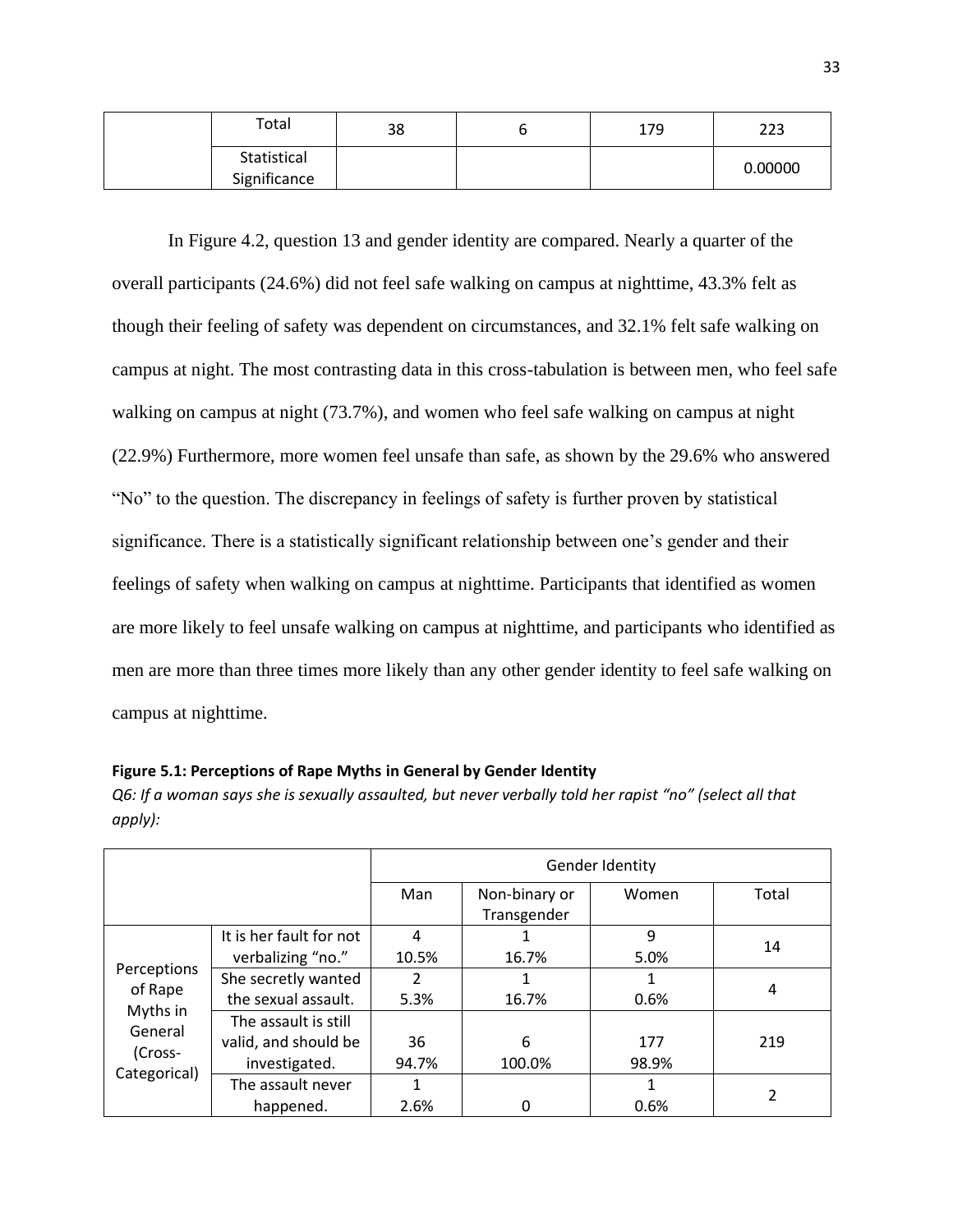| $\overline{\phantom{0}}$<br>Total | 38 |  | 170<br>. | $\sim$<br>تعم |
|-----------------------------------|----|--|----------|---------------|
|-----------------------------------|----|--|----------|---------------|

#### **Figure 5.2: Cross-Sectional Examination of Participants Implicit Beliefs of Rape Myths**

Q6 - If a woman says she is sexually assaulted, but never verbally told her rapist "no" (select all that apply):



Figure 5.1 is a cross-tabulation between respondents' genders and their answers to the cross-categorical question. Question 6 allowed participants to select all answers they believed fit, therefore answers are not mutually exclusive and total percentages may be over 100%. The breakdown of this reveals that majority of respondents reject rape myths, a finding which has been supported by the previous statistically significant results of cross-tabulations. However, this question does prove that participants engage in rape myth endorsement across categories, with victim blaming being the most endorsed type of rape myth (6.3%). Within the men identified participants, 10.5% engaged in victim blaming (It is her fault for not verbalizing "no."), 5.3% engage in rape myth misinformation (She secretly wanted the sexual assault") 2.6% engage in rape denial ("The assault never happened").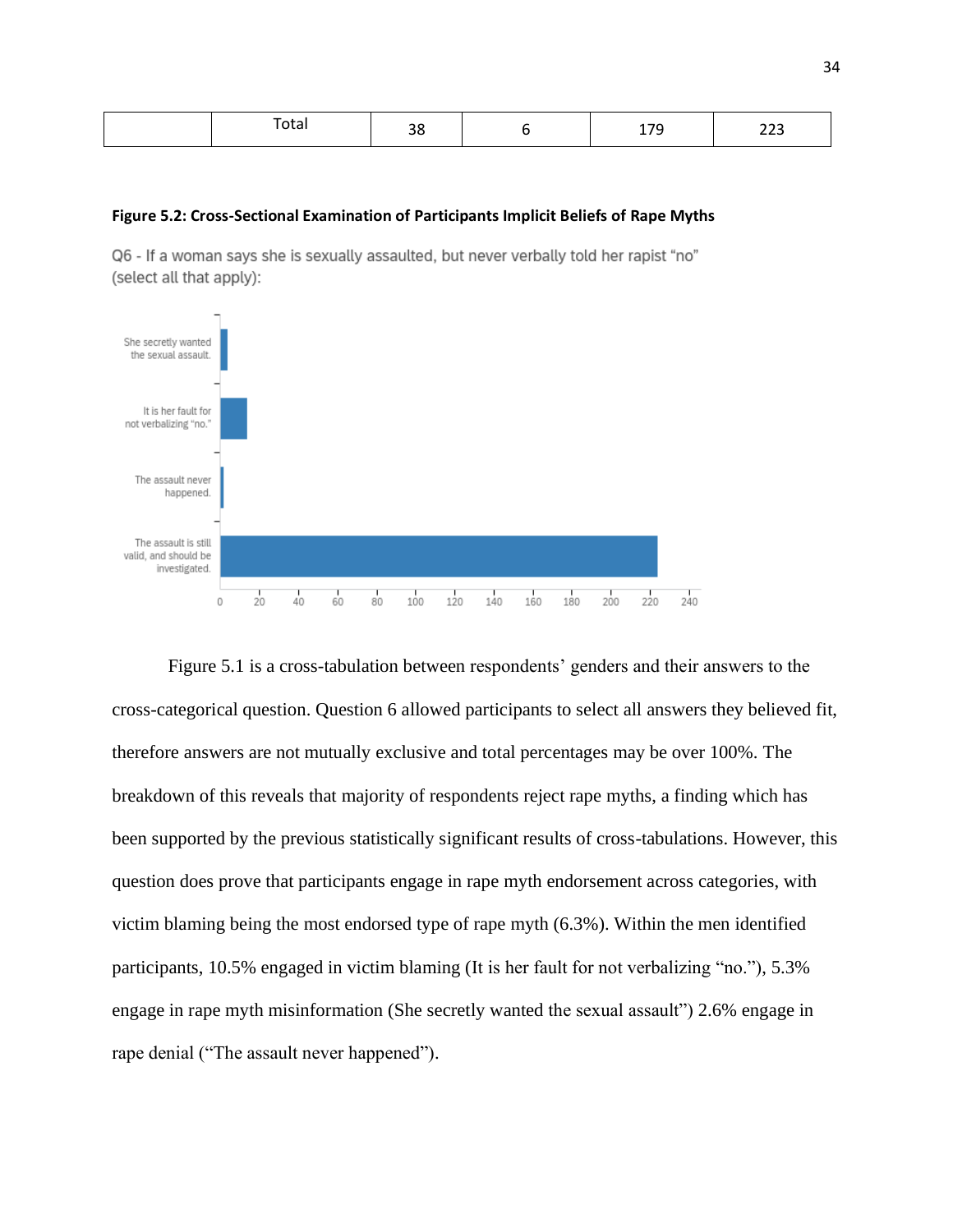Figure 5.2 in Appendix C is bar graph showing the spread of responses to a multicategorical question. The responses in this question are not mutually exclusive, because respondents were asked to select all answers they felt applied to the hypothetical scenario posed within the question. A majority of respondents chose to reject the various rape myths by choosing, "The assault is still valid, and should be investigated" (224). Conversely, 20 responses in total endorsed rape myths. More specifically, 2 endorsed rape denial, 4 endorsed rape myth misinformation, and 14 endorsed victim blaming. The bar graph in Figure 5.2 illustrates that a majority of the study rejects rape myths; however, of the rape myths endorsed victim blaming is the most common. This visual representation is reflective of the statistically significant findings in the previous categories.

#### **Figure 6.1: Reported Self-Defense Measures by Gender Identity**

|                                                                 |                             | Gender Identity |                              |              |         |  |
|-----------------------------------------------------------------|-----------------------------|-----------------|------------------------------|--------------|---------|--|
|                                                                 |                             | Man             | Non-binary or<br>Transgender | Women        | Total   |  |
| Reported<br>Self-Defense<br><b>Measures</b><br>(Open-<br>Ended) | Yes                         | 7<br>18.4%      | 4<br>66.7%                   | 141<br>80.1% | 152     |  |
|                                                                 | No.                         | 31<br>81.6%     | 2<br>33.3%                   | 35<br>19.9%  | 68      |  |
|                                                                 | Total                       | 38              | 6                            | 176          | 220     |  |
|                                                                 | Statistical<br>Significance |                 |                              |              | 0.00000 |  |

*Q14: When walking on campus at night do you take measures to protect yourself?*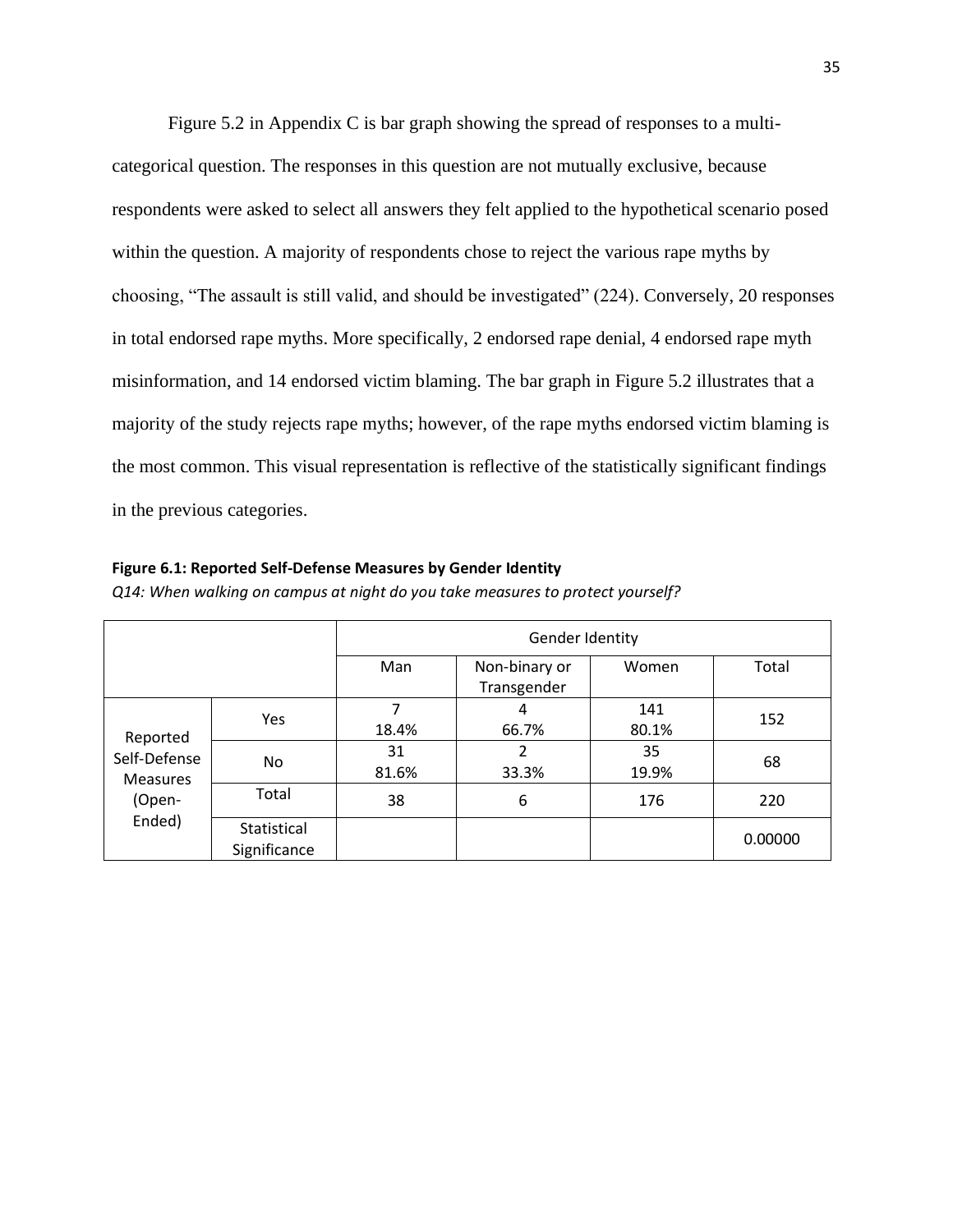



Figure 6.1 is the cross-tabulation for feelings of safety on campus and gender identity. The question that serves as the dependent variable in this cross-tabulation is also an optional, open-ended question with the responses coded in Figure 6.2 (question 14). For ease of organization, the cross-tabulation and cluster diagram are analyzed together. Figure 6.1 shows that 80.1% of women identified respondents do not feel safe on campus at night and as a result take measures to protect themselves on campus at night, while only 19.9% report feeling safe on campus at night. This data is almost the inverse of the men identified participants; 81.6% feel safe walking on campus at night and did not report taking any self-defense measures, meaning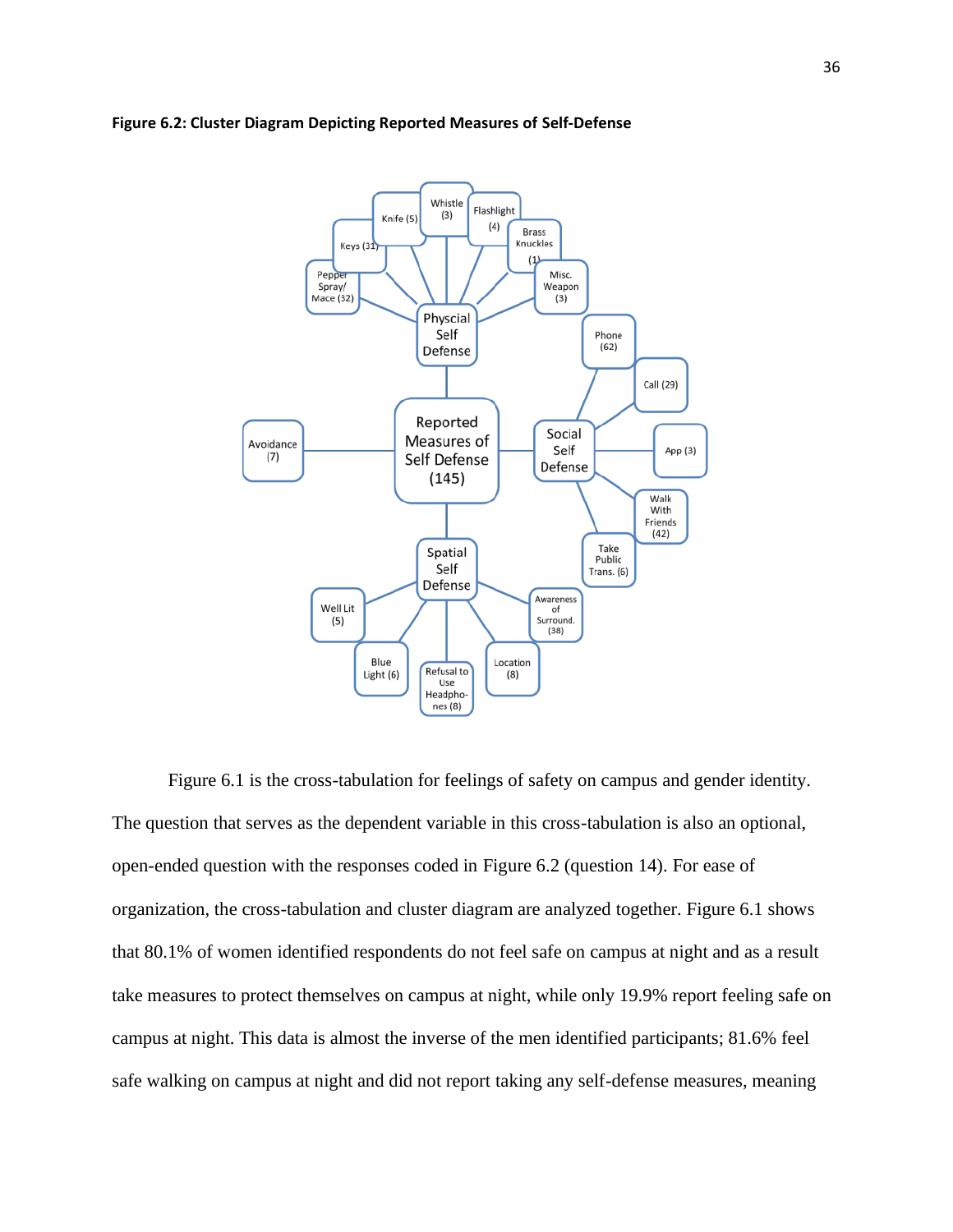18.4% of men report taking self-defense measures. Also, 66.7% of non-binary or transgender identified participants report taking measures of self-defense. The results for this cross-tabulation were statistically significant which means there is an established relationship between gender and feelings of safety on campus. Women identified participants report utilizing self-defense measures at a greater rate than men identified participants. The statistical significance in Figure 6.1 echoes the statistical significance in Figure 4.2, and both cross-tabulations support the finding that women identified participants are more likely to feel less safe than men identified participants.

Figure 6.2 shows a cluster diagram of reported measures of self-defense from question 14, which asks respondents if they feel safe walking on campus at night and if not to describe any measures of self-defense they take. There were 145 total responses from the open-ended question. The responses were compiled in Qualtrics software, and were then sifted through by searching for key words which relate to each parent topic, and subsequently categorizing the responses into the appropriate parent topics. The four parent topics included physical selfdefense, social self-defense, spatial self-defense, and avoidance. Parent categories are not mutually exclusive, because many respondents take multiple measures of self-defense, and therefore the counts of sub-categories will not add up to the 145 responses.

# *Physical Self Defense Measures*

Physical self-defense measures were categorized by the reporting of objects that respondents carry, use, or have on their person while walking on campus at night. In the parent topic of physical self-defense, most respondents reported carrying pepper spray/mace (32) and using their keys as a weapon (31). Some respondents carried a knife (5), a whistle (3), and a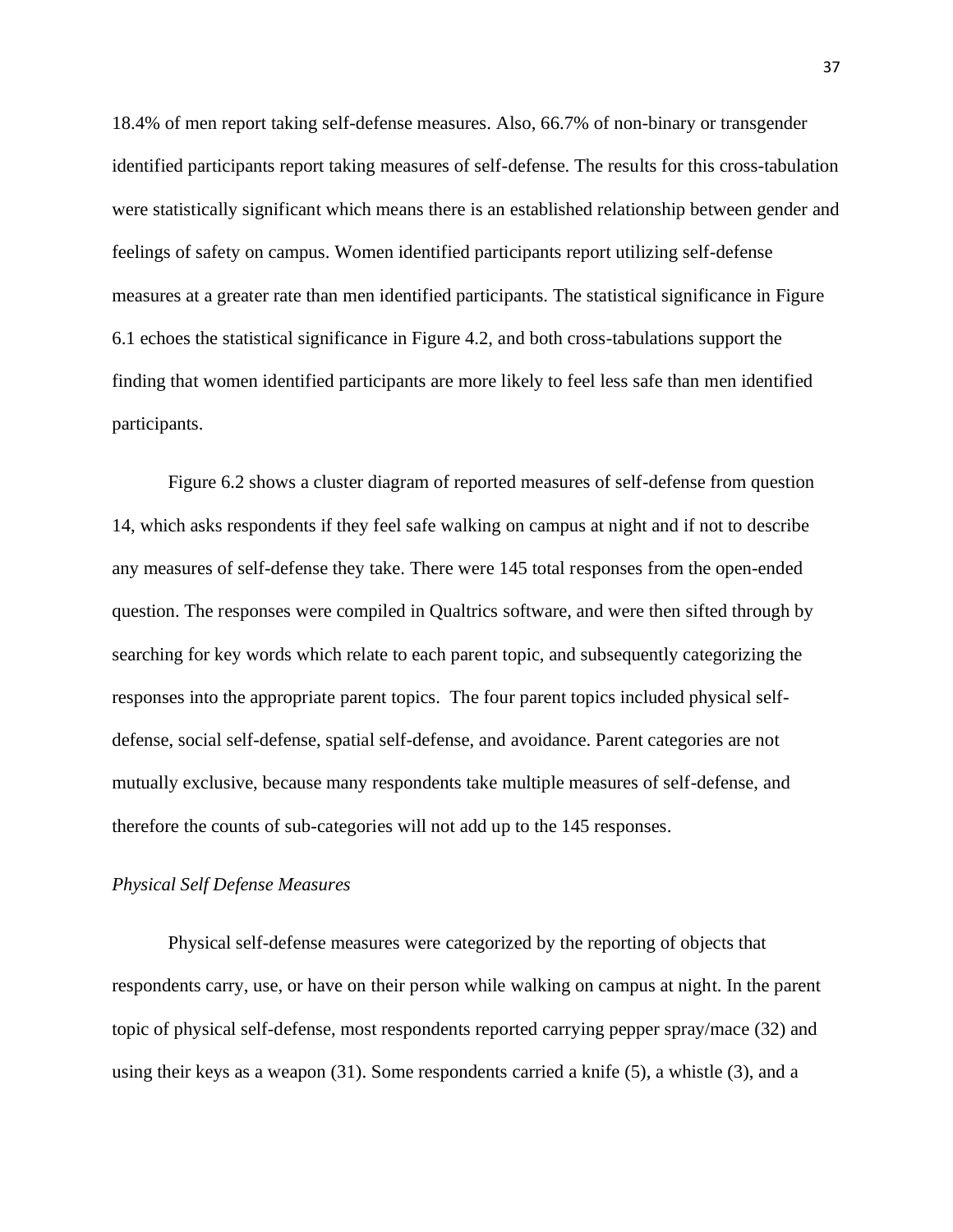flashlight (4), while fewer noted they carry something that can be used as a weapon (for example a large metal water bottle), and one respondent reported wearing brass knuckles. The reported measures of physical self-defense are overtly dangerous and aim at inflicting pain on a possible perpetrator. However, these self-defense measures assume that a perpetrator will be close enough to spray with pepper spray/mace, or to jab with one's keys.

# *Social Self-Defense Measures*

Social self-defense measures were grouped by responses containing objects that have the capacity to connect respondents to another person(s), or authorities, and also responses in which respondents make note of being in a public setting. In the social self-defense category 62 respondents made note of having their phone on their person (more specifically 29 reported being on a phone call with a friend/family member), and 42 respondents walk with friends to ensure they are not alone while walking on campus at night. Some respondents go out of their way to take public transportation (6) so they are in a setting with more people, and 3 respondents reported using apps on their phones that when activated, alert authorities of their location. These measures of self-defense are more discreet than physical self-defense measures because respondents are making a point to stay connected with people they trust or the general public at all times, and therefore may feel less of a need to equip themselves with weapons or tools.

#### *Spatial-Self Defense Measures*

Spatial self-defense measures relate specifically to respondents' surroundings, their awareness of such, and the ways they navigate such surroundings when walking on campus at night. Awareness of surroundings was the largest sub-category within the spatial self-defense parent topic, with 38 respondents staying alert of their settings. Respondents also report a refusal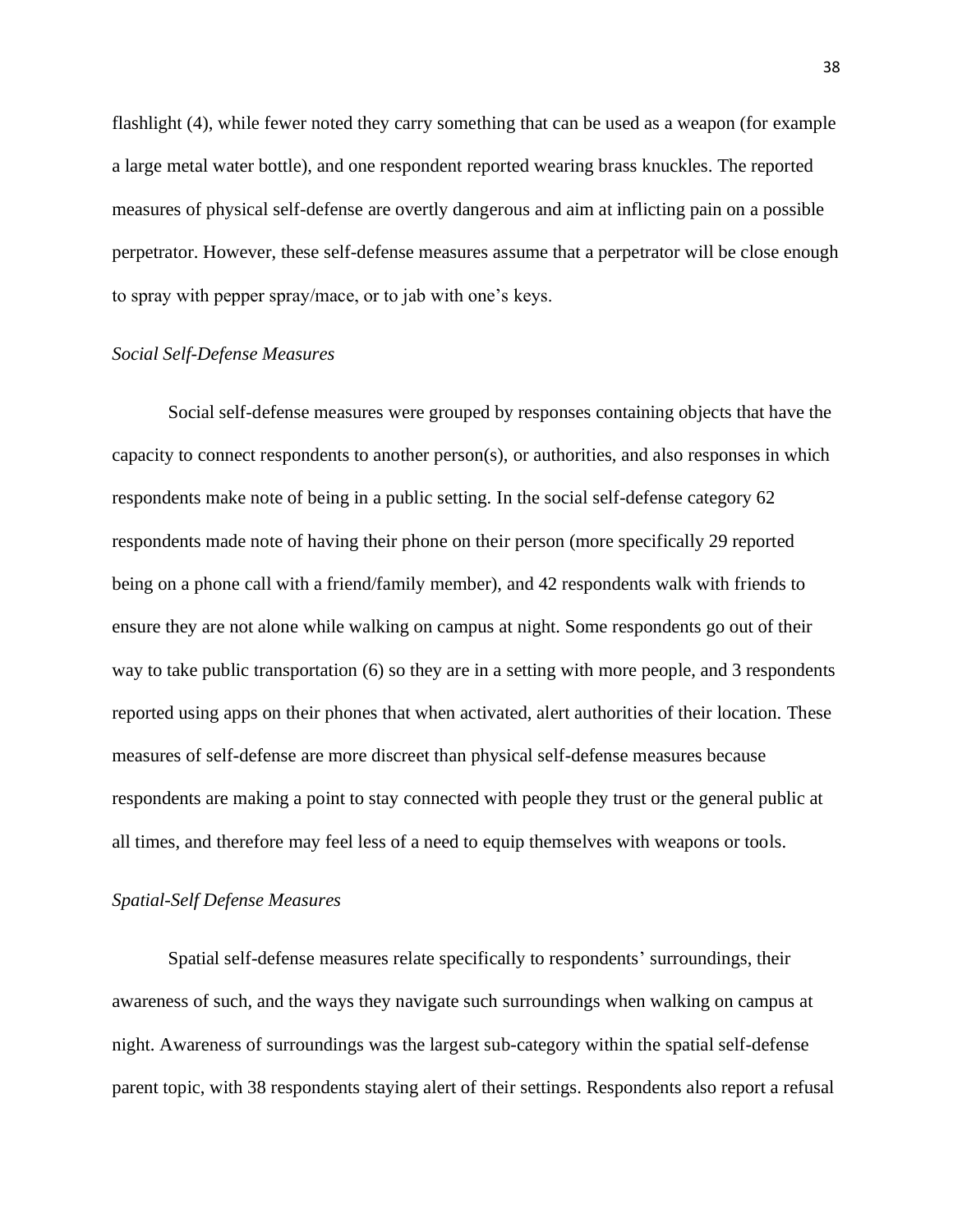to wear headphones (8), as it can obstruct their hearing and distract them. Respondents also stay aware of their location (8), making mental notes of where they are, some stay near the blue light system on campus (6) (blue lamp posts positioned around campus walkways which allow students to call authorities in case of emergency), and some respondents also make an effort to stay in well-lit areas at all times (5). Spatial self-defense measures are neutral self-defense measures since they do not aim to inflict pain on a possible perpetrator, nor do they alert third parties of a respondent's whereabouts, but it is still evident that respondents are taking precautions and not practicing avoidance.

# *Avoidance*

The avoidance parent topic contains responses where respondents make note of blatantly avoiding walking on campus at night. The avoidance parent topic does not have any subcategories, but within the parent topic 7 respondents report avoiding walking on campus at night. The avoidance parent topic is reflective of past literature which has made note that women often change their patterns, schedules, and actions in fear of a potential sexual assault (Fairchild and Rudman 2008). Avoidance serves as the most benign self-defense measure because it means that respondents do not engage in walking alone at night, as opposed to physical self-defense measure which assumes a need for weapons in the event of danger.

#### **Conclusion**

The current study aimed to expand upon previous literature surrounding rape myth acceptance and rape culture within the context of a college campus. Findings from the study not only support previous research, but further concurred that there is a statistically significant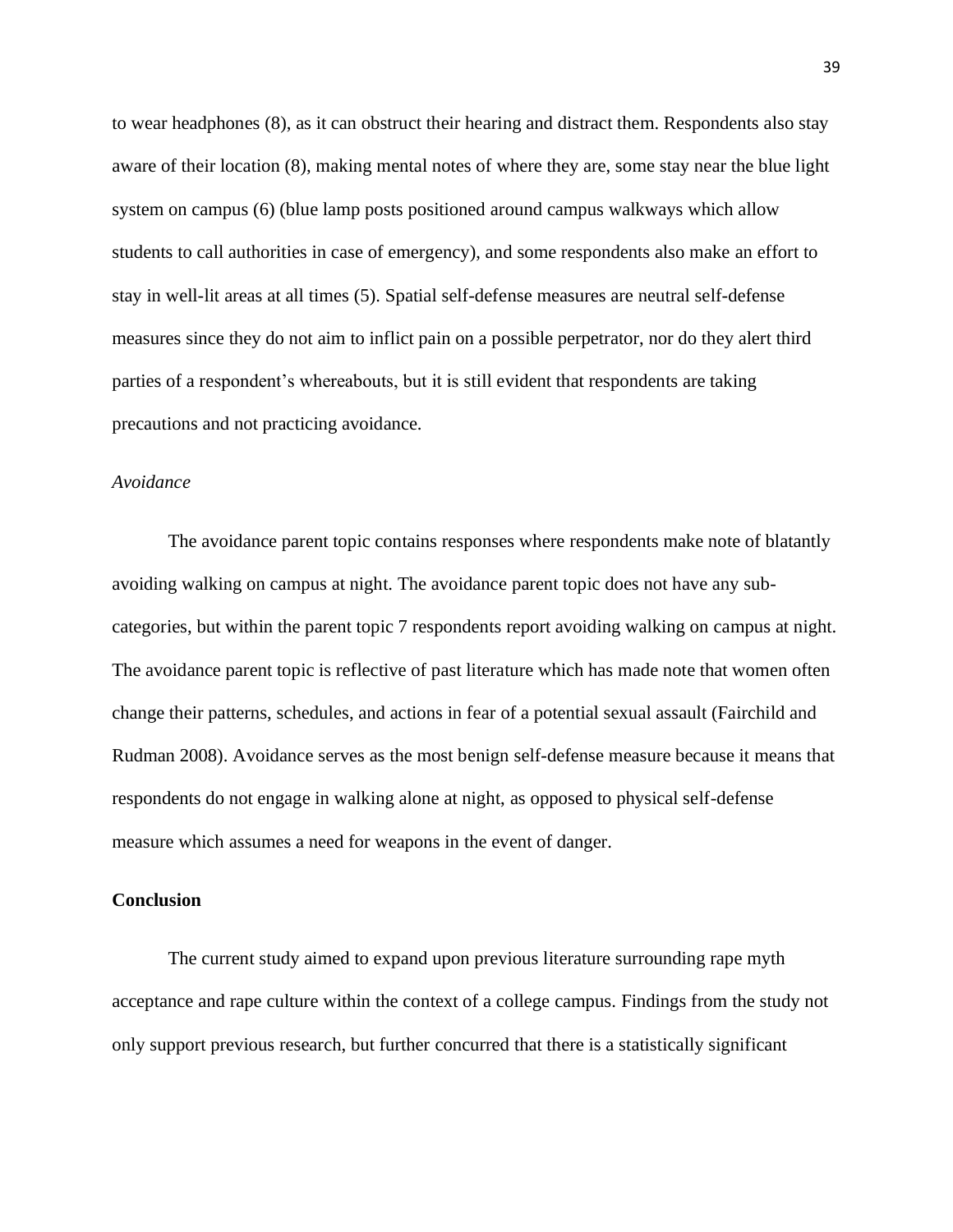relationship between gender and rape myth acceptance. The analysis of the survey data showed that a person's gender identity affects their endorsement of rape myths.

This study concludes, with statistical significance, that men identified participants endorse victim blaming at a higher rate than women, non-binary, and transgender participants. More specifically, men are more likely to believe that clothing choices are factors in sexual assaults. Of the statistically significant cross-tabulations for the VB and RD categories (Figure 1.2 and Figure 2.1, respectively) men endorsed victim blaming myths at a greater rate than rape denial myths; 18.4% to 10.5%. Men identified participants deny sexual assaults in the absence of verbalizing "no" to a rapist, more than any other studied gender groups. In other words, the men identified respondents in the study endorsed rape denial myths at a greater rate than other participants. Men identified participants are also more likely believe that consent cannot be taken back once given in a sexual encounter, suggesting a more rigid definition of consent compared to women.

Women identified participants are more likely than any other gender group to feel unsafe walking on their college campus at night, in contrast to men identified participants who feel the safe walking on campus at night. In the current study, men are more than three times more likely than women to feel safe walking on campus at nighttime. Furthermore, women identified participants are four times more likely than men to take measures of self-defense when walking in campus at nighttime. Overall, women reject victim blaming and rape denial myths, as well as rape myth misinformation, at a greater rate than men.

The current study has also shed light on the measures participants take to defend themselves while walking on campus at nighttime. The greatest reported measures of self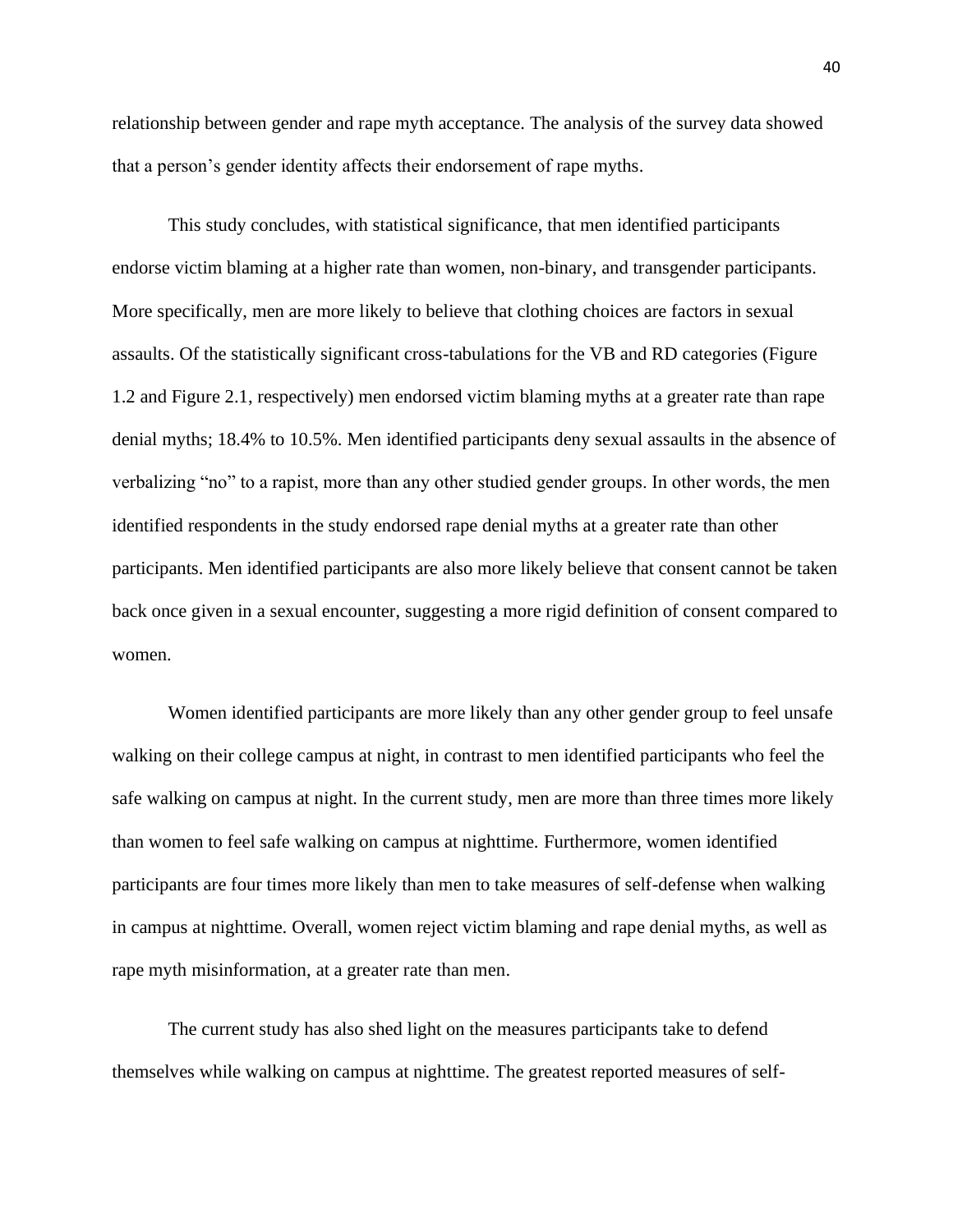defense include walking with friends, staying aware of one's surroundings, and carrying pepper spray/mace. Self-defense measures reported in the study range from dangerous to benign, but nonetheless are taken by respondents out of fear. Respondents prepare themselves for the potential of sexual assault by positioning themselves in public places with others, and carrying weapons in the event that a perpetrator is close, and staying on high alert at all times. The responses within this question reveal the fear that respondents experience from threat of sexual assault. Although the self-reported data cannot be tested for statistical significance, it is notable because it shows the scope of various self-defense measures and the different ways in which they function to protect respondents. There should be more research into how students' feelings of safety, or lack thereof, affect their day to day lives.

Upon initial review of the data I expected to find statistical significance across the academic major demographic because respondents were spread more evenly across majors than the gender identity demographic. However, as explained within the methodology section it was discovered that major and implicit beliefs regarding rape myths did not have a statistically significant relationship. Despite a more even distribution within the major demographic, there was not a strong correlational relationship between a respondent's major and their beliefs regarding victim blaming, rape denial, rape myth misinformation, and the effects of rape myths and rape culture. Since there was no statistical significance found across majors, the notion that gender identity and implicit rape myth beliefs have a stronger relationship is further supported.

The current study highlights gender based discrepancies in rape culture, such as the rejection and/or endorsement of rape myths, and feelings of personal safety on campus. However, more work should be done, with larger samples, across many campuses, in order to yield more generalizable results. Rape myths and rape culture continue to persist within society,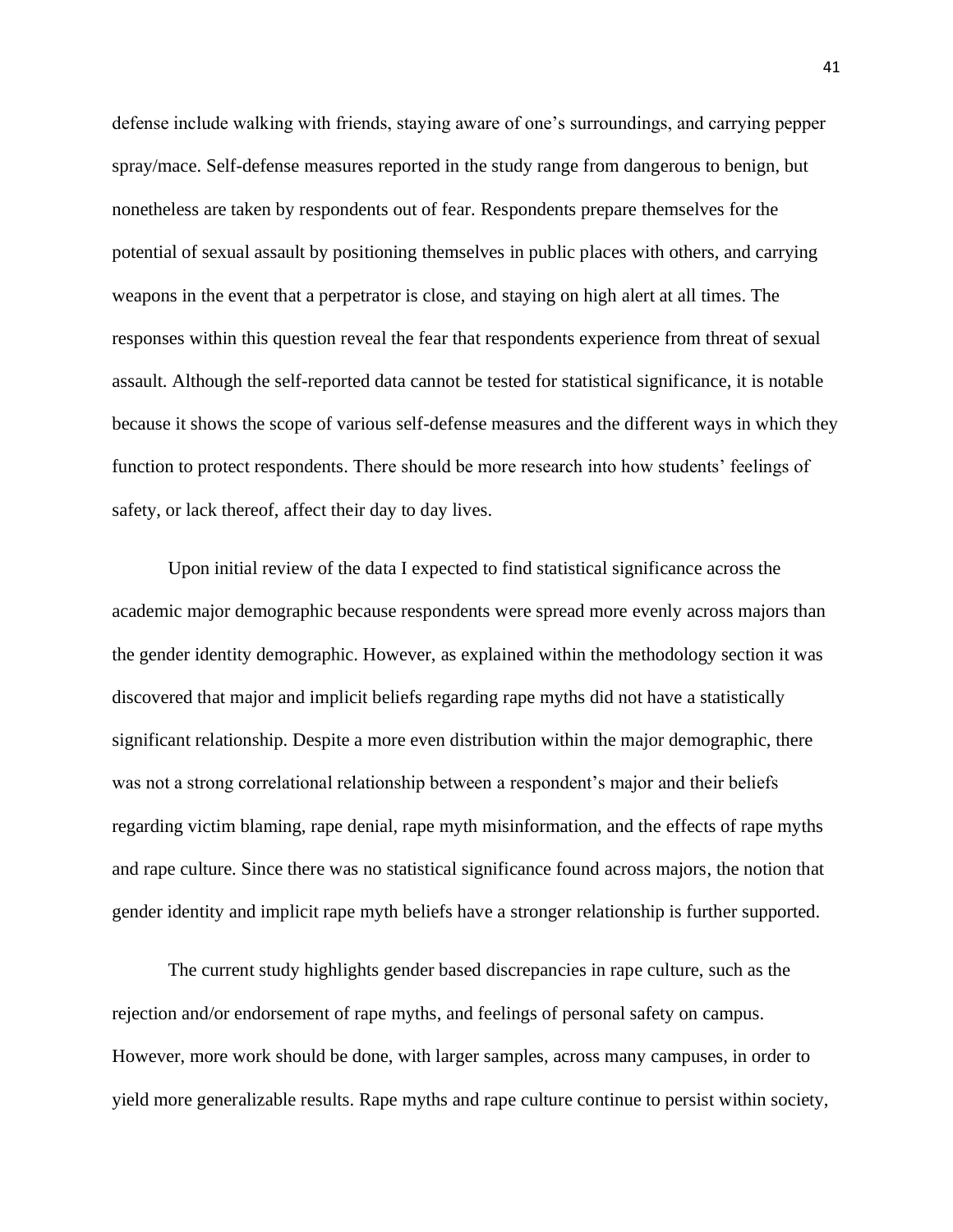with college campuses being a hotbed for such ideologies. I urge colleges and various institutions of higher education, to be aware of the dangers of rape culture and rape myths and focus on more comprehensive education about consent and sexual assault. Sexual education should be focused on skills that help students engage in safe, consensual sex, as opposed to fearinduced learning that centers on the potential for sexual assault. Students have the right to feel safe and secure on their campuses, and creating a more educated environment can achieve greater feelings of safety. With a shared responsibility and more education about rape culture amongst students, faculty, and administration, colleges and universities can begin to deconstruct the harmful rhetoric that rape culture perpetuates.

## **Limitations**

There were significant limitations to this study. One limitation to the study was the inability to conduct a larger, more generalizable study. Due to the small sample size the findings in the study cannot be generalized to society as a whole. The small sample size was a result of convenience sampling, and only having one researcher conducting the study. In order to conduct the research in the given time frame of two academic semesters, the sample was limited to students within the research's own cohort. If there were more researchers across multiple locations it is likely that the study could have been more generalizable and the response rate would have been greater. The response rate remained small, which could be due to many reasons; such as adversity to the subject matter, an unwillingness to participate, and/or reluctance to be forthcoming about one's personal beliefs.

When looking specifically at participants it is apparent that the majority of the study's participants were white, straight women. This imposes a limitation on the study, since the results,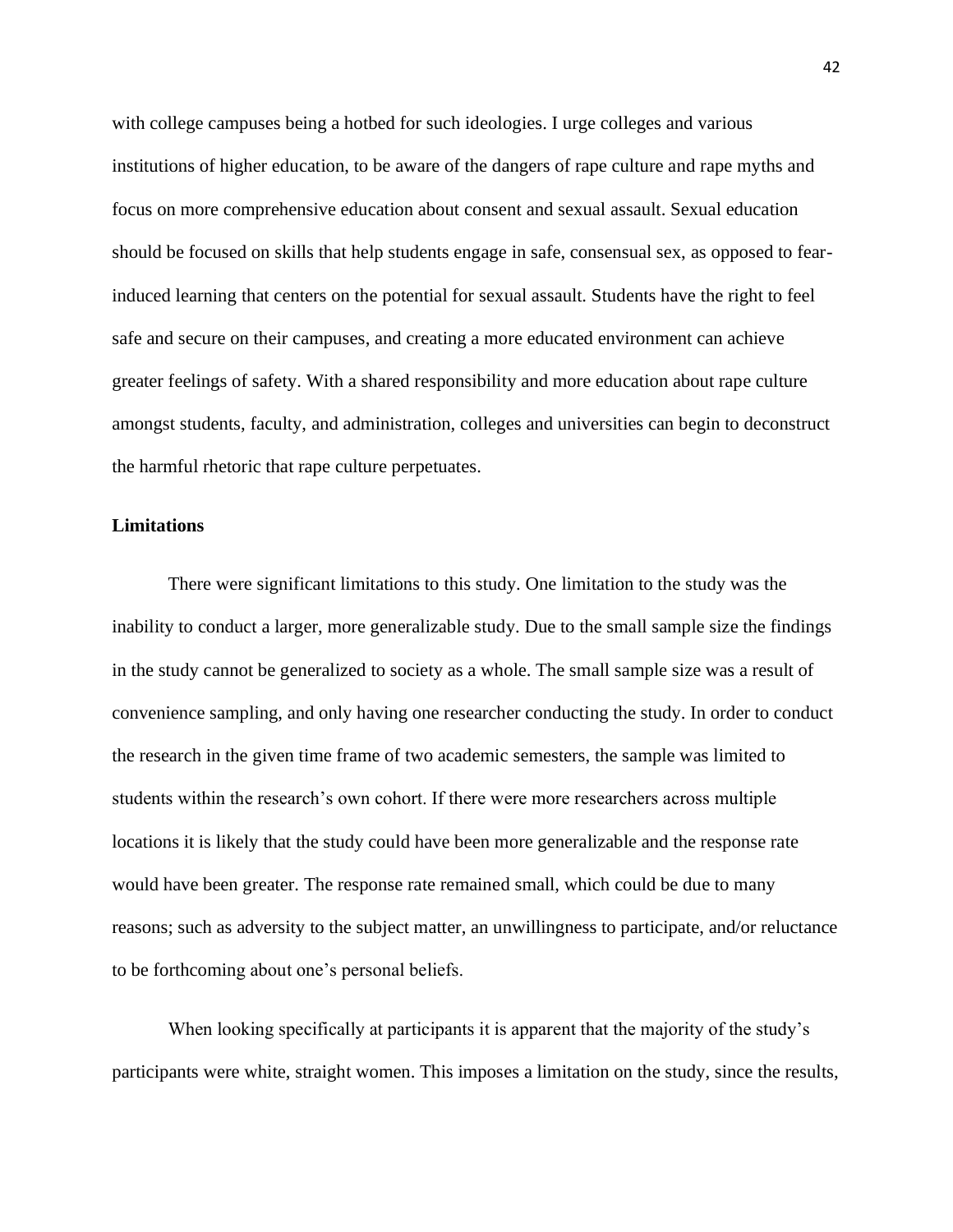and subsequent findings, are more likely to be skewed toward shared beliefs that the majority demographic may have. The geographical location of the study also put limits on the generalizability of the research. The study was conducted in the Northeast region of the United States, a part of the country that has been historically liberal in its sexually progressive beliefs. Furthermore, this study was conducted on a mid-sized, public college campus with a primarily white student body (75% white, 25% students of color; "Bridgewater State University." 2020). The racial make-up of the university resulted in a study with a majority of white participants. Also, within the context of universities liberal mindsets tend to prevail and can reflect in a students' personal beliefs. It is important to note that students of the sampled university are relatively familiar with the subject matter discussed in the current study. Students are required to complete sexual violence training upon orientation, and the campus police offer Rape Aggression and Defense training twice a year to students.

One particular unforeseeable limitation was the COVID-19 pandemic. The severity of this global pandemic resulted in the closure of college campuses, including BSU, and termination of in-person courses. As a result of the safety measures implemented, the study fell vulnerable to less exposure, because I was unable to employ the use of physical flyers and word of mouth, and therefore relied solely on anonymous survey links to gather data. As a result, it is possible that the response rate was affected by precautions taken in response to the COVID-19 pandemic.

It is also important to acknowledge my own personal bias as a researcher. I have taken many courses at BSU involving gender-based inequality and have also completed the sexual violence training as required by my university. Rape culture is a topic I have studied in pervious courses, and is a subject I am personally passionate about. Furthermore, as a white, straight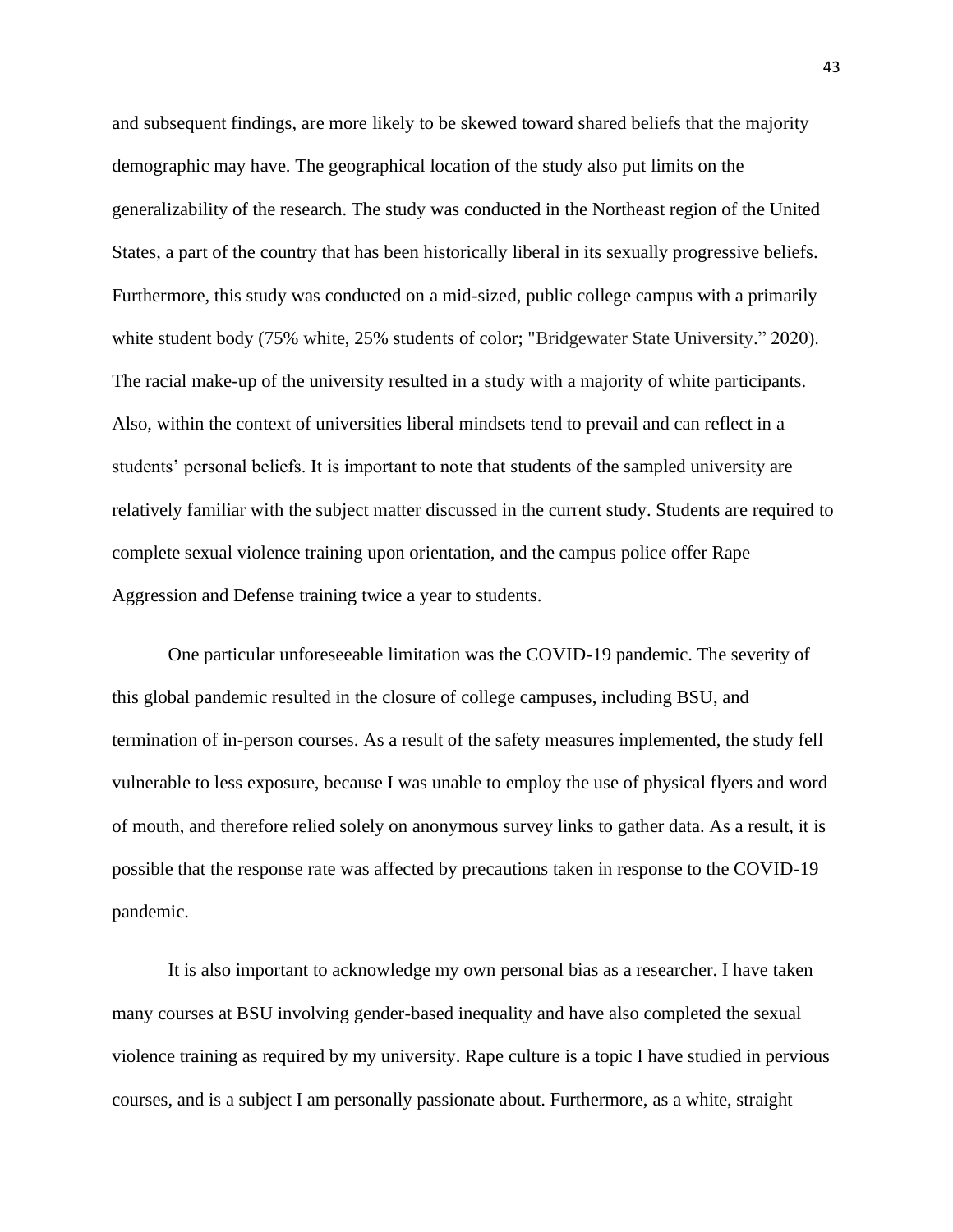woman I realize my own demographic characteristics reflect the majority of respondents who participated in the study. However, I approached the study with caution and was mindful to use language in the survey questions that did not impose my own personal opinions, nor my personal beliefs. I did not pose leading or ambiguous questions, and instead took an empirical approach to the phrasing of the questions. I also made the survey completely anonymous in order to make participants feel more comfortable with answering openly and freely to the questions.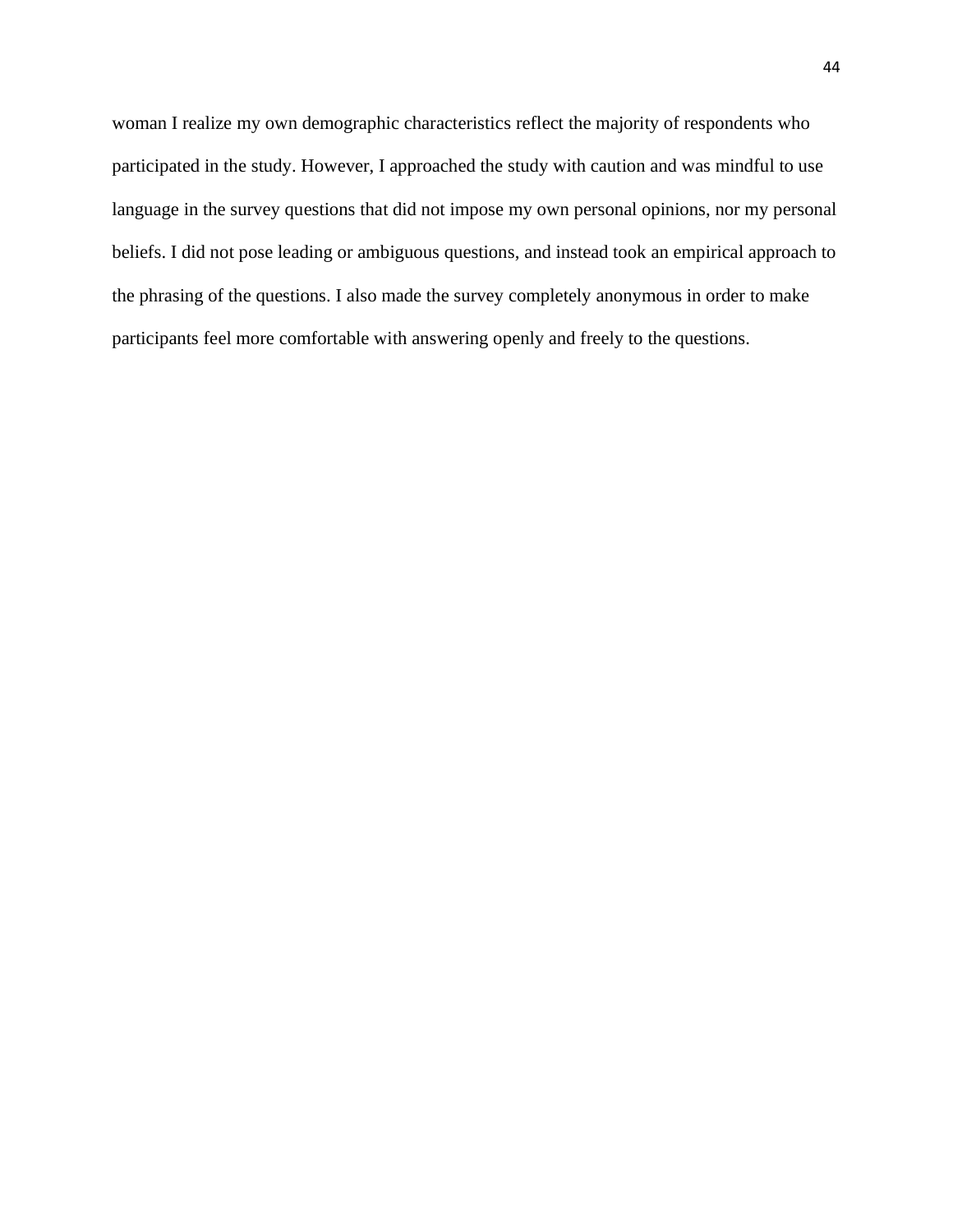# **Appendices**

*Appendix A*

Recruitment Flyer

Are you a BSU student, 18 or older, majoring in Sociology, Psychology, Education, or Criminal Justice? If so, would you be interested in filling out a 10-minute online survey?

Please Note: The survey will cover sensitive topics regarding sexual assault and sexual violence. Participants who do not complete all questions in the survey, or exit the survey page before submitting, will have their data deleted and not included in the final sample.

Qualifications:

- Currently enrolled at BSU and majoring in Sociology, Psychology, Education, or Criminal Justice
- Currently 18 or older
- Willing to participate in an approximately 10-minute survey

If interested in participating or have any additional questions, please contact:

Meghan Lewis Departmental Honors in Sociology m5lewis@student.bridgew.edu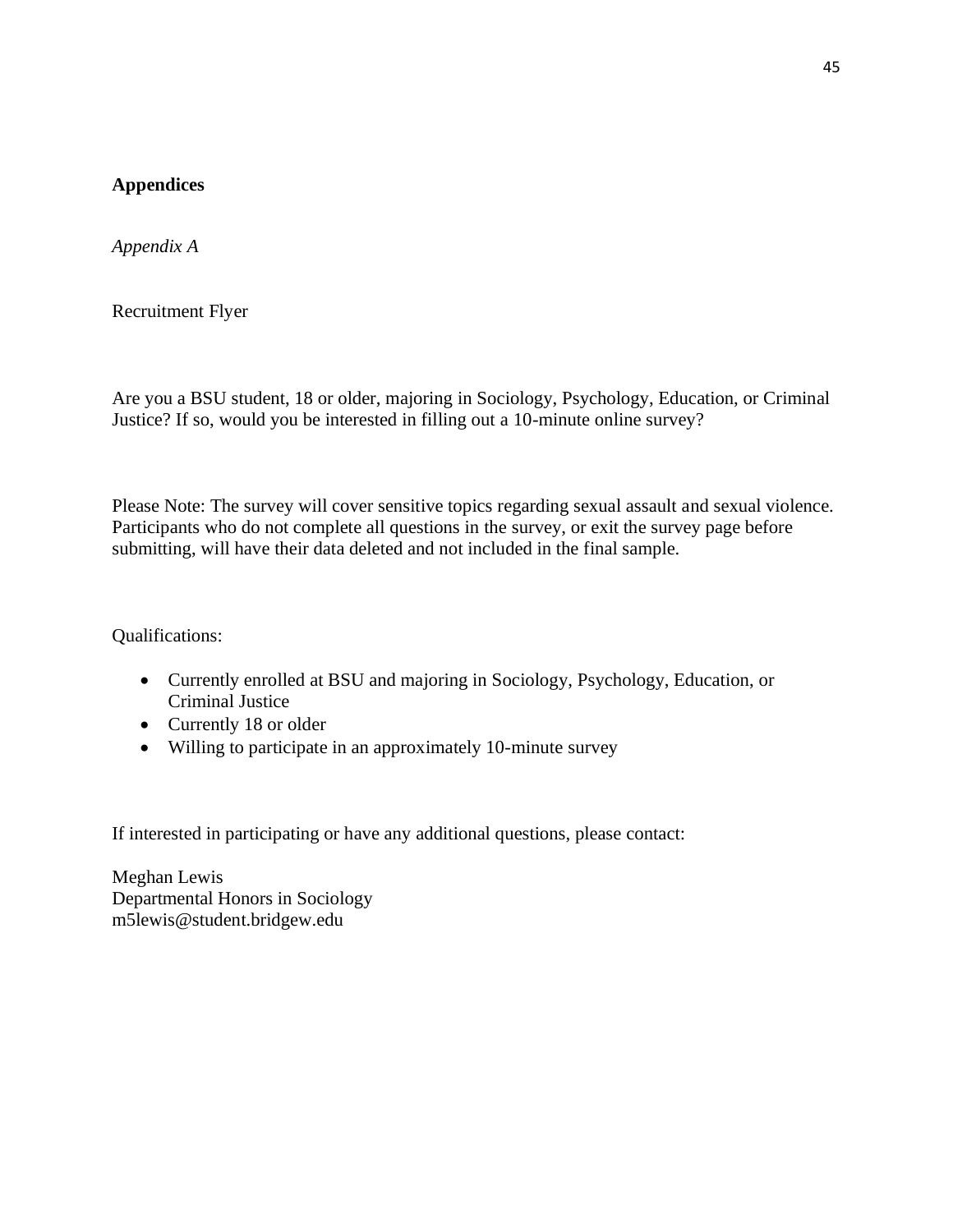*Appendix B*

Survey exported from Qualtrics

# **The Prevalence of Rape Myths on a Mid-Sized, Public College Campus**

**Start of Block: Default Question Block**

Q1 This survey contains sensitive questions regarding sexual assault and sexual violence against women. All responses will remain anonymous. Do you wish to continue?

 $\bigcirc$  Yes

 $\bigcirc$  No

Q2 Select all Majors that apply to you (choose all that apply.)

Sociology Psychology **Education** ▢Criminal Justice ▢My major is not here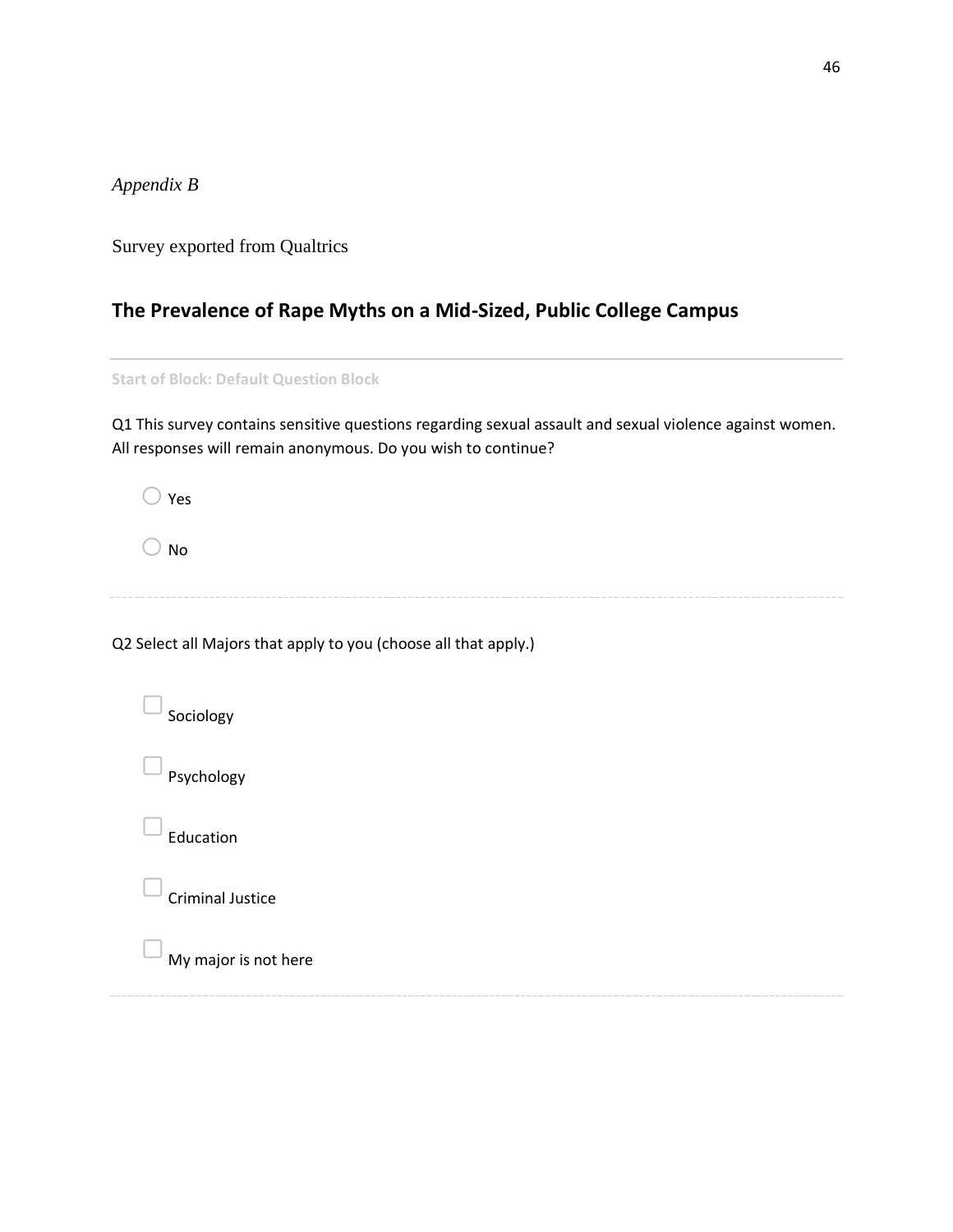Q3 You should not have sex with someone unless you have their verbal consent.  $\bigcirc$  I agree  $\bigcirc$  I disagree  $\bigcirc$  Depends on the circumstance Q4 If a person does not explicitly say "no" before having sex they cannot be raped.  $\bigcirc$  I agree  $\bigcirc$  I disagree  $\bigcirc$  Depends on the circumstance Q5 If a woman is flirting with a man, and shows sexual interest in him, he is entitled to have sex with her.  $\bigcirc$  I agree  $\bigcirc$  I disagree

47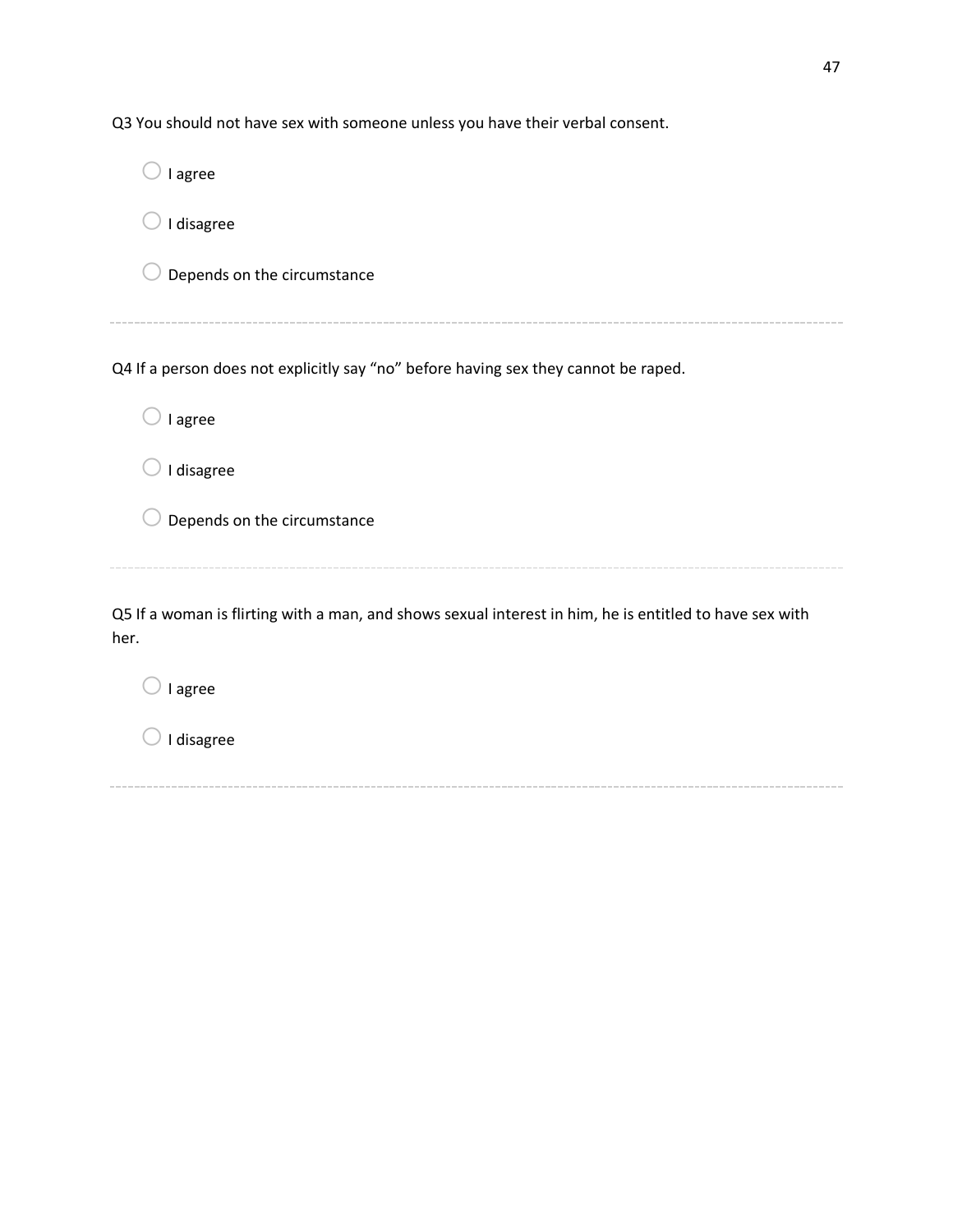Q6 If a woman says she is sexually assaulted, but never verbally told her rapist "no" (select all that apply):

She secretly wanted the sexual assault.

It is her fault for not verbalizing "no."

The assault never happened.

▢The assault is still valid, and should be investigated.

Q7 A man and woman start to have sex, but the woman changes her mind and no longer wishes to have

sex. The man still has her consent.

 $\bigcirc$  Yes, she can't take back her consent once it was given.

 $\bigcirc$  No, she changed her mind and he no longer has consent.

 $\bigcirc$  Depends on the circumstance

Q8 How often do you believe women make false rape claims?

 $\bigcirc$  Never

 $\bigcirc$  Rarely

 $\supset$  Somewhat often

**Often** 

 $\bigcirc$  Very often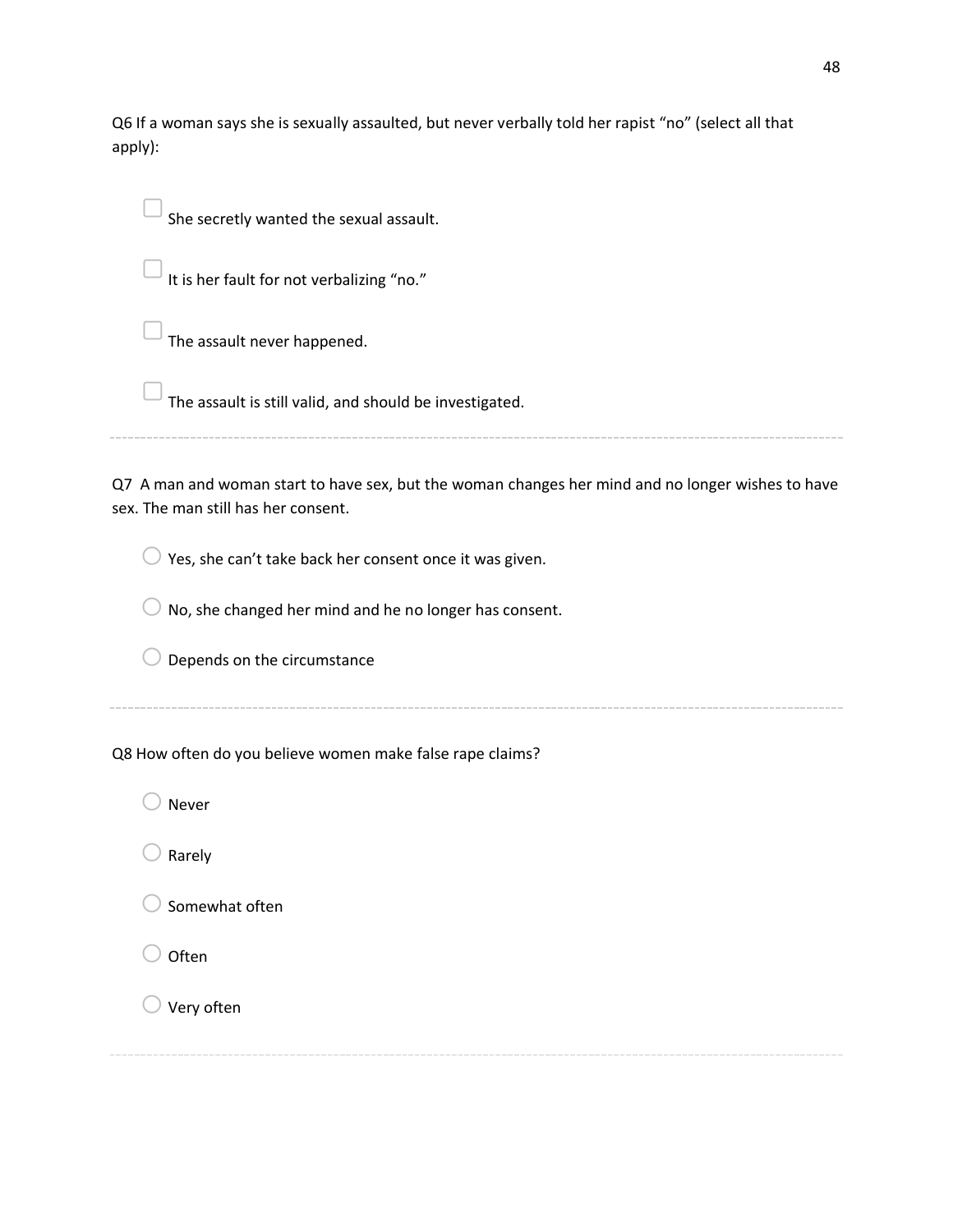|  |  |  |  |  |  | Q9 When a man rapes a woman, he is usually: |  |  |  |  |
|--|--|--|--|--|--|---------------------------------------------|--|--|--|--|
|--|--|--|--|--|--|---------------------------------------------|--|--|--|--|

| A stranger, or someone unknown to the victim                                                                                                               |
|------------------------------------------------------------------------------------------------------------------------------------------------------------|
| An individual who knows the victim                                                                                                                         |
|                                                                                                                                                            |
| Q10 A man is accused of sexually assaulting his girlfriend. Which of the following is true?                                                                |
| He would not assault her because he is her boyfriend                                                                                                       |
| She is still capable of being assaulted, even in a relationship                                                                                            |
| Depends on the circumstance                                                                                                                                |
|                                                                                                                                                            |
| Q11 If a woman wears clothes that are low cut, short, or tight, and experiences sexual harassment or<br>assault, her clothing was a factor in the assault. |

 $\bigcirc$  I agree

 $\bigcirc$  I disagree

 $\bigcirc$  Depends on the circumstance

Q12 A woman is intoxicated to the point where she can no longer give consent to have sex. The woman is sexually assaulted in the intoxicated state.

 $\bigcirc$  The assault was her fault, because she got too drunk.

 $\bigcirc$  The assault was not her fault.

 $\bigcirc$  Depends on the circumstance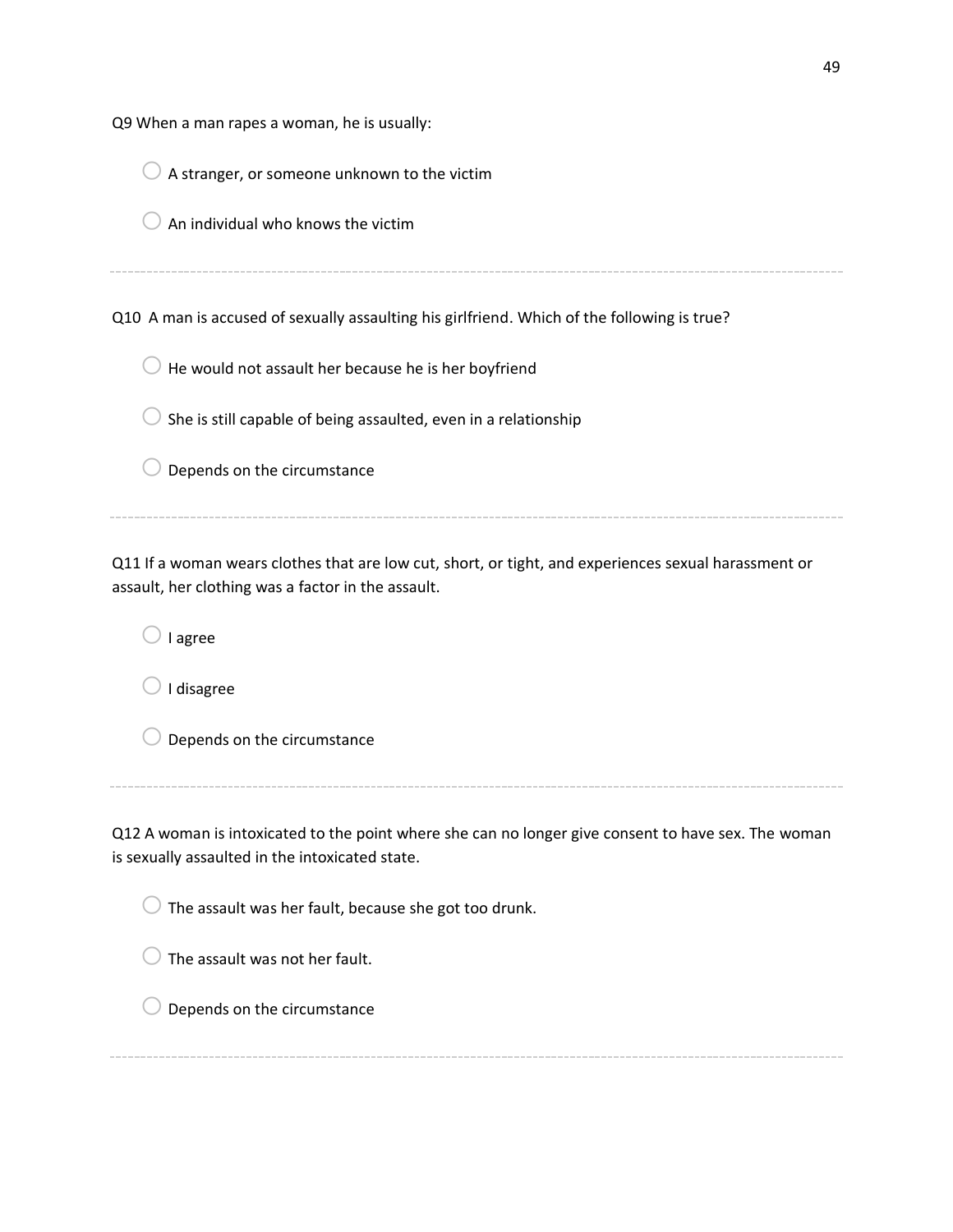| Q13 Do you feel safe walking on campus at nighttime?                          |
|-------------------------------------------------------------------------------|
| Yes                                                                           |
| <b>No</b>                                                                     |
| Depends on the circumstance                                                   |
|                                                                               |
| Q14 When walking on campus at night do you take measures to protect yourself? |
| No, I feel safe walking alone at night.                                       |
| If yes, what measures do you take? Please type your answer                    |
|                                                                               |
| Q15 How old are you?                                                          |
| 17 or younger                                                                 |
| $18 - 20$                                                                     |
| $21 - 23$                                                                     |
| 24 or older                                                                   |
|                                                                               |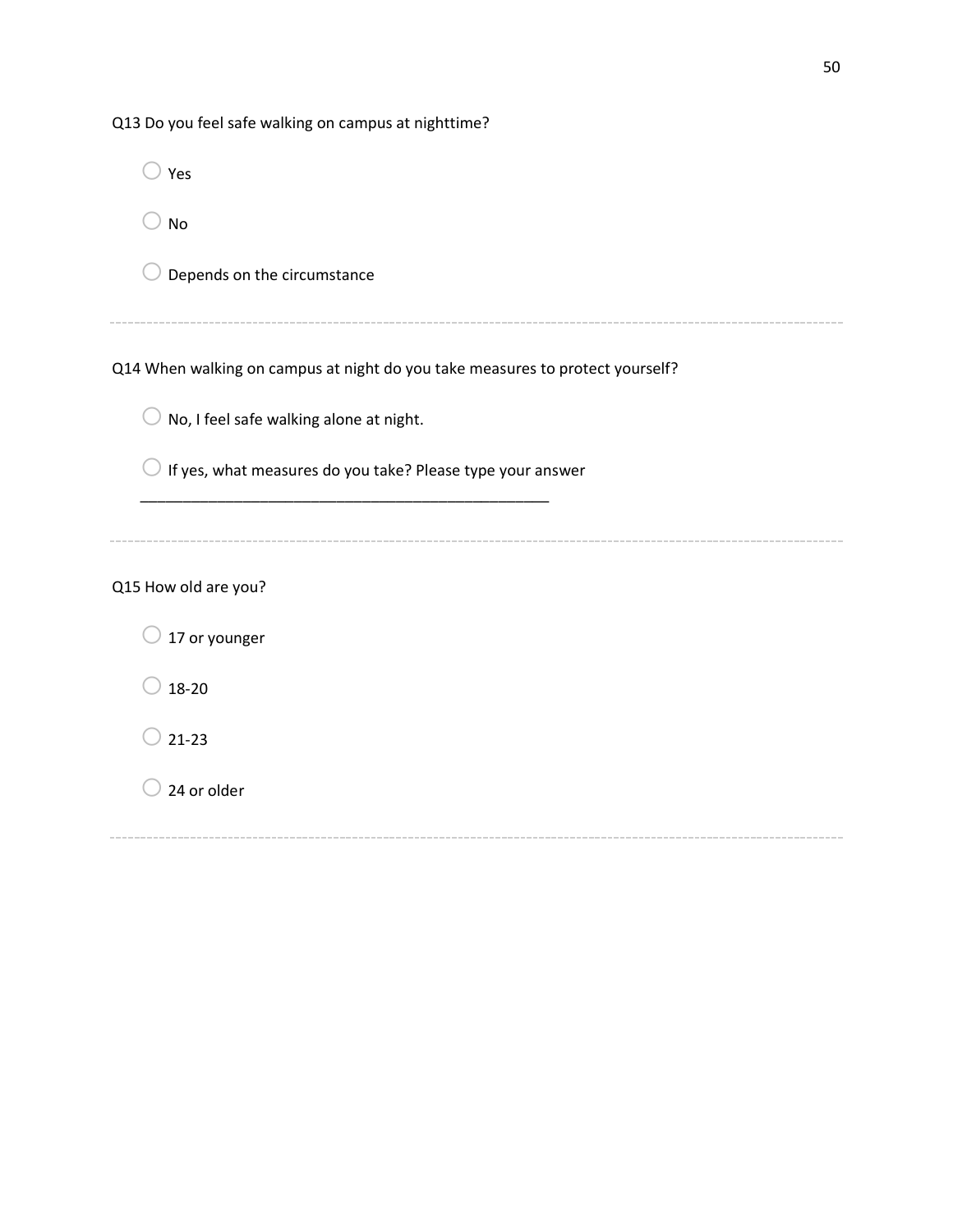Q16 What is your race and/or ethnicity? (Select all that apply.)



**End of Block: Default Question Block**

**Start of Block: Block 1**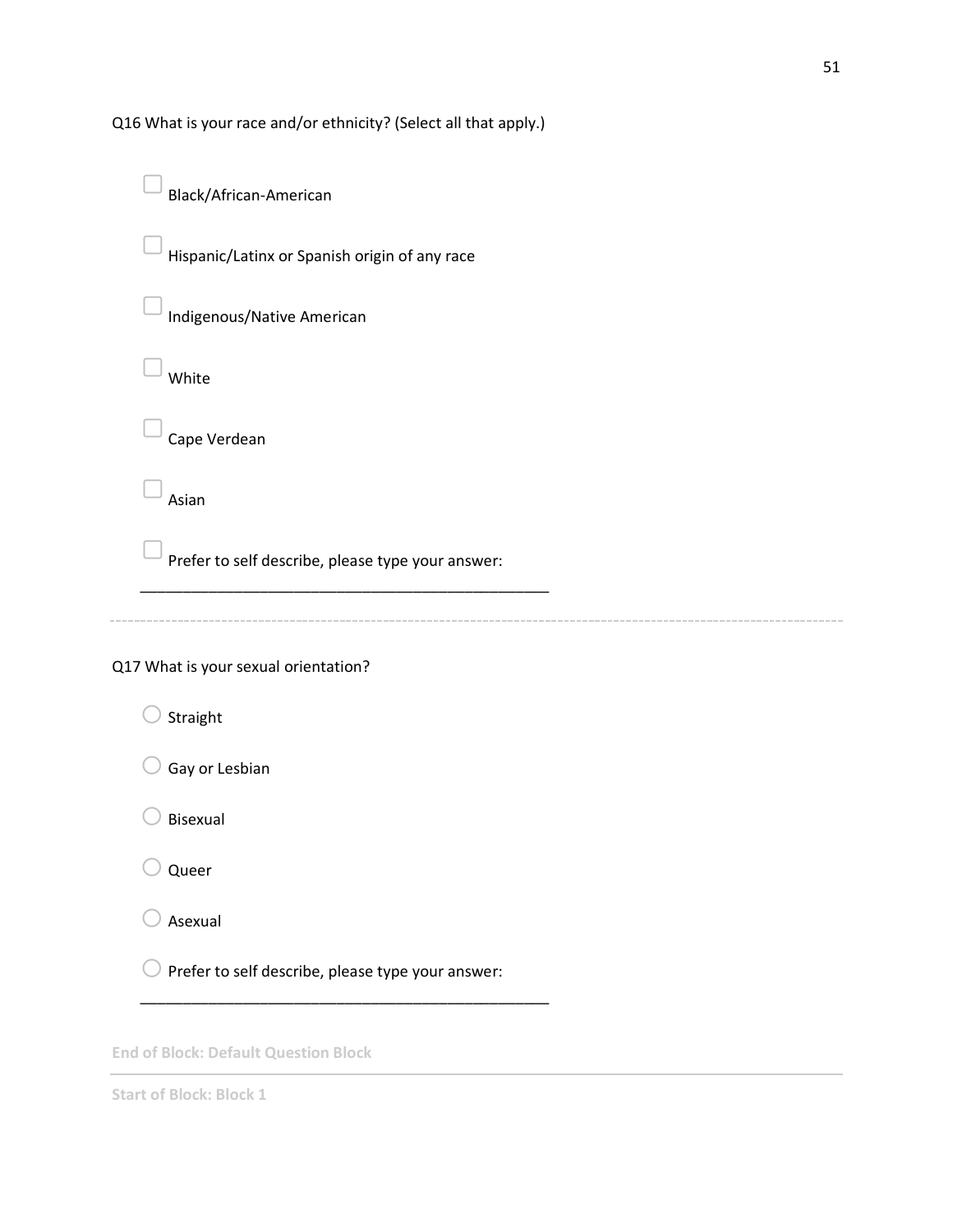Q18 What is your gender identity?

 $\bigcirc$  Man

 $\bigcirc$  Woman

 $\bigcirc$  Non-binary

 $\bigcirc$  Transgender

 $\bigcirc$  Prefer to self describe, please type your answer:

\_\_\_\_\_\_\_\_\_\_\_\_\_\_\_\_\_\_\_\_\_\_\_\_\_\_\_\_\_\_\_\_\_\_\_\_\_\_\_\_\_\_\_\_\_\_\_\_

**End of Block: Block 1**

*Appendix C*

# **Figure 1.1: Perceptions of Sexual Entitlement by Gender Identity**

*Q5: If a woman is flirting with a man and shows sexual interest in him, he is entitled to have sex with her.*

|                                                 |                             | Gender Identity |                              |              |        |
|-------------------------------------------------|-----------------------------|-----------------|------------------------------|--------------|--------|
|                                                 |                             | Man             | Non-binary or<br>Transgender | Woman        | Total  |
| Perceptions<br>of Sexual<br>Entitlement<br>(VB) | <b>Disagree</b>             | 36<br>94.7%     | 6<br>100.0%                  | 179<br>99.4% | 221    |
|                                                 | Agree                       | 2<br>5.3%       | 0<br>0.0%                    | 1<br>0.6%    | 3      |
|                                                 | Total                       | 38              | 6                            | 180          | 223    |
|                                                 | Statistical<br>Significance |                 |                              |              | 0.4988 |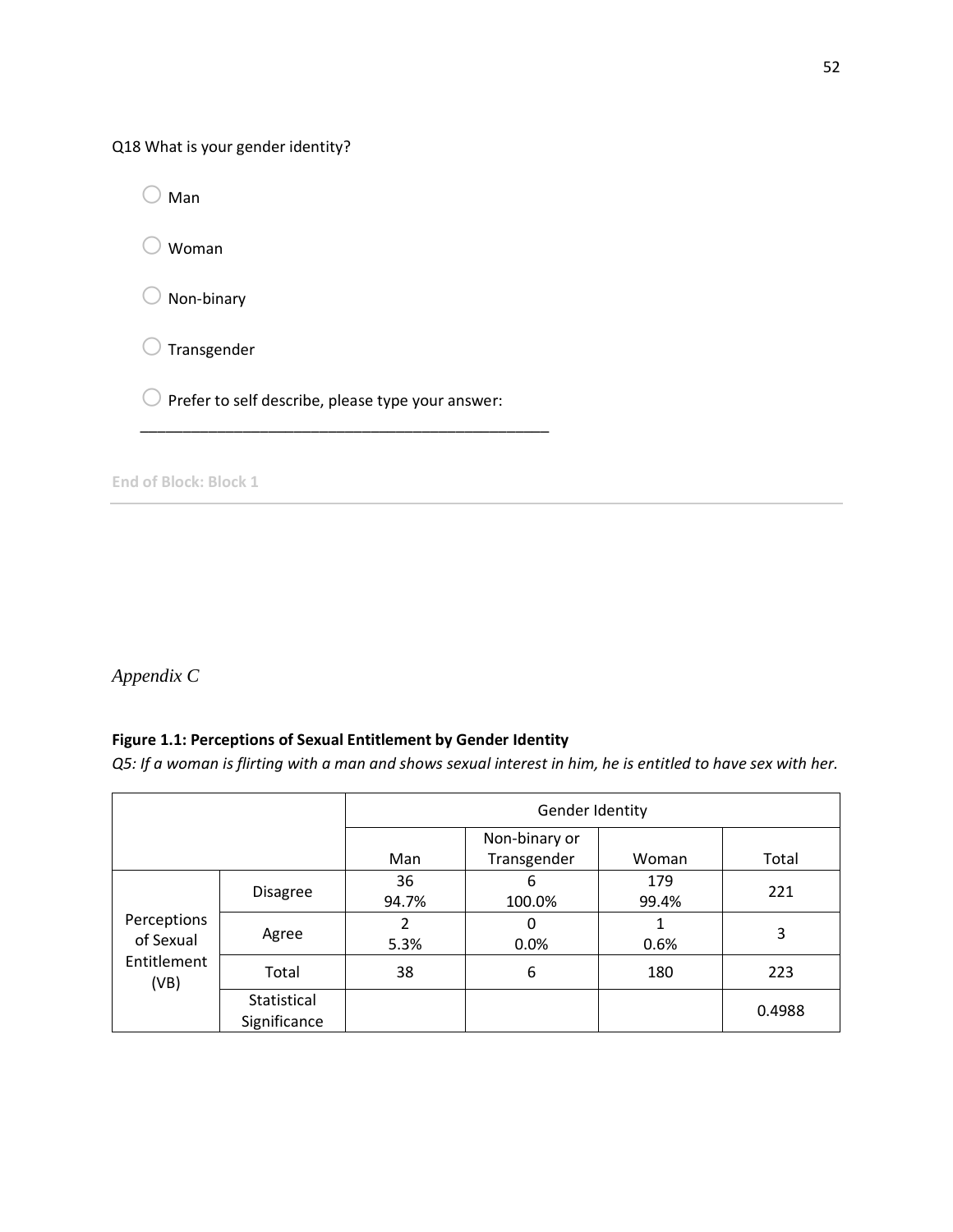# **Figure 1.3: Victim's Intoxication as a Factor in Sexual Assault by Gender Identity**

| is sexually assuuncu in the intexicuted state.                          |                                                             |                      |                              |                        |                |  |  |
|-------------------------------------------------------------------------|-------------------------------------------------------------|----------------------|------------------------------|------------------------|----------------|--|--|
|                                                                         |                                                             | Gender Identity      |                              |                        |                |  |  |
|                                                                         |                                                             | Man                  | Non-binary or<br>Transgender | Women                  | Total          |  |  |
| Victim's<br>Intoxication<br>as a Factor<br>in Sexual<br>Assault<br>(VB) | The assault was her<br>fault, because she got<br>too drunk. | $\mathbf{0}$<br>0.0% | 0<br>0.0%                    | $\overline{2}$<br>1.1% | $\overline{2}$ |  |  |
|                                                                         | Depends on the<br>circumstance                              | 6<br>15.8%           | $\Omega$<br>0.0%             | $\overline{4}$<br>2.2% | 10             |  |  |
|                                                                         | The assault was not her<br>fault.                           | 32<br>84.2%          | 6<br>100.0%                  | 172<br>96.6%           | 210            |  |  |
|                                                                         | Total                                                       | 38                   | 6                            | 178                    | 222            |  |  |
|                                                                         | Statistical<br>Significance                                 |                      |                              |                        | 0.0775         |  |  |

*Q12: A woman is intoxicated to the point where she can no longer give consent to have sex. The woman is sexually assaulted in the intoxicated state.*

# **Figure 2.2: Perceptions of Potential Victimization within Romantic Relationships by Gender Identity** *Q10: A man is accused of sexually assaulting his girlfriend. Which of the following is true?*

|                               |                                 | Gender Identity |               |       |        |
|-------------------------------|---------------------------------|-----------------|---------------|-------|--------|
|                               |                                 | Man             | Non-binary or | Women | Total  |
|                               |                                 |                 | Transgender   |       |        |
|                               | He would not assault            |                 |               |       |        |
|                               | her because he is her           | 1               | 0             | 0     | 1      |
| Perceptions                   | boyfriend                       | 2.6%            | $0.0\%$       | 0.0%  |        |
| of Potential<br>Victimization | Depends on the                  | $\mathfrak{p}$  | 1             |       |        |
|                               | Circumstance                    | 5.3%            | 16.7%         | 3.9%  | 10     |
| within                        | She is still capable of         |                 |               |       |        |
| Romantic                      | being assaulted, even           | 35              | 5             | 172   | 212    |
| Relationships<br>(RD)         | in a relationship               | 92.1%           | 83.3%         | 96.1% |        |
|                               | Total                           | 38              | 6             | 179   | 223    |
|                               | <b>Statistical Significance</b> |                 |               |       | 0.4208 |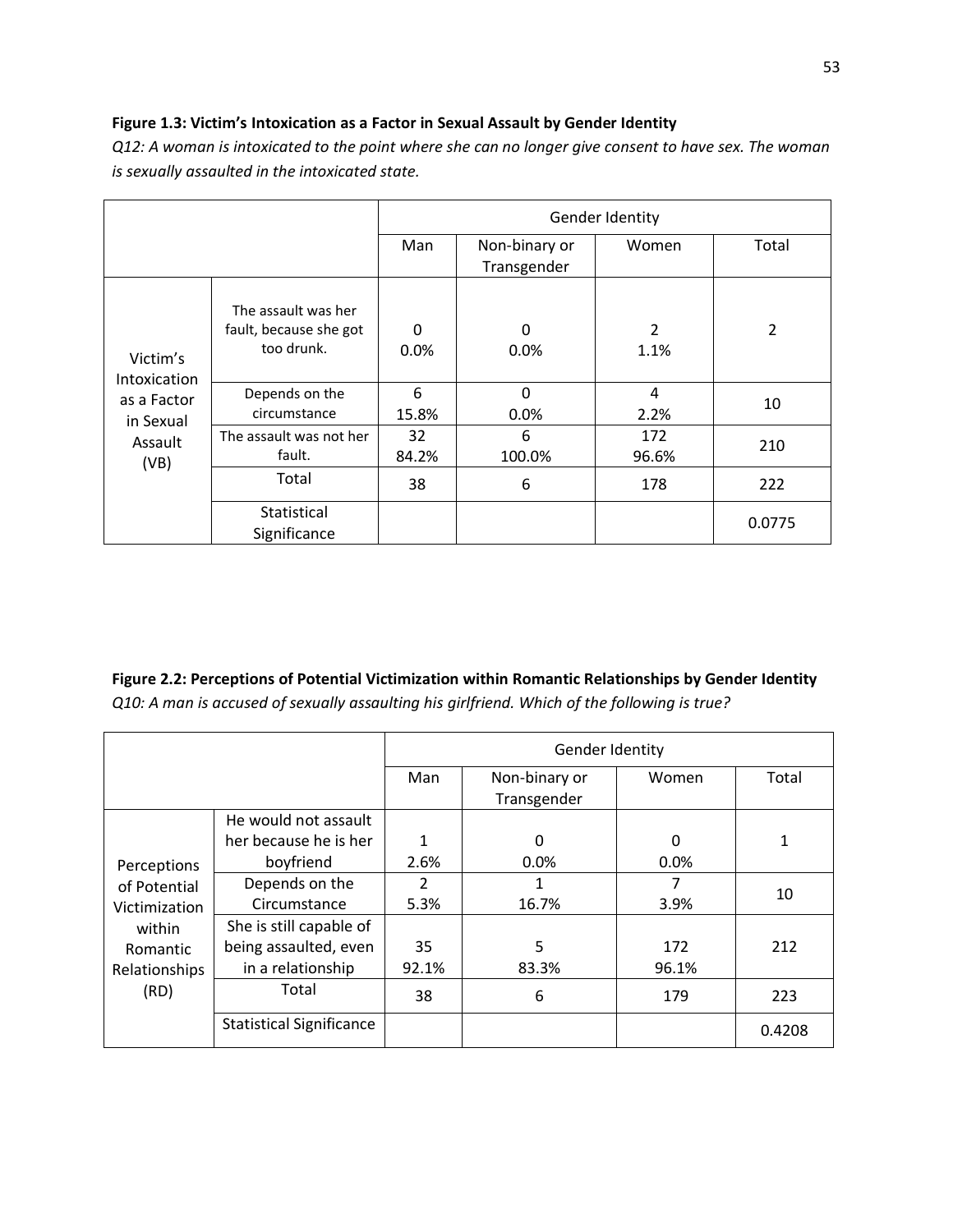# **Figure 3.2: Perceptions of False Rape Claims by Gender Identity**

|                                                 |                             | Gender Identity |                              |                        |        |
|-------------------------------------------------|-----------------------------|-----------------|------------------------------|------------------------|--------|
|                                                 |                             | Man             | Non-binary or<br>Transgender | Women                  | Total  |
| Perceptions<br>of False<br>Rape Claims<br>(RMM) | Never                       | 1<br>2.6%       | 0<br>0.0%                    | 5<br>2.8%              | 6      |
|                                                 | Rarely                      | 22<br>57.9%     | 4<br>66.7%                   | 127<br>70.9%           | 153    |
|                                                 | Somewhat<br>Often           | 12<br>31.6%     | 16.7%                        | 38<br>21.2%            | 51     |
|                                                 | Often                       | 2<br>5.3%       | 0<br>0.0%                    | 7<br>3.9%              | 9      |
|                                                 | Very Often                  | 1<br>2.6%       | 16.7%                        | $\overline{2}$<br>1.1% | 4      |
|                                                 | Total                       | 38              | 6                            | 179                    | 223    |
|                                                 | Statistical<br>Significance |                 |                              |                        | 0.6251 |

*Q8: How often do you believe women make false rape claims?*

# **Figure 3.3: Perceptions of Victim-Perpetrator Relationships by Gender Identity**

*Q9: When a man rapes a woman, he is usually:*

|                                                                    |                             | Gender Identity |                              |              |        |
|--------------------------------------------------------------------|-----------------------------|-----------------|------------------------------|--------------|--------|
|                                                                    |                             | Man             | Non-binary or<br>Transgender | Women        | Total  |
| Perceptions<br>of Victim-<br>Perpetrator<br>Relationships<br>(RMM) | Stranger/Unknown            | 4<br>10.5%      | 0<br>0.0%                    | 6<br>3.4%    | 10     |
|                                                                    | Known Individual            | 34<br>89.5%     | 6<br>100.0%                  | 173<br>96.6% | 213    |
|                                                                    | Total                       | 38              | 6                            | 179          | 223    |
|                                                                    | Statistical<br>Significance |                 |                              |              | 0.3816 |

# **Figure 4.1: Perceptions of Verbal Consent as Necessity by Gender Identity**

*Q3: You should not have sex with someone unless you have their verbal consent.*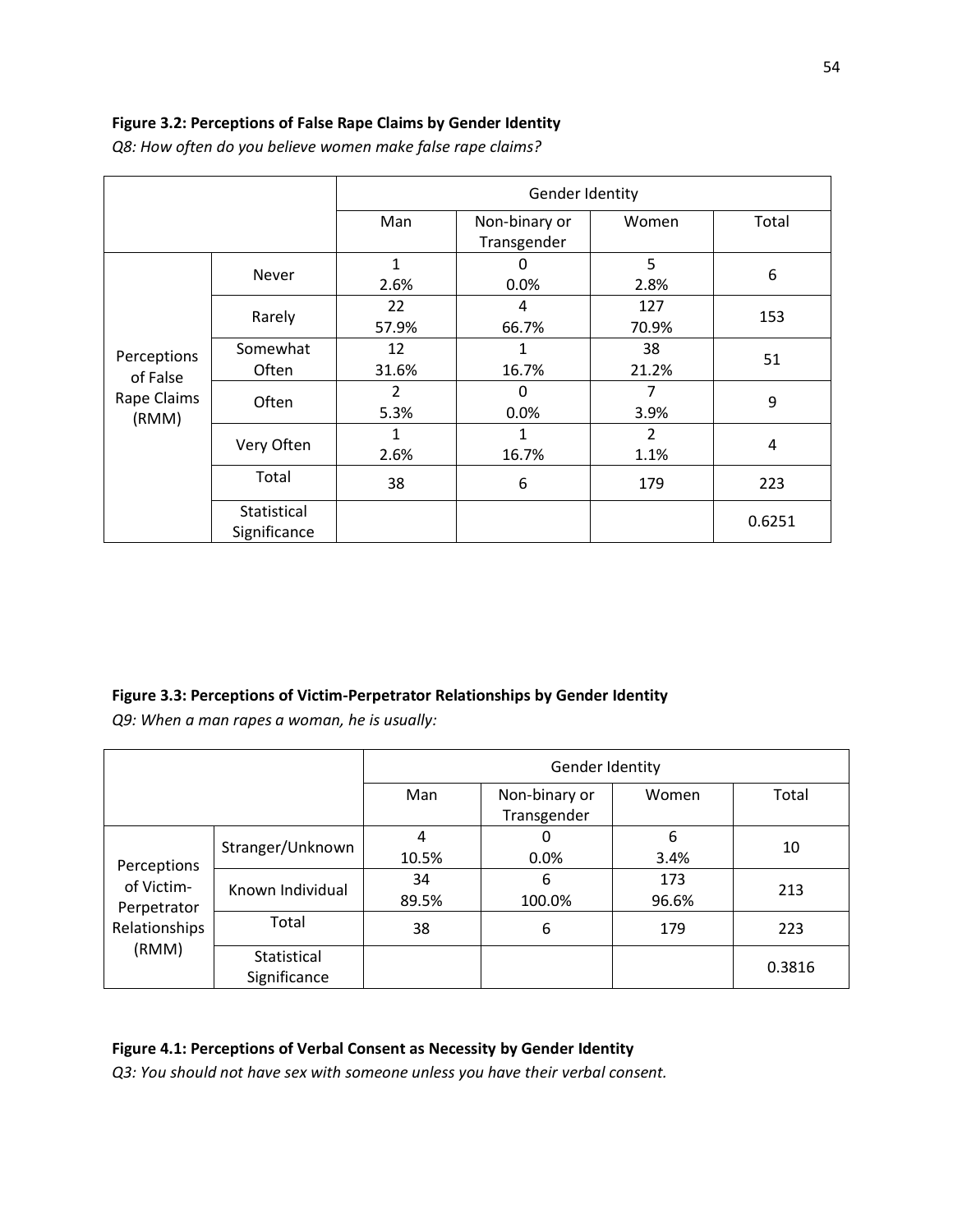|                                                                |                             | Gender Identity |                              |              |        |
|----------------------------------------------------------------|-----------------------------|-----------------|------------------------------|--------------|--------|
|                                                                |                             | Man             | Non-binary or<br>Transgender | Women        | Total  |
| Perceptions<br>of Verbal<br>Consent as<br>Necessity<br>(RC/RM) | <b>Disagree</b>             | 0               | 16.7%                        | 3<br>1.7%    | 4      |
|                                                                | Depends on<br>Circumstances | 5<br>13.2%      | 0<br>0.0%                    | 10<br>5.6%   | 15     |
|                                                                | Agree                       | 33<br>86.8%     | 5<br>83.3%                   | 166<br>92.7% | 204    |
|                                                                | Total                       | 38              | 6                            | 179          | 223    |
|                                                                | Statistical<br>Significance |                 |                              |              | .10559 |

# **References**

Adler, Emily Stier and Roger Clark. 2015. *An Invitation to Social Research: How It's Done*. 5th

ed. Stamford, CT: Cengage Learning.

Barnett, Michael D., Taylor M. Hale and Kylie B. Sligar. 2017. "Masculinity, Femininity,

Sexual Dysfunctional Beliefs, and Rape Myth Acceptance Among Heterosexual College

Men and Women." *Sexuality and Culture* 21(3):741-753.

Bernard, Philippe, Steve Loughnan, Cynthie Marchal, Audrey Godart, and Oliver Klein. 2015.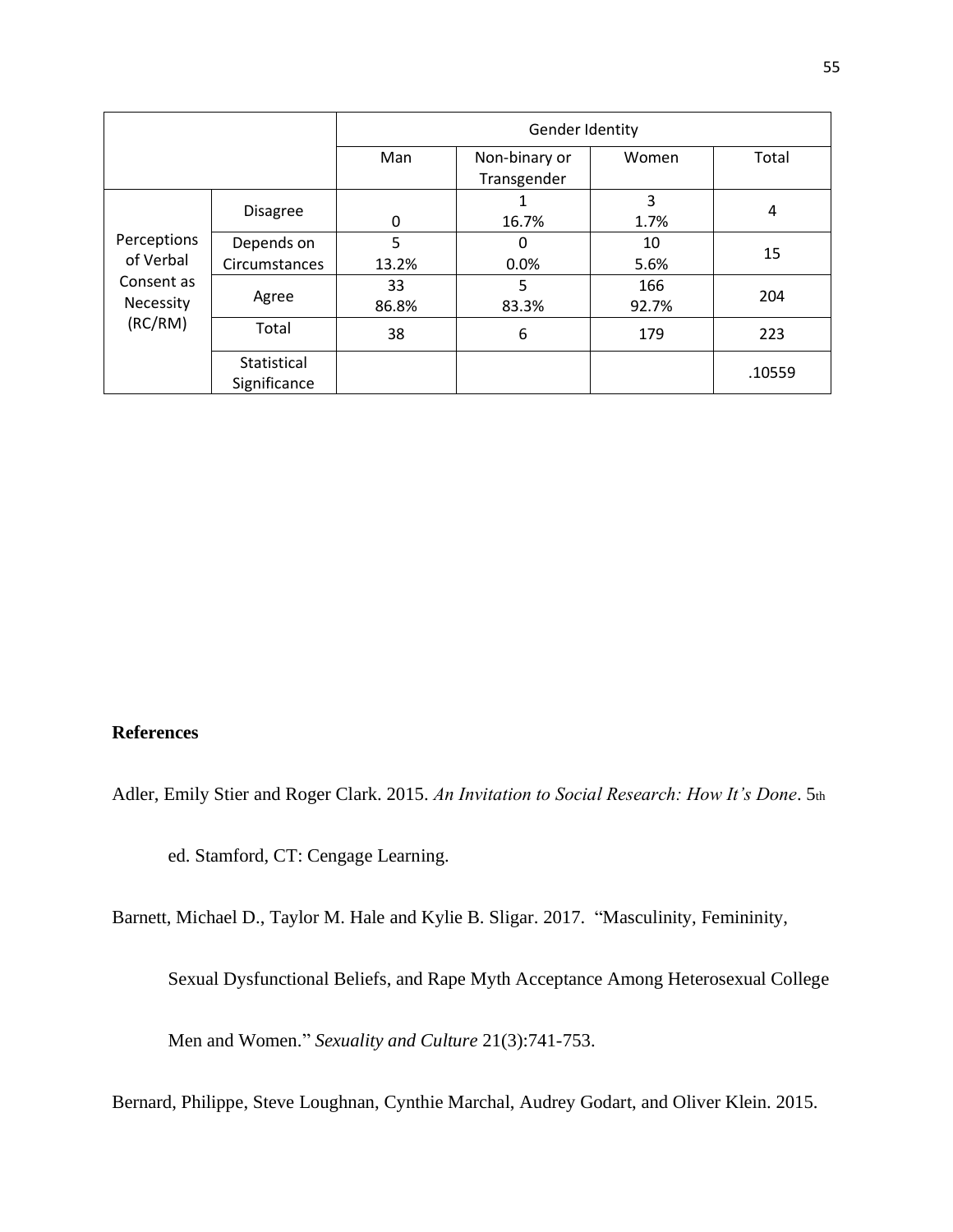"The Exonerating Effect of Sexual Objectification: Sexual Objectification Decreases

Rapist Blame in a Stranger Rape Context." *Sex Roles* 72(11-12):499-508.

- Bevens, Casey L., Amy L. Brown, and Steve Loughnan. 2018. "The Role of Self
	- Objectification and Women's Blame, Sympathy, and Support for a Rape Victim." *Plos One* 13(6).
- Boswell, Ayres A. and Joan Z. Spade. 1996. "Fraternities and Collegiate Rape Culture: Why Are Some Fraternities More Dangerous Places for Women?" *Gender and Society* 10(2):133- 147.
- Bridgewater State University. 2020. "2018-2019 Bridgewater State University Factbook."

Bridgew.edu. Retrieved April 28, 2020

(https://www.bridgew.edu/sites/bridgew/files/media/file/2020-01/2019Factbook.pdf)

Burnett, Ann, Jody L. Mattern, Liliana L. Herakova, David H. Kahl Jr, Cloy Tobola, and Susan

E. Bornsen. 2009. "Communicating/Muting Date Rape: A Co-cultural Theoretical

Analysis of Communication Factors Related to Rape Culture on a College Campus."

*Journal of Applied Communication Research* 37(4):465-485.

Calogero, Rachel M. 2004. "A Test of Objectification Theory: The Effect of the Male Gaze on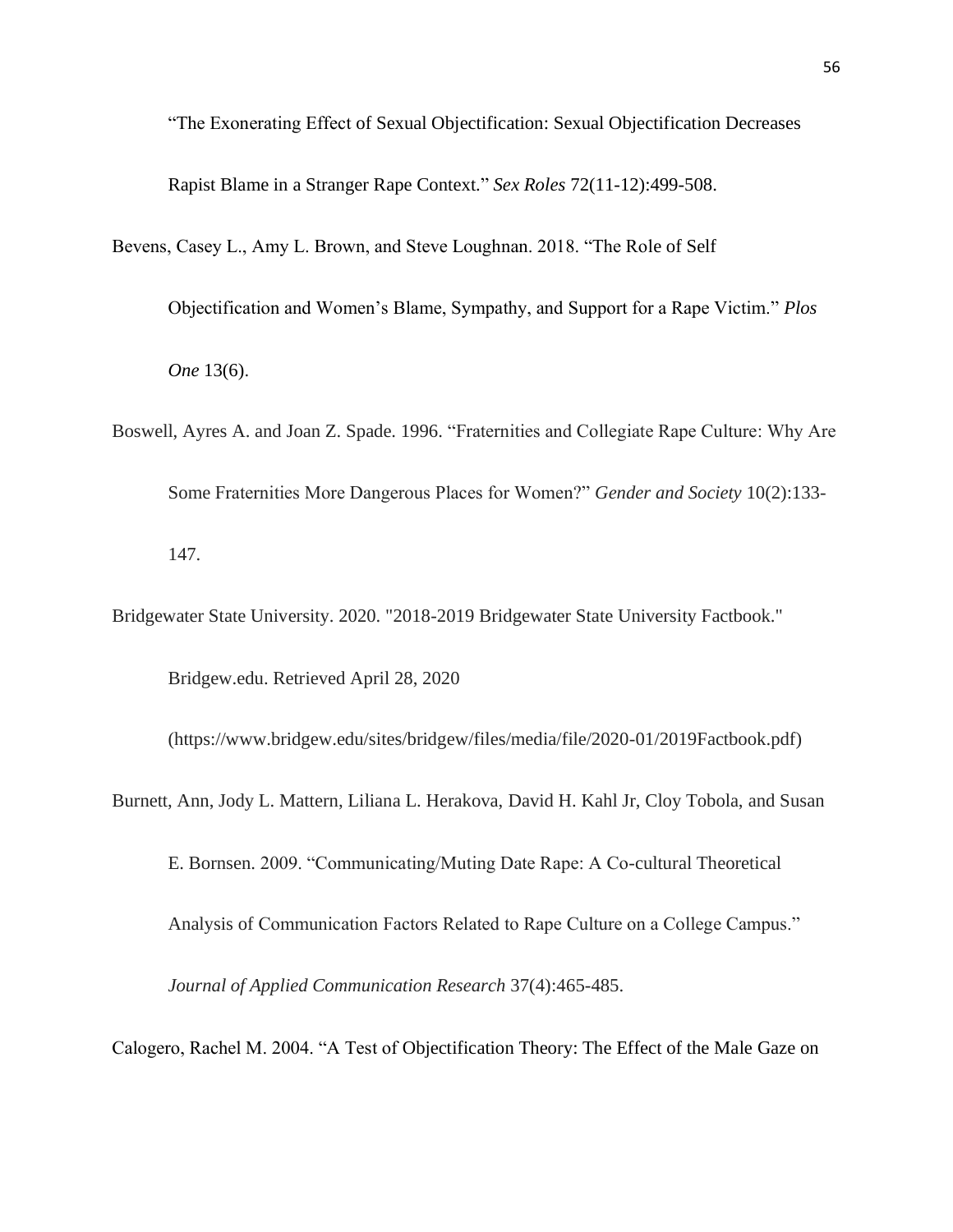Appearance Concerns in College Women." *Psychology of Women Quarterly* 28(1):16– 21.

Donnelly, Lois C., and Rachel M. Calogero. 2017. "The Role Of Stranger Harassment

Experiences In College Women's Perceived Possibility Of Gender Crimes Happening To Them." *Journal of Applied Social Psychology* 48(3):165-173.

Fairchild, Kimberly and Laurie A. Rudman. 2008. "Everyday Stranger Harassment and

Women's Objectification." *Social Justice Research* 21(3):338-357.

Fardouly, Jasmine, Brydie K. Willburger, and Lenny R. Vartanian. 2017. "Instagram Use and Young Women's Body Image Concerns and Self-Objectification: Testing Mediational Pathways." *New Media and Society* 20(4):1380–95.

- Fasoli, Fabio, Federica Durante, Silvia Mari, Cristina Zogmaister, and Chiara Volpato. 2017. "Shades of Sexualization: When Sexualization Becomes Sexual Objectification." *Sex Roles* 78(5-6):338–51.
- Fraser, Courtney. 2015. "From "Ladies First" to "Asking for It": Benevolent Sexism in the Maintenance of Rape Culture." *California Law Review,* 103(1):141-203.
- Fredrickson, Barbara L. and Tomi-Ann Roberts. 1997. "Objectification Theory: Toward

Understanding Women's Lived Experiences and Mental Health Risks." *Psychology of*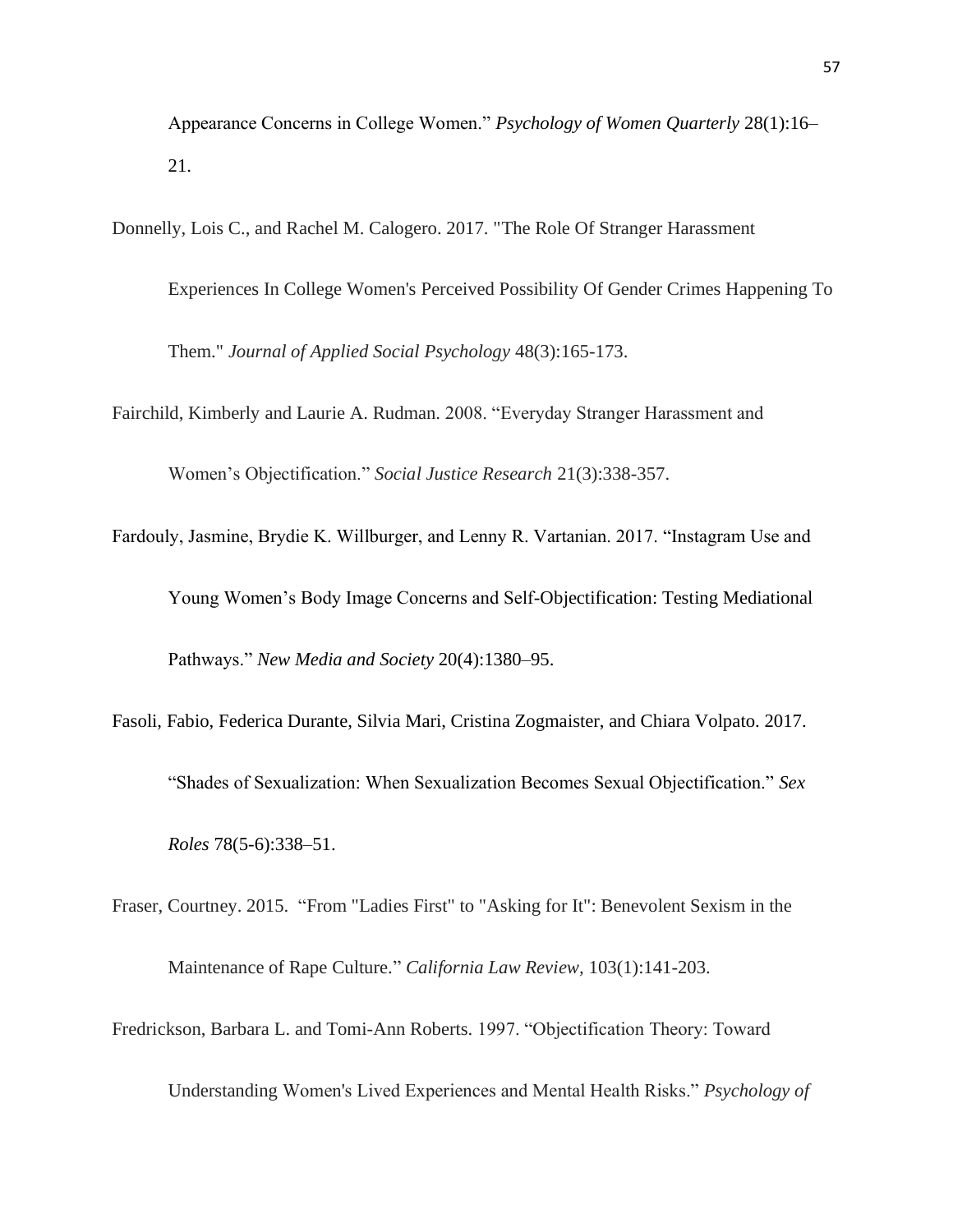*Women Quarterly* 21(2):173-206.

- Gurung, Regan A. and Carly J. Chrouser. 2007. "Predicting Objectification: Do Provocative Clothing and Observer Characteristics Matter?" *Sex roles* 57(1-2):91-99.
- Jozkowski, Kristen and Zoe D. Peterson. 2013. "Assessing the Validity and Reliability of the

Perceptions of the Consent to Sex Scale." *The Journal of Sex Research* 51(6):632-645.

Keller, Jessalynn, Kaitlynn Mendes, and Jessica Ringrose. 2016. "Speaking 'Unspeakable

Things': Documenting Digital Feminist Responses to Rape Culture." *Journal of Gender*

*Studies* 27(1):22–36.

Kilimnik, Chelsea and Terry Humphreys. 2018. "Understanding Sexual Consent and

Nonconsensual Sexual Experiences in Undergraduate Women: The Role of Identification

and Rape Myth Acceptance." *The Canadian Journal of Human Sexuality* 27(3):1-12

- Klement, Kathryn R., Brad J. Sagarin, and John J. Skowronski. 2018. "Accusers Lie and Other Myths: Rape Myth Acceptance Predicts Judgments Made About Accusers and Accused Perpetrators in a Rape Case." *Sex Roles* 81(1-2):16-33.
- Oliver, Kelly. 2015. Party Rape, "Nonconsensual Sex," and Affirmative Consent Policies. *Americana* 14(2):1.

Neary, Lynn. 2019. "Victim Of Brock Turner Sexual Assault Reveals Her Identity." npr.org.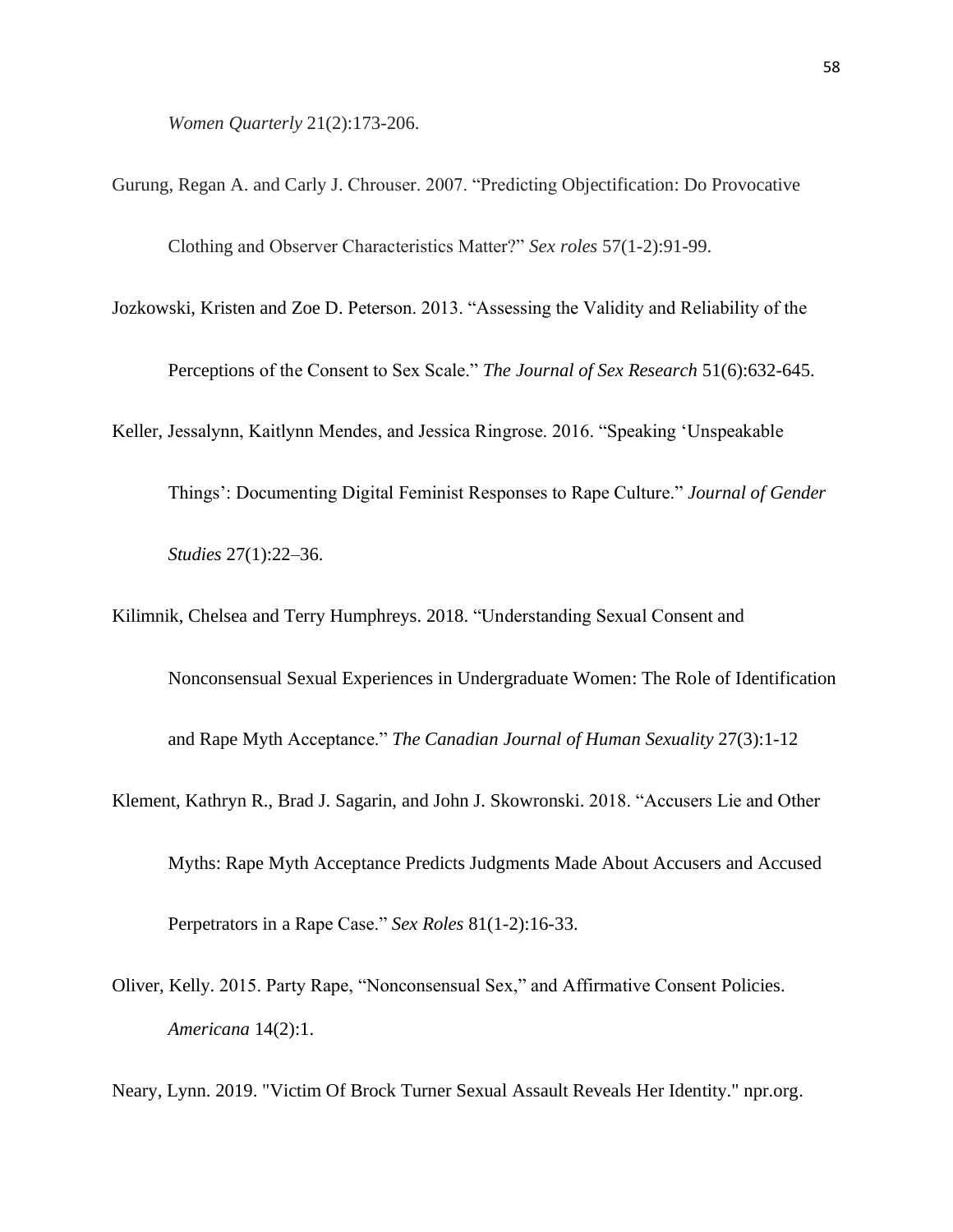Retrieved April 22, 2020 (https://www.npr.org/2019/09/04/757626939/victim-of-brock turner-sexual-assault-reveals-her-identity).

- Papp, Leanna J., and Mindy J. Erchull. 2019. "Correction To: Objectification And System Justification Impact Rape Avoidance Behaviors." *Sex Roles* 80(7-8):515-515.
- Phipps, Alison, Jessica Ringrose, Emma Renold, and Carolyn Jackson. 2017. "Rape Culture, Lad Culture and Everyday Sexism: Researching, Conceptualizing and Politicizing New

Mediations of Gender and Sexual Violence." *Journal of Gender Studies* 27(1):1–8.

Reling, Timothy T., Michael S. Barton, Sarah Becker, and Matthew A. Valasik. 2017. "Rape

Myths and Hookup Culture: An Exploratory Study of U.S. College Students

Perceptions." *Sex Roles* 78(7-8):501–14.

- Rollero, Chiara and Stefano Tartaglia. 2018. "The Effect of Sexism and Rape Myths on Victim Blame." *Sexuality and Culture* 23(1):209-219.
- Sasson, Sapir and Lisa A. Paul. 2014. "Labeling Acts of Sexual Violence: What Roles Do Assault Characteristics, Attitudes, and Life Experiences Play?" *Behavior and Social Issues* 23(1):35-49.
- Trekels, Jolien, Kathrin Karsay, Steven Eggermont, and Laura Vandenbosch. 2018. "How Social

and Mass Media Relate to Youth's Self-Sexualization: Taking a Cross-National